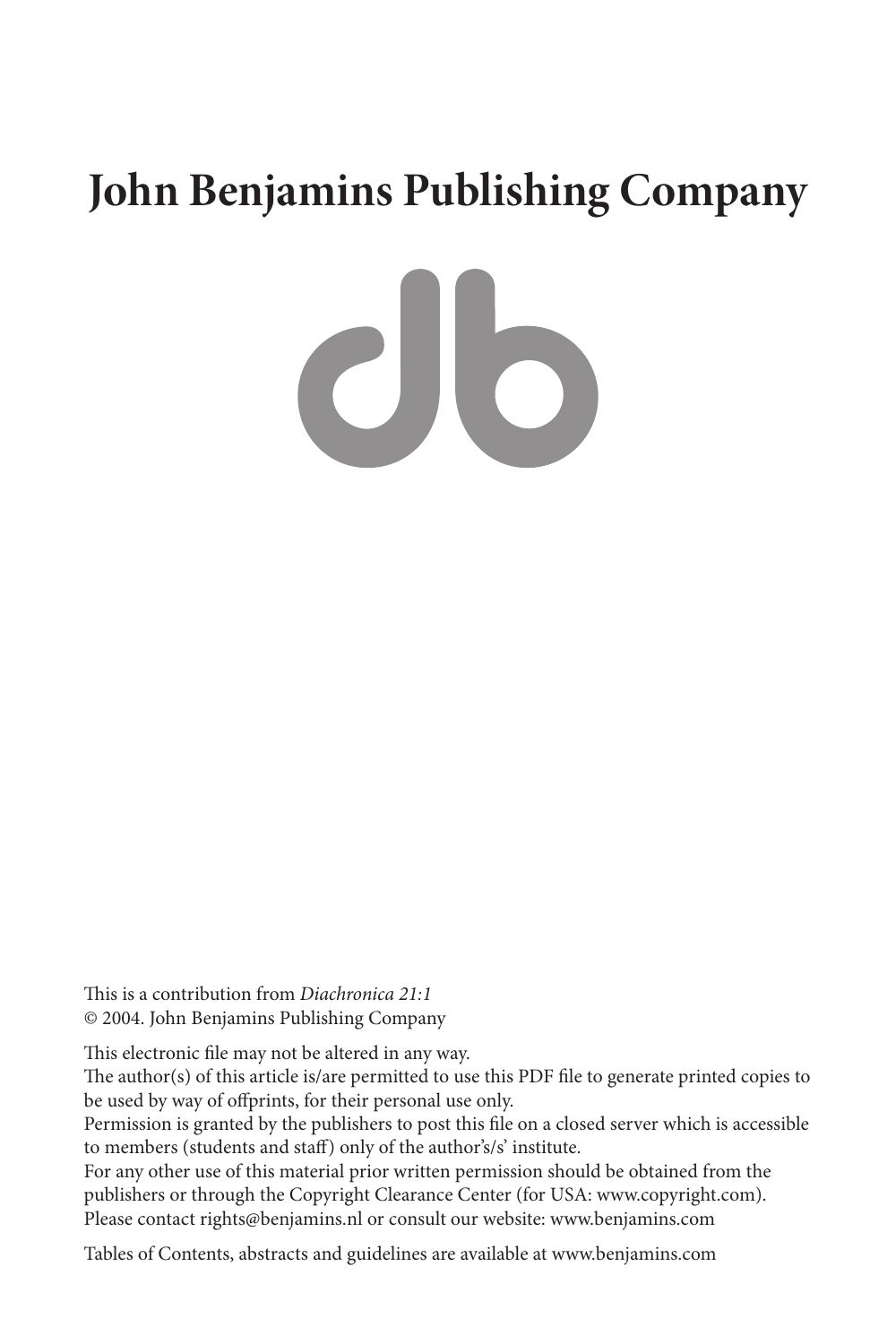### A production account of sound changes affecting diphthongs and triphthongs in Romance<sup>\*</sup>

#### Daniel Recasens

Universitat Autònoma de Barcelona & Institut d'Estudis Catalans

This paper is an investigation of processes of sound change (i.e., assimilations, dissimilations, elisions) affecting diphthongs and triphthongs derived from Latin mid low vowels in Romance. This analysis is carried out with reference to the Degree of Articulatory Constraint model of coarticulation according to which adaptation effects between consecutive segments in the speech chain, as well as their regressive or progressive direction, are determined by the requirements imposed by speakers upon the articulatory structures. Several findings are consistent with this theoretical framework, namely, assimilatory vowel raising in diphthongs and triphthongs appear to be facilitated by a homorganic onglide in accordance with the prominence of the carryover effects associated with the articulatory gestures for /j/ and /w/, and dissimilatory vowel lowering is not prone to be implemented in rising diphthongs with a (mid) high front vowel perhaps since the production of these diphthongs involves high articulatory demands.

Keywords: Regressive and progressive segmental adaptation, articulatory constraint, diphthongization, assimilation, rising and falling diphthongs, triphthongs, dissimilation, segmental absorption

This research was funded by BFF2000–0075-C02–01 of the Spanish Ministry of Education, by a project on Catalan phonetics from the Institut d'Estudis Catalans and by research group 2001SGR00425 of the Government of Catalonia. I would like to thank three anonymous reviewers for their comments on a previous version of this manuscript.

*Diachronica* 21:1 (2004), 161–197. issn 0176–4225 / e-issn 1569–9714 ©John Benjamins Publishing Company

<sup>© 2004.</sup> John Benjamins Publishing Company All rights reserved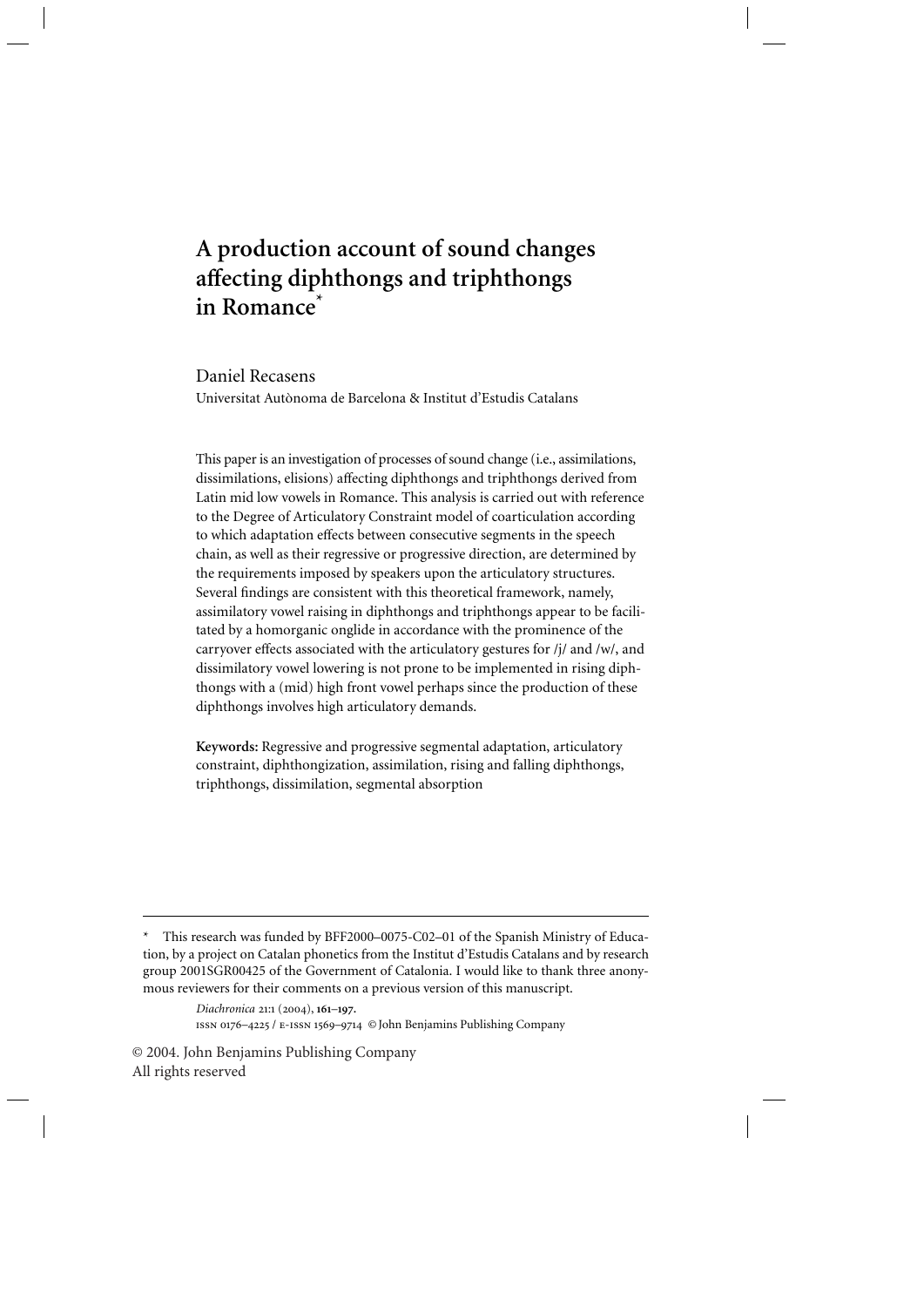#### I. Introduction

#### 1. Research goal: Sound change mechanisms in diphthongs and triphthongs

This paper is a study of the phonetic evolution of diphthongs and triphthongs and a contribution to modelling sound change in context. While predictions about vowel inventories out of context are quite accurate (Liljecrants & Lindblom 1972, Schwartz, Boë, Vallée & Abry 1997), contextual factors need to be taken into account in attempts to model the historical evolution of vocalic segments (de Boer 2001). For that purpose, the present study carries out an investigation of those processes affecting the vowel nucleus and the glides in vocalic sequences resulting from conditioned and spontaneous diphthongization of stressed vowels in Romance.

Several processes may be identified in this respect, i.e., the substitution of the vowel nucleus or the glide through assimilatory and dissimilatory mechanisms, and the simplification of vocalic sequences through glide elision or absorption by the vowel.

Assimilatory and dissimilatory changes contribute to a greater phonetic proximity and differentiation between segments which are adjacent (such as the vowel nucleus and the glides in diphthongs and triphthongs) or else located further away from each other in the speech chain. Both processes make explicit reference to context in such a way that the final phonetic outcome will turn out being more similar or more dissimilar with respect to the triggering contextual segment than the target segment subjected to change.

A widespread view is that segmental assimilation conveys a gain in articulatory economy, i.e., more facility of movement and economy of effort (Heffner 1950) and a reduction of the distance between two articulatory targets through minimization of energy expenditure (Lindblom 1983). It has also been proposed that assimilatory processes may be accounted for on perceptual grounds according to the following assumptions: they affect those consonant classes which are least distinctive perceptually (Hura, Lindblom & Diehl 1992) and may be motivated by hypocorrection when the listener fails to blame the triggering contextual segment for a coarticulatory distortion in the target phoneme (Ohala 1981).

Traditionally, dissimilations have been viewed as separate processes from assimilations in so far as they are perceptually driven and more asystematic. Their implementation is based on the need to achieve maximal perceptual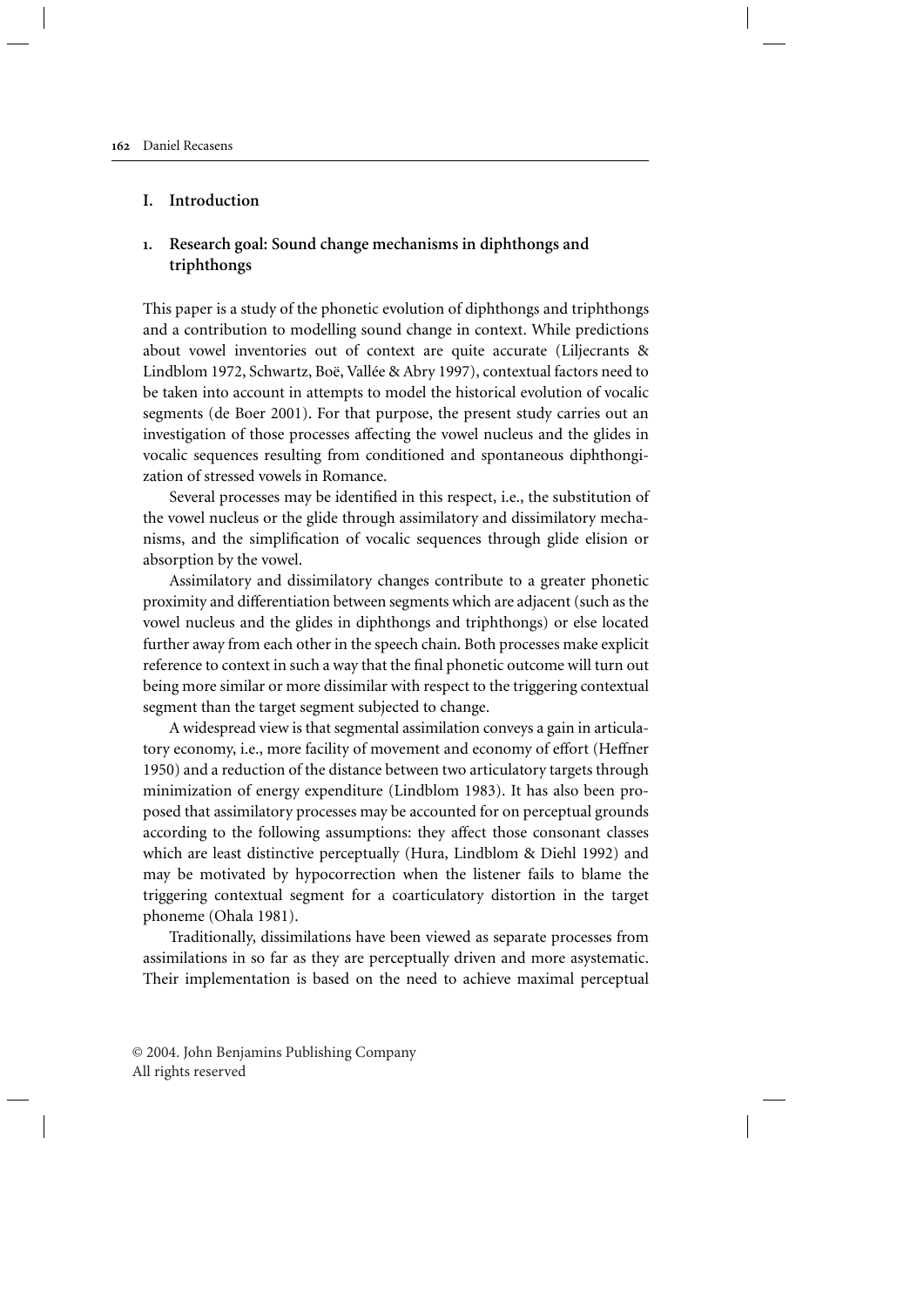distinctiveness (Labov 1994, Millardet 1910) or else on hypercorrection when the listener assumes erronously that a given sound has been distorted by context (Ohala 1981). Other authors have hypothesized that articulatory and phonological constraints also play a role in dissimilatory processes. Thus, according to Posner (1961), consonants more prone to replace other consonants are also 'stronger' and thus, more easily produced and/or perceived and often more familar in the phonemic system of a language, e.g., dentals vs. labials, and /l/ and /r/ vs. /d/.

Of much relevance to the assimilatory and dissimilatory forces acting in the evolution of diphthongs are those articulatory, acoustic and auditory factors which help to shape their phonetic structure. It has been stated in this respect that diphthongs are favored according to the degree of sonority of their nuclei, which is correlated with F1 and oral opening degree; indeed, variation along the height dimension would explain why diphthongs with low vowels occur more frequently than those with mid vowels and why sequences such as /uj/ and /iw/ are so rare in the languages of the world (Lindblom 1986). Moreover, Donegan has claimed that phonetic optimization in diphthongs is also achieved through other mechanisms such as (de)palatalization, (de)labialization and tensing (Donegan 1978). Some of these changes involve fronting and ought to be associated with F2 trajectories linking the vowel nucleus and the glide (Fox 1983, Ren 1986).

Sound changes affecting vocalic sequences may also yield the elimination of the glide component through absorption or elision depending on whether the vowel nucleus and the glide share all basic articulatory properties or not. Both processes are in accordance with glides being shorter and more transient than vowels and may be accounted for within a production framework such as Articulatory Phonology (Browman & Goldstein 1989, 1992a). Within this framework, segmental absorption results from complete overlap between two realizations of the same gesture differing in relative amplitude (e.g.,  $/ow/ > 0$ ); elision, on the other hand, may be viewed as the natural consequence of maximal gestural reduction.

#### 2. Theoretical framework

#### 2.1 Articulatory modelling

A problem with the accounts of segmental adaptation and differentiation presented so far is that they cannot predict very well which sequences are more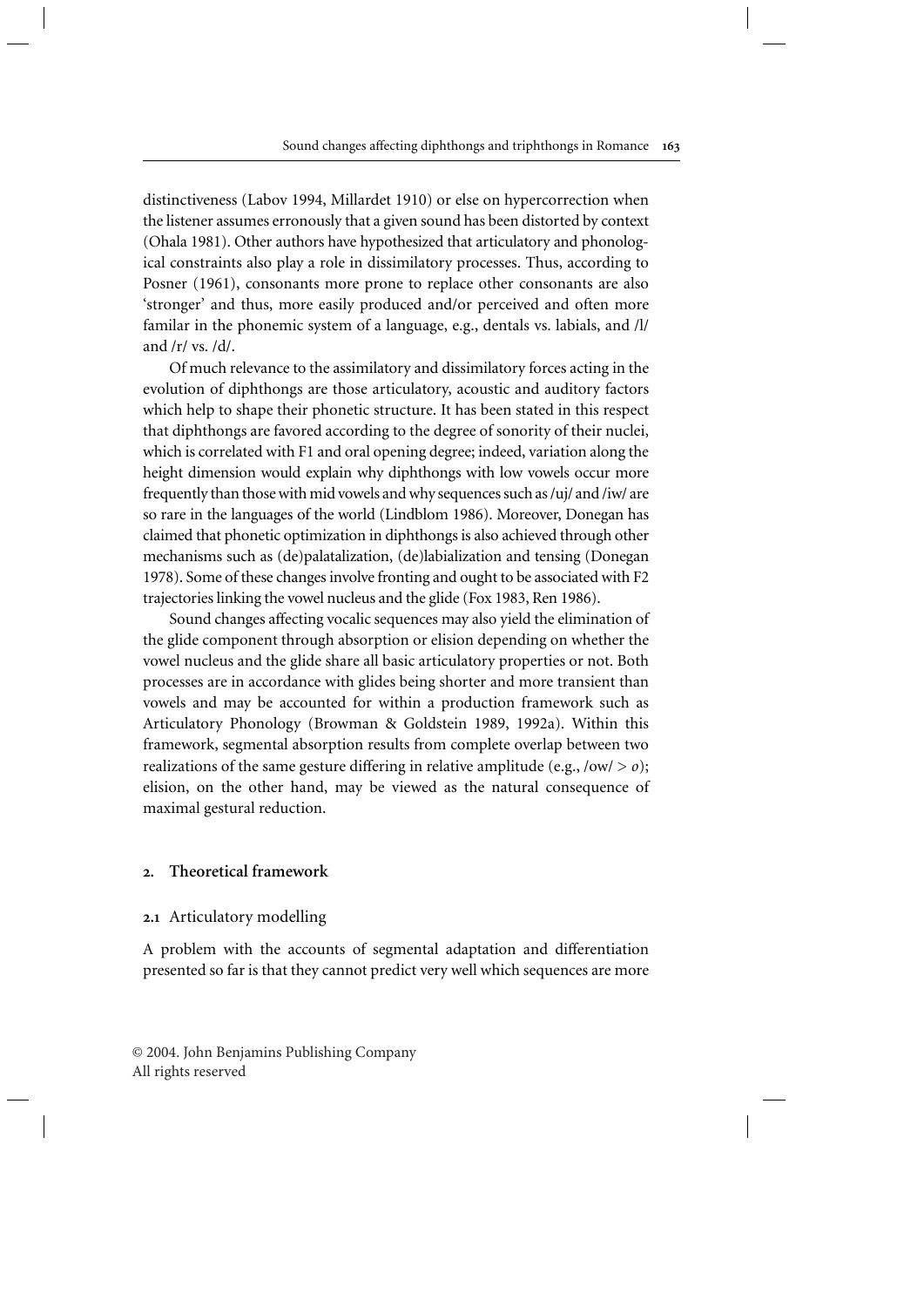prone to undergo assimilation or dissimilation. Failure to make such predictions may be partly due to the generality of concepts such as ease of articulation, perceptibility gain, phonemic strength, and so on. Moreover the fact that diphthongs may undergo assimilatory raising and exhibit (mid) high vowel nuclei renders a pure perceptual account problematic. Trajectories connecting the glide and the vowel may be often short, i.e., for /ej/ and /ow/, which is not consistent with the notion that speakers attempt to maximize distinctiveness when uttering diphthongs (Maddieson 1984). A related objection is that the propensity of segmental sequences to undergo dissimilation or not may depend on production requirements rather than on specific perceptual strategies; thus, as pointed out in the *Discussion* section, the failure of vowel nuclei to become more different from the preceding glide in some rising diphthongs but not in others (e.g., in the case of /je/ vs. /jɛ/) may be conditioned by the degrees of articulatory constraint involved.

For all these reasons, it is hypothesized that articulatory factors may play a role in assimilatory and dissimilatory changes affecting diphthongs and triphthongs which calls for a joint interpretation of both types of processes within a general production framework. According to this approach, speakers would assimilate or dissimilate consecutive phonetic segments so as to facilitate their realization if they are too distant or too similar, respectively. It has been suggested that the size and form of CV inventories is governed by an analogous principle (Lindblom et al. 1995, Lindblom, MacNeilage & Studdert-Kennedy 1983): perceptually distinctive sequences will only be selected as optimal if easier to produce at acceptable articulatory costs, e.g., syllables such as /µi/ and /gu/ are preferable to / $\mu$ u/ and /gi/ since the former exhibit shorter movements than the latter.

In our view, an articulatory investigation of those two classes of sound change processes ought to be conducted with reference to the predictions of the DAC ('degree of articulatory constraint') coarticulation model (Recasens, Pallarès & Fontdevila 1997, Recasens 1999). According to this model, vowels and glides (other consonants are not relevant to the present investigation) may be characterized as more or less constrained depending on the articulatory requirements involved in their production. Regarding vowels, the DAC value should be high for /i/ and decrease in the progression  $\lambda i > |e| > |e|$  since forming a palatal constriction prevents a raised and fronted tongue dorsum from adapting to the adjacent phonetic segments to a large extent; on the other hand, a relatively inactive tongue front for labiovelar /u/, upper pharyngeals /o/ and /ɔ/ and lower pharyngeal /a/ explains why these vowels turn out to be less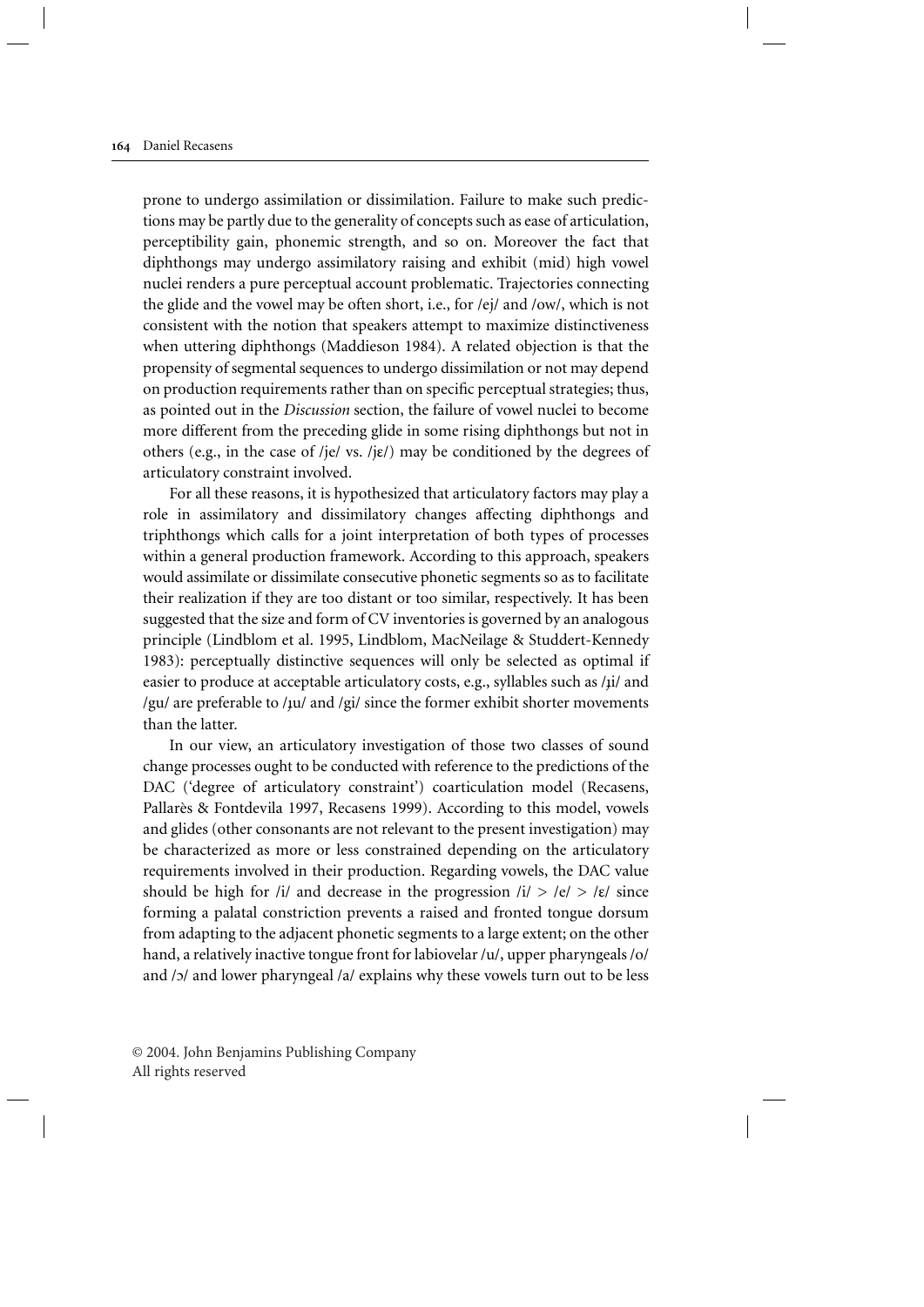constrained at the tongue predorsum than palatal vowels and may coarticulate with consonants at this tongue region; finally, /ə/ is specified for a minimal DAC value and is highly sensitive to coarticulatory effects since it involves little or no tongue body activation (see however Browman & Goldstein 1992b). Differences in lip protrusion for labial vs. nonlabial vowels cause the former to be more constrained than the latter at the lips, and a narrower constriction for /j/ and /w/ than for /i/ and /u/ renders the two glides more constrained and more resistant to coarticulatory effects than their vowel correlates (Lehiste 1964, Recasens 1985).

A basic prediction is that segments which are less constrained ought to assimilate to or be absorbed by those which are more constrained. Thus, e.g., since high vowels and glides are more constrained than lower vowels, the former ought to resist lowering to a larger extent than the latter resist raising. Also, glides ought to influence vowel nuclei rather than vice versa in line with differences in DAC degree between glides and vowels sharing the same place of articulation (see above) and with the fact that C-to-V coarticulatory effects are generally larger and more extensive than V-to-C effects (Recasens 1985). Vowel dissimilation in diphthongs and triphthongs could also be conditioned by an analogous principle, supposing that the high articulatory demands associated with /j/ and /w/ prevent the vowel nucleus from becoming too different from the glides. Articulatory overshoot, i.e., the intensification of a given articulatory property during one or more successive phonetic segments (e.g., palatality in the VCV sequence /ini/ or in the triphthong /uei/, Recasens 1984, Ren 1986), should also play a relevant role in assimilations and dissimilations to the extent that it causes an increase in degree of articulatory constraint to occur.

Moreover, a detailed characterization of the sound changes in question will allow us to formulate valid hypotheses about those articulatory structures which render segmental adaptation possible. Thus, while vowel raising in homorganic sequences may be attributed to tongue body and lip activity (e.g.,  $j\epsilon j > j\epsilon j$ , *w* $\delta w$ > *wow*), the finding that front vowels may raise in the context of /w/ while back rounded vowels may do so in the adjacency of /j/ is in support of the possibility that vowel raising is largely determined by the jaw (see Keating et al. 1994). Otherwise, /j/-dependent tongue body fronting should cause back rounded vowels to front rather than to raise, and /w/-dependent labialization and tongue postdorsum raising should cause front unrounded vowels not to raise but to round and back (or to lower, given that /w/ has a very low F2 frequency locus).

Within this articulatory framework, another important issue is the phonetic outcome of sequences composed of vocalic segments implemented through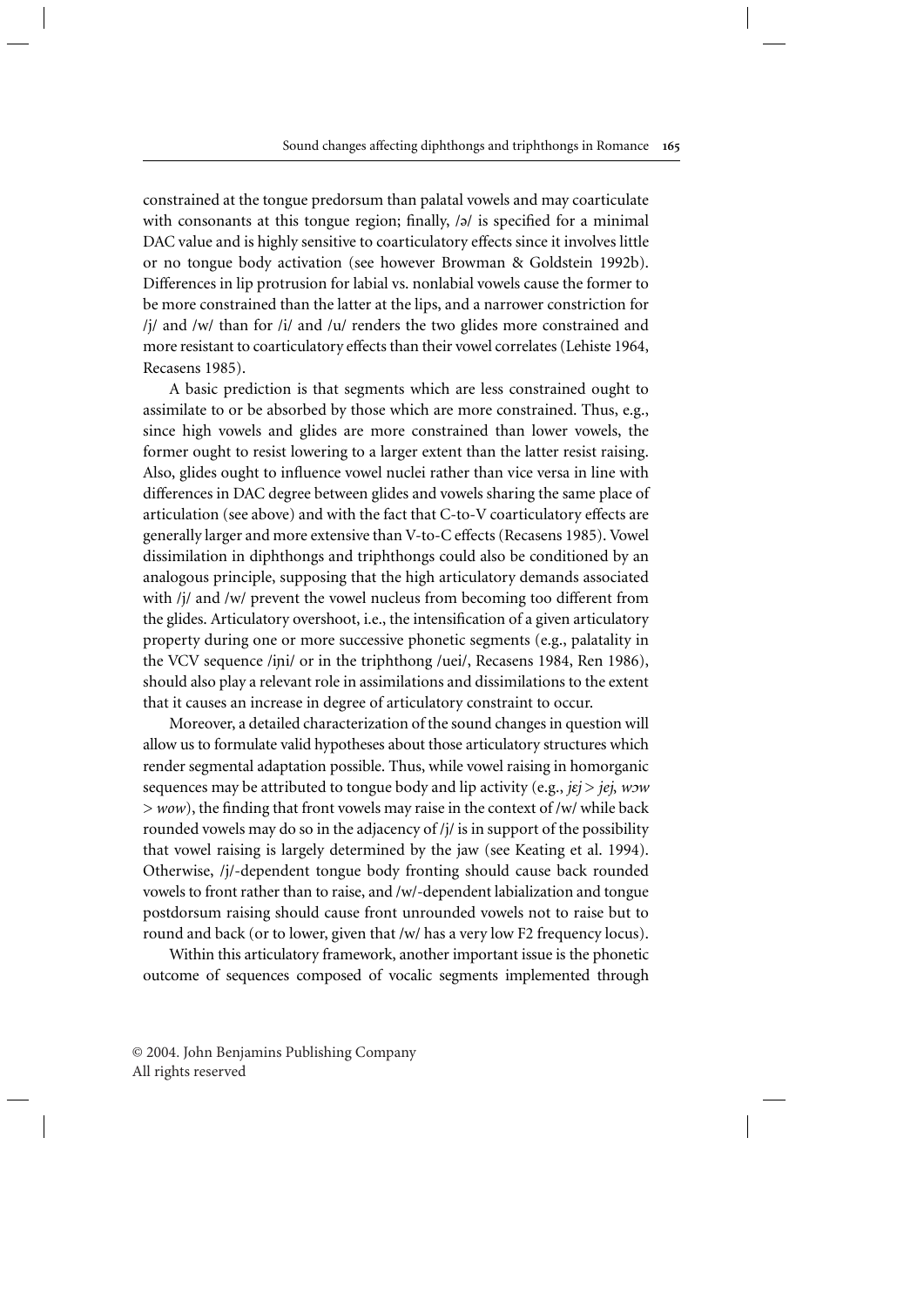antagonistic and highly constrained gestures, such as /w/ followed by a front unrounded vowel or by an open vowel or else /j/ before a back rounded vowel. The prediction is that speakers will favor the simplification of the vocalic sequence rather than the adaptation of one segment to the next in this case (i.e., *we* > *e*).

#### 2.2 Directionality patterns

Another objection to theories dealing with segmental adaptation processes is that they make no explicit claims about whether such processes should favor the regressive or progressive direction. Extensive data from the literature reveal that assimilations and dissimilations do not always proceed from right to left in anticipation of the upcoming phonemes in the speech chain. Indeed, they may also be progressive, proceeding from left to right, which has been traditionally associated with gestural carryover and articulatory inertia. Modelling of directionality patterns should also apply to instances of glide absorption by the vowel nucleus to the extent that they are related to V-to-C coarticulation as well.

An important component of the DAC model is that it deals with the regularities underlying the regressive or progressive direction of sound change processes based on information about the gestural constraints for consecutive segments and the coarticulatory effects associated with them. Two main directionality trends are expected to hold in diphthongs and triphthongs. On the one hand, /j/ and high front vowels should cause more progressive than regressive sound changes to occur, or else equally salient progressive and regressive substitutions and absorptions, in view of extensive data from the literature showing that the articulatory activity associated with the tongue dorsum raising and fronting gesture for palatal consonants extends a great deal onto the two adjacent vowels but mostly so onto the following one (Recasens 1999). On the other hand, the glide /w/ and back rounded vowels should favor regressive over progressive changes given that coarticulatory effects associated with lip rounding are typically anticipatory (Farnetani 1999).

Jaw coarticulation effects do not appear to show clearcut directionality trends (Fletcher & Harrington 1999). Some insight into patterns in C-to-V jaw coarticulatory direction may be obtained from contextual variation in F1 frequency which is correlated with jaw height and oral opening degree (Lindblom 1971, Wood 1982). These coarticulatory patterns suggest that mandibular effects on low vowels as a function of most consonants (as well as effects on high vowels as a function of consonants involving a high jaw — alveolars, palatals) may favor the carryover direction. This may happen in line with the massive nature and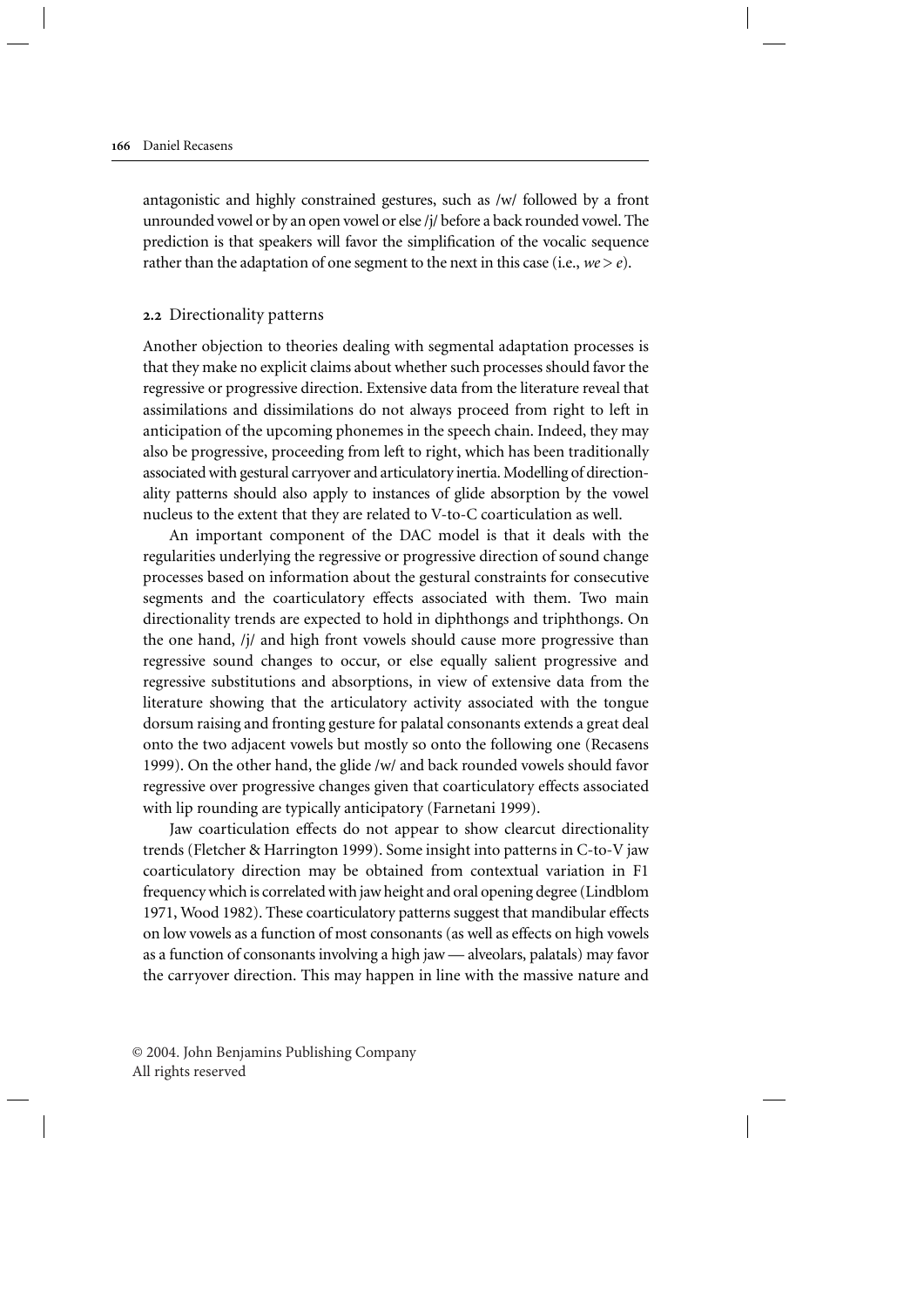slow dynamics of the jaw; on the other hand, effects on high vowels appear to be anticipatory rather than carryover if associated with consonants produced with a lower jaw (dark /l/, velars, bilabials) (Recasens & Pallarès 2000).

#### 3. Material to be analyzed

An evaluation of the relevant patterns of segmental assimilation, dissimilation, absorption and elision will be carried out for vocalic sequences generated by conditioned and spontaneous diphthongization in Romance.

Conditioned diphthongization in Romance is a regressive process which has yielded the rising diphthongs  $j\epsilon/e$  and  $w$ *j* $\theta$  from stressed  $|\epsilon|$  and  $|\theta|$  in open and checked syllables. It is associated with an immediately following palatal consonant in several dialectal areas (French, dialects of N. Italy, Occitan, Francoprovençal and Romansh, and presumably Catalan, Leonés and Aragonés) and with a following bilabiovelar consonant in a subset of them (Occitan, French). It may be claimed that tongue raising or labialization for the production of these contextual segments has caused a premature inflection at the onset of the stressed mid low vowel and, thus, a high glide to show up at this specific temporal point. Conditioned rising diphthongization of stressed / $\varepsilon$ / and / $\sigma$ / has also been triggered through regressive metaphony by a word-final high vowel in Rhaetoromance and in dialects of N./S. Italy, and also by a word-final open vowel in Romanian.

Spontaneous diphthongization in Romance may give rise to rising and falling diphthongs from any vowel. Rising diphthongs correspond to original nonhigh vowels (i.e.,  $|e| > je$ ,  $|\varepsilon| > j\varepsilon$ ,  $|o| > wo$ ,  $|o| > ws$ ,  $|a| > j/wa$ ) and, if derived from  $|\varepsilon|$  and  $|2/$ , occur in open and checked syllables in Spanish, Vegliote, Wallon and Friulian, or just in open syllables in N./C. Italian, Ladin, French and Francoprovençal. On the other hand, falling diphthongs may go back to any original vowel (i.e.,  $\frac{i}{2}$  *i*,  $\frac{i}{2}$  *uw*,  $\frac{1}{2}$  *e*j,  $\frac{i}{2}$  *i*,  $\frac{i}{2}$  *ow*,  $\frac{i}{2}$  $>$  *pw*,  $/a$   $>$  *aj*,  $\epsilon w$ ), and occur most frequently in open syllables whether derived from /e/ and /o/ in French, Rhaetoromance, Vegliote, N./S. Italian and Francoprovençal, or from /i/ and /u/ in S. Italian, Romansh and Vegliote.

The fact that the spontaneous rising diphthongization of  $\frac{\xi}{\alpha}$  and  $\frac{\xi}{\alpha}$  is found in Spain, France and Italy suggests that it originated in Late Latin already (Pope 1934). Moreover, mid high vowel diphthongization in General French and in other territories where Germanic influence was strong (N. Italy, Rhaetoromance dialects) parallels an analogous process in English where lengthened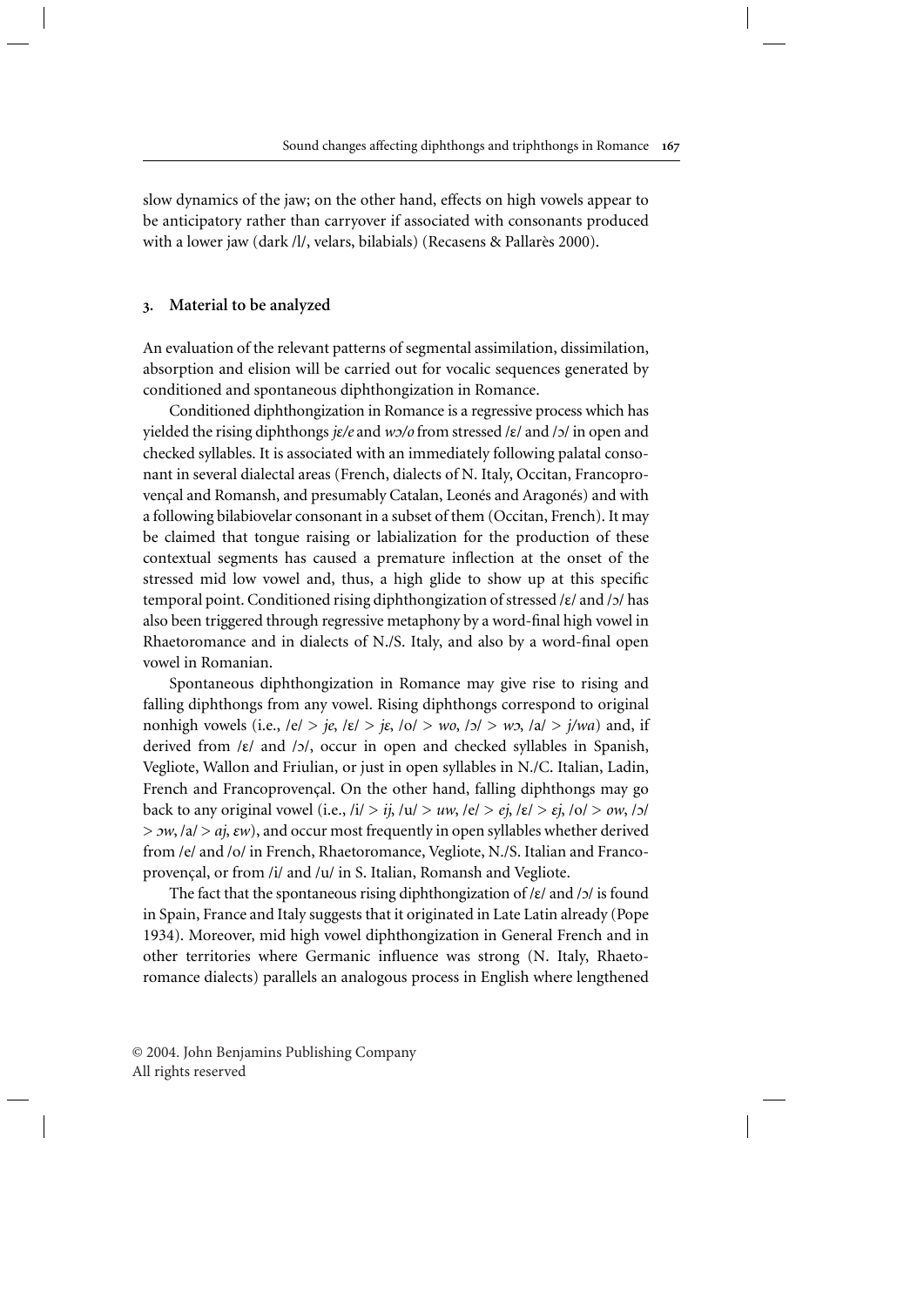stressed vowels have led to vowel offset closing. However, according to Schürr (1970), spontaneous diphthongization could be reminiscent of an ancient, generalized situation of conditioned diphthongization through vowel metaphony in at least some Romance areas, e.g., in the Italian Peninsula where the process may have started in open syllables in the context of high vowels and extended to closed syllables later on (Maiden 1995). It is also possible that the articulatory characteristics of the preceding consonant have contributed significantly to the generation of an onglide from  $\frac{\xi}{\xi}$  and  $\frac{1}{\xi}$  (and a similar rationale may account for the presumed influence of a following consonant in the generation of offglides). Thus, for instance, falling F2 vowel transitions resulting from an increase in labial or dorsovelar constriction narrowing at vowel onset or from tongue dorsum lowering and retraction before /l/ and /rr/ at vowel offset may account for phonetic variants such as *pwónte*, *kwónde* in Portuguese from Porto (Schürr 1970:101) and *pjɛlo*, *pjálo* PILA *téarra*, tjárro TERRA in Occitan (Ronjat 1930: 135, 157).<sup>1</sup>

An interesting issue is the relationship between rising diphthongs and falling diphthongs with a more open glide than the vowel nucleus (e.g., S. Italian, Francoprovençal *ie/2*, *u*0/*2*, Leonés *íe/a*, *úe/a*, Rhaetoromance *ε2*, *52*). The most accepted view is that rising diphthongs evolved from their falling counterparts through gradual raising of the vowel nucleus, e.g.,  $\left|\frac{\partial e}{\partial x}\right| > \varepsilon$  *(Labov 1994), and*  $\frac{\ell}{2} > \varepsilon \varepsilon > *i*\varepsilon > *i*\varepsilon > *j*\varepsilon$  *and*  $\frac{1}{2} > \varepsilon \varepsilon > *i*\varepsilon > *i*\varepsilon > *j*\varepsilon$ (Donegan 1978 for Spanish). This belief is based on the argument that, while tense or higher vowels are prone to turn into upgliding or outgliding diphthongs, lower or lax vowels are most susceptible to ingliding or downgliding. Dialectal data showing mid low vowel breaking into falling diphthongs may be adduced in support of this hypothesis (e.g., Romagnol *n3<sup>a</sup>ster*, *k3<sup>a</sup>l, me<sup>2</sup>l, e<sup>2</sup>rba, <br>Schürr 1971:127, 129, 147, Straka 1959). The alternative view is that falling* Schürr 1971:127, 129, 147, Straka 1959). The alternative view is that falling diphthongs with an open glide derive from rising diphthongs, whether because the latter came into place first through metaphony (Schürr 1970) or because they were spontanously generated in favorable prosodic or contextual conditions (e.g., Occitan from Ariège *defwfra*, *mwfrt*, Séguy 1954, Walsh 1975).

<sup>1</sup>. A following palatal element may have blocked the spontaneous diphthongization of a mid low vowel perhaps because the vowel was too close to undergo diphthongization. This action may be extensively illustrated in Spanish (Menéndez Pidal 1968), e.g., before original  $\frac{1}{\lambda}$  (*réxa* REGULA, *óxa* FOLIA),  $\frac{1}{\lambda}$  (*poléo* PULEGIU, *pójo* PODIU),  $\frac{1}{\lambda}$  (*lét* $\frac{1}{\lambda}$  exteru, *nót* $\frac{1}{\lambda}$  nocte).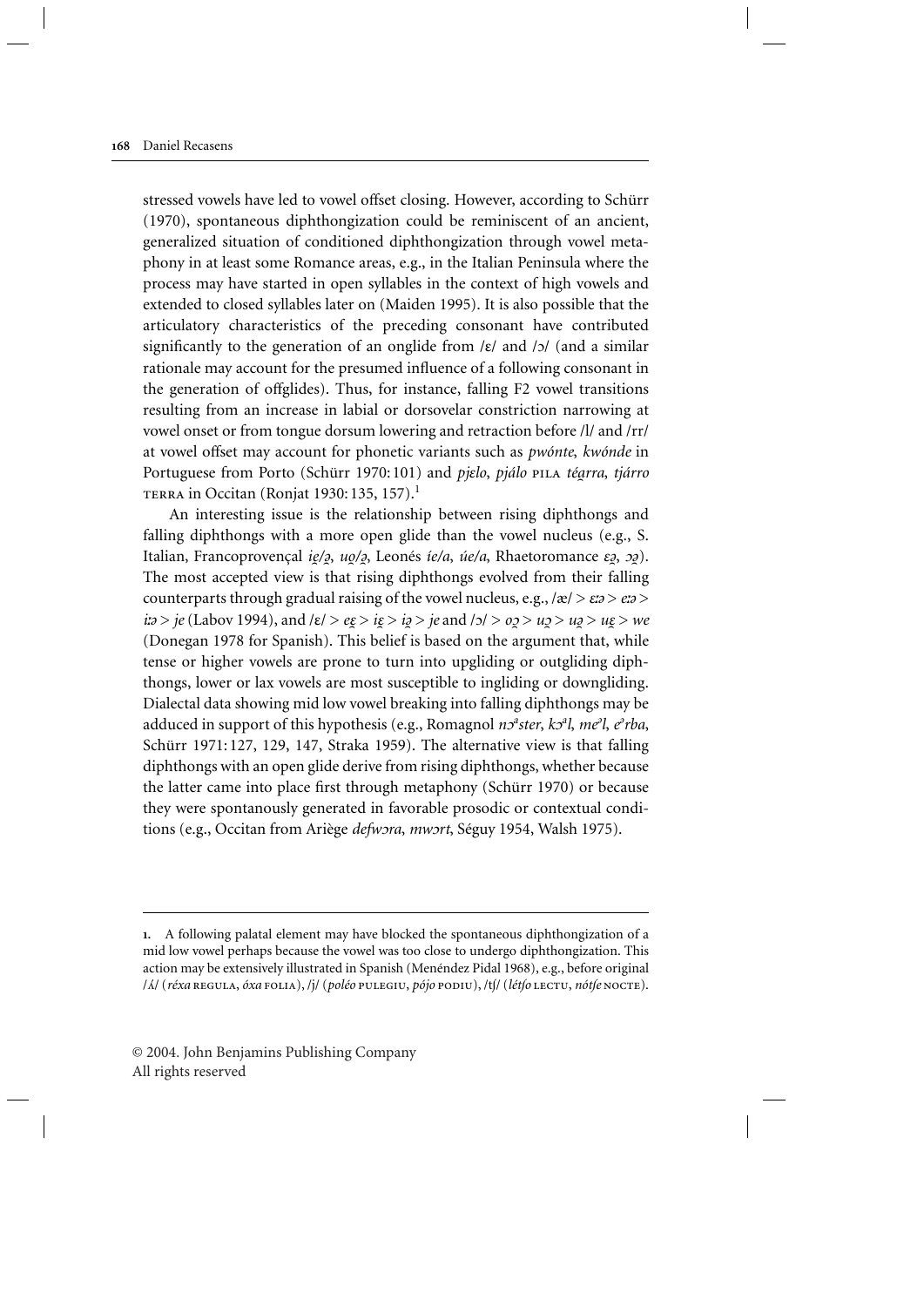#### 4. Linguistic implications

While much effort has been devoted to the phonetic and phonological constraints shaping universal vowel systems (Liljencrants & Lindblom 1972, de Boer 2001), less attention has been paid to the role of production and perception strategies in sound change processes affecting vocalic sequences. There is much need for such research since human speech consists of syllables and segmental sequences, and sound changes occur because speech sounds appear in context (see de Boer 2001:135–136 regarding these claims). Partial exceptions are Donegan (1978) and Labov (1994), where processes affecting vocalic sequences are accounted for based mostly on the inherent properties of vowel systems as well as on the feature specifications and the perceptual characteristics of vowels. Within this framework, this paper attempts to reconstruct the stages in the evolution of diphthongs and triphthongs from early to present-day Romance, and to find out whether the regularities underlying sound changes in vocalic sequences conform to the predictions of the degree of articulatory constraint model.

While using data for Romance, the present study is a contribution to the knowledge of those sound change mechanisms affecting vocalic sequences in other language families, and ought to be of use to phonologists and to psychologists working on the acquisition of phonology. The rationale for this interest lies in the fact that our analysis of sound change patterns is carried out on a large set of data from different Romance dialects. Thus, while individual examples could be idiosyncrasies of the informants or misperceptions by investigators, it is believed that the large data sample used in the present paper point consistently to certain general trends of universal validity. On the other hand, those patterns are evaluated against a model of production constraints which suggests that frequent assimilations, dissimilations and elisions in our database should correspond to natural processes of sound change.

#### II. Data

#### 1. Methodological issues

The analysis presented in the *Discussion* section is based on the derivations listed in Section II.2. These derivations are by no means exhaustive, and have been reconstructed from available data in the literature and information from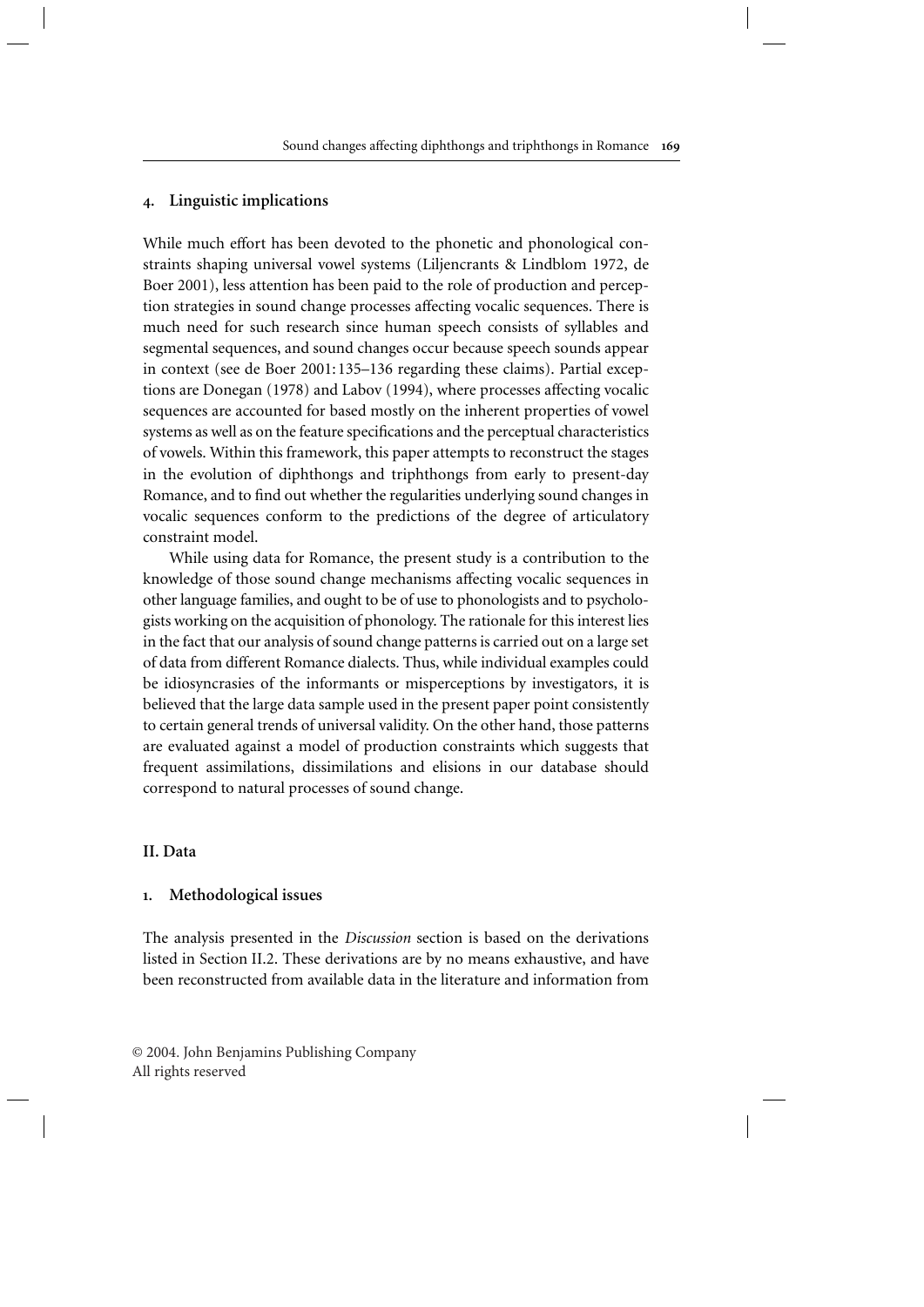Romance philologists. All sound changes appearing in Sections I.1, II.1 and II.2 have been proposed by specialists in the field who are referred to within parentheses at the relevant places; thus, for example, the evolution *<sup>j</sup>7<sup>j</sup>* <sup>&</sup>gt; *jej* and *jej* > *i* in the first paragraph of Section II.2.1.1 have been suggested by Nauton, Duraffour, Pope and Lausberg for different Romance languages or dialects. Phonetic symbols from other sources have been adapted to IPA symbols.<sup>2</sup> Preference is given to phonetic variants from specific dialectal domains, namely, Occitan in the case of vocalic sequences resulting from conditioned diphthongization and Italo-Romance in the case of vocalic sequences generated by spontaneous diphthongization.

Diphthongs with an open glide and instances of conditioned diphthongization induced by a high vocalic element through regressive metaphony will not be taken into consideration. Conditioned diphthongs in Latin words ending in -cum have been included, however, partly because of the similarity of their derivations with those triggered by contextual /w/ but also in view of the uncertainty of the contextual trigger itself (i.e., either U after the loss of wordfinal M, or otherwise a transitional glide *w* inserted between the stressed vowel and the following velar consonant as in \**fówgo* Focu > \**fwówgo* > *fwógo*; see Bouvier 1976:317).

Regarding conditioned diphthongization, it is assumed that /j/ has been present as an independent segment in the triggering palatal consonant and therefore that vowel breaking has taken place in syllables checked by the glide. It may be the case however that this consonant involved a single articulatory gesture at the time that vowel inflection still existed. Thus, for example, Latin sequences where the palatal glide was adjacent to /n/ or /l/ may have been realized  $\mu$  and  $\Lambda$  before vowel diphthongization took place in line with the fact that they have left no traces of *<sup>j</sup>* in the Romance languages (e.g., Lombard *vjetw* veclu, Cat.<sup>3</sup> *<sup>á</sup>\6* suffix -anea, Rohlfs 1966:115, Badia 1951:205). On the other hand, the phonetic outcomes of KT and KS may still keep the onglide *j*, which

<sup>2</sup>. Rhotics are transcribed with the symbol*r*for the simple correlate and with *rr*for the trill. The so called French "*e* muet" has been adapted as a mid high, mid low or mid high-mid low rounded vowel depending on the case.

<sup>3.</sup> Several language and dialect abbreviations are used throughout the paper: Cat. (Catalan), Fr. (French), Francoprov. (Francoprovençal), Friul. (Friulian), Gasc. (Gascon), It. (Italian), Lad. (Ladin), Leng. (Lengadocian), Occ. (Occitan), Pic. (Picard), Port. (Portuguese), Rhaet. (Rhaetoromance), Rom. (Romanian), Rosh. (Romansh), Sard. (Sardinian), Sp. (Spanish), Vegl. (Vegliote), Wal. (Wallon).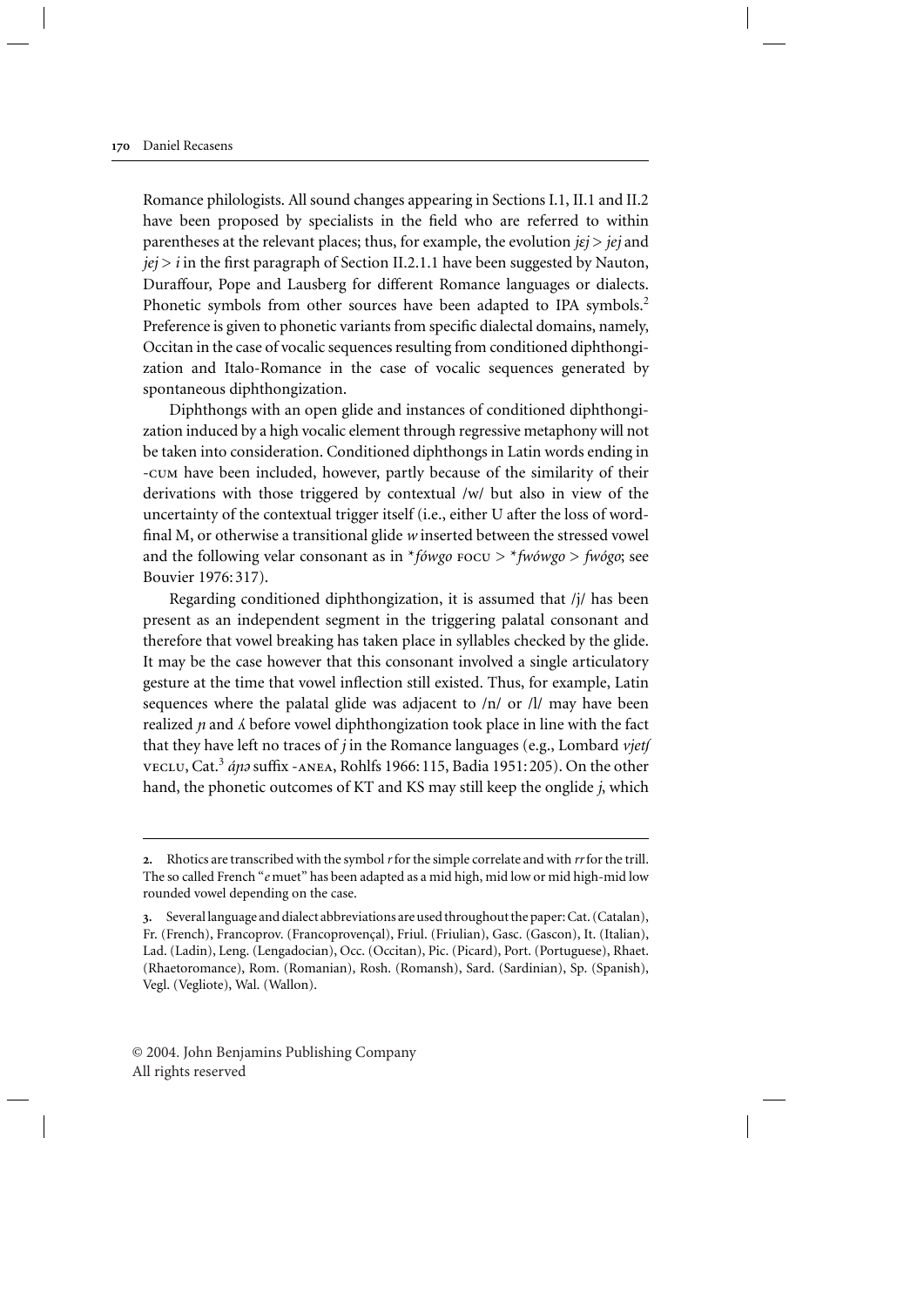may be taken to support the presence of this vocalic element at earlier evolutionary stages (i.e., W. Cat. *A*ejt LACTE, ejf AXE, Badia 1951:127, 195).

The consonants immediately preceding or following the target vowel may also have intervened in the diphthongization process, either causing the simplification of a diphthong or else preventing diphthongization or diphthong simplification from occurring. Regarding the former option,  $/n/$  and  $/l/$  may have undergone palatalization before a palatal onglide (Leng. *pot NOCTE, λεί* LECTU, Ronjat 1930:386). As for the latter,  $/2/$  may have stayed rather than yielding *<sup>w</sup>f* after word initial /pl/ or may have regressed to the original vowel through the stages  $\frac{1}{2}$   $\gg$  *w* $\gg$  *j* in the same contextual conditions (Occ. *pljo* ploia, Ronjat 1930:184, Bouvier 1976:328). On the other hand, *we* may have failed to undergo regular monophthongization after a velar or a labial (Lad. *kwéjsa* coxa as opposed to *féˆ<sup>a</sup>* folia, *<sup>e</sup>ˆ* oclu, Leccese *mwej* '*muovi*', *bwénu* '*buono*' as opposed to *wéki* '*giuochi*', *déli* '*duoli*', Guarnerio 1918:249, 255). The action of the adjacent consonants on the evolution of onglides and offglides will not be addressed in the present paper; thus, for example, the loss of *j* or *w* will be attributed to straight elision or absorption by the vowel nucleus if the glide and the vowel happen to share basic articulatory properties.

Only those phonetic variants which developed from previous diphthongs or triphthongs will be dealt with. Thus, e.g., the rising diphthong *wo* derived from /o/ (San Fratello in Sicily *bwóka* bucca, Rohlfs 1966:96) does not show up in Section II.2 since it does not appear to have undergone any changes, and the outcome *aj* from /a/ (Pugliese *krájp6* capra, Rohlfs 1966:42) has not been included in Section II.2.2.2 for the same reason. Nor will reference be made to contextual phonetic forms which have come to exist after conditioned or spontaneous diphthongization has applied, e.g., in Friulian, where  $j\epsilon$ , *w* $\epsilon$ developed spontaneously from / $\varepsilon$ / and / $\sigma$ / have yielded *ja*, *wa* before a contextual rhotic (Friul. *fjár* ferru, *fwart* forte, Iliescu 1972:36, 38).

The phonetic variants appearing in the derivations are usually exemplified with lexical forms from Romance languages and dialects to which the Latin source is usually appended. A given vowel, diphthong or triphthong may appear more than once in the same derivation, e.g., *ø* in the derivation of Section II.2.1.3. Mid high and mid low vowels are often found in alternation, e.g., *7/e* and *f/o* alone or in diphthongs in the derivation of Section II.2.1.3; in many of these alternations, one of the vowels may be considered to be derived from the other one, generally  $e$ ,  $\varphi$  from  $\varepsilon$ ,  $\varphi$ .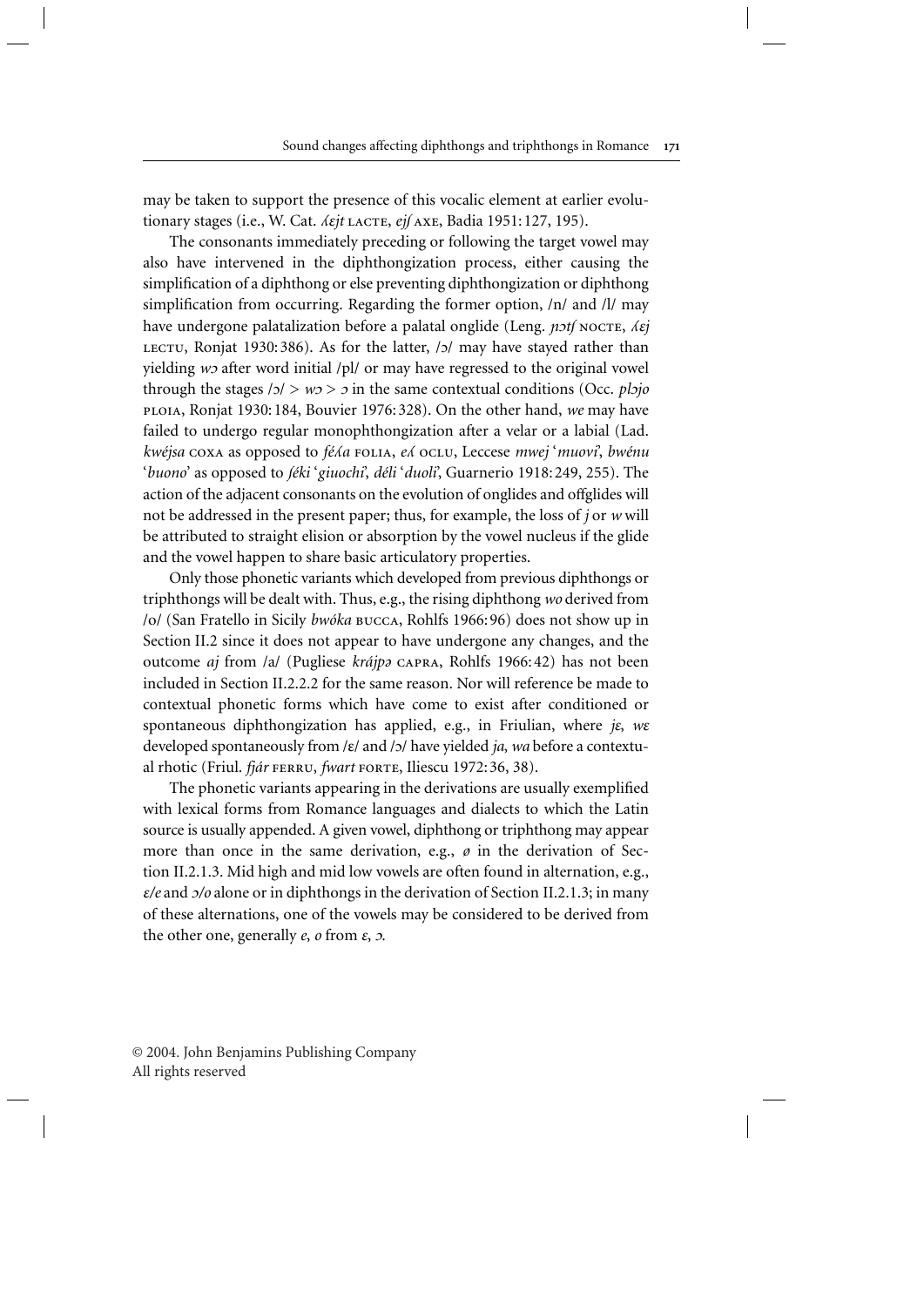#### 2. Derivations

- 2.1 Conditioned diphthongization (triggering closing consonant)
- 2.1.1 *Mid low front vowel before a palatal*
	- $>$  ej, i<br> $>$  jaj  $>$  $>$  jaj  $>$  jej  $>$  je > joj > jøj > jø<br>> io > ja  $>$   $\epsilon$ j > aj > oj  $>$  je  $>$  $>$  jε

The original triphthong (Occ. *ljejt* LECTU, Ronjat 1930:154) may change its nucleus into a higher or a lower vowel. Two consecutive vowel raising processes, i.e.,  $j\epsilon j > j\epsilon j$  and  $j\epsilon j > i$ , have been suggested for Occitan (see Nauton 1974:96–98, e.g., *sjejs* sex, *serízo* ceresia in Haute Loire), Francoprovençal (see Duraffour 1932:177–178, e.g., *si* sex in Bas-Valais), Old French (see Pope 1934:162-163, e.g., *lit* LECTU), and Romansh and Catalan (see Lausberg 1970:255–257, e.g., *sis* sex). Vowel lowering followed by raising towards a back rounded vowel, i.e.,  $j\epsilon j > j\epsilon j \geq j$  and  $\epsilon j > \epsilon j > \epsilon j$ , has also been proposed for Occitan (see Nauton 1974:96–98, e.g., Haute Loire *laj*, *loj* lectu), as well as for Francoprovençal where *jaj* may also raise to *<sup>j</sup>7<sup>j</sup>* and *<sup>j</sup>f<sup>j</sup>* may front to *jøj* (see Duraffour 1932:177, e.g., Vaux *mjaj*, *mjfj*, *mj7*, *mjø* mediu).

Onglide and offglide absorption may yield several final outcomes:  $\varepsilon/e$ *j*,  $j\varepsilon/e$ from *<sup>j</sup>7<sup>j</sup>* and *<sup>e</sup>* from *je* in Occitan (see Nauton 1974:96–97 and Bouvier 1976:319–321, e.g., Haute Loire *lej*, *lje*, *lj7tw* lectu and Drôme *mje*, *me* mediu, *<sup>s</sup>7j*, *se* sex), *<sup>j</sup>7*, *ja* and *jø* from *<sup>j</sup>7j*, *jaj* and *jøj*, respectively, in Francoprovençal (see Duraffour 1932:177, e.g., Vaux *mja*, *mj7*, *mjø* mediu).

2.1.2 *Mid low front vowel before /w/*

| jε/ew | $>$ iw                  | >        | 1u                 |        |                  |
|-------|-------------------------|----------|--------------------|--------|------------------|
|       | $>$ j $\varepsilon$ /ey | >        | $j\epsilon/ej$     | >      | 1                |
|       |                         | >        | $j\alpha/\alpha q$ | >      | $j\alpha/\alpha$ |
|       | $>$ jow                 | >        | jø                 |        |                  |
|       | $>$ jow                 | $\rm{>}$ | 10                 |        |                  |
|       | $>$ jaw                 | >        | j                  | $\geq$ | $j_0$            |
|       |                         |          |                    |        |                  |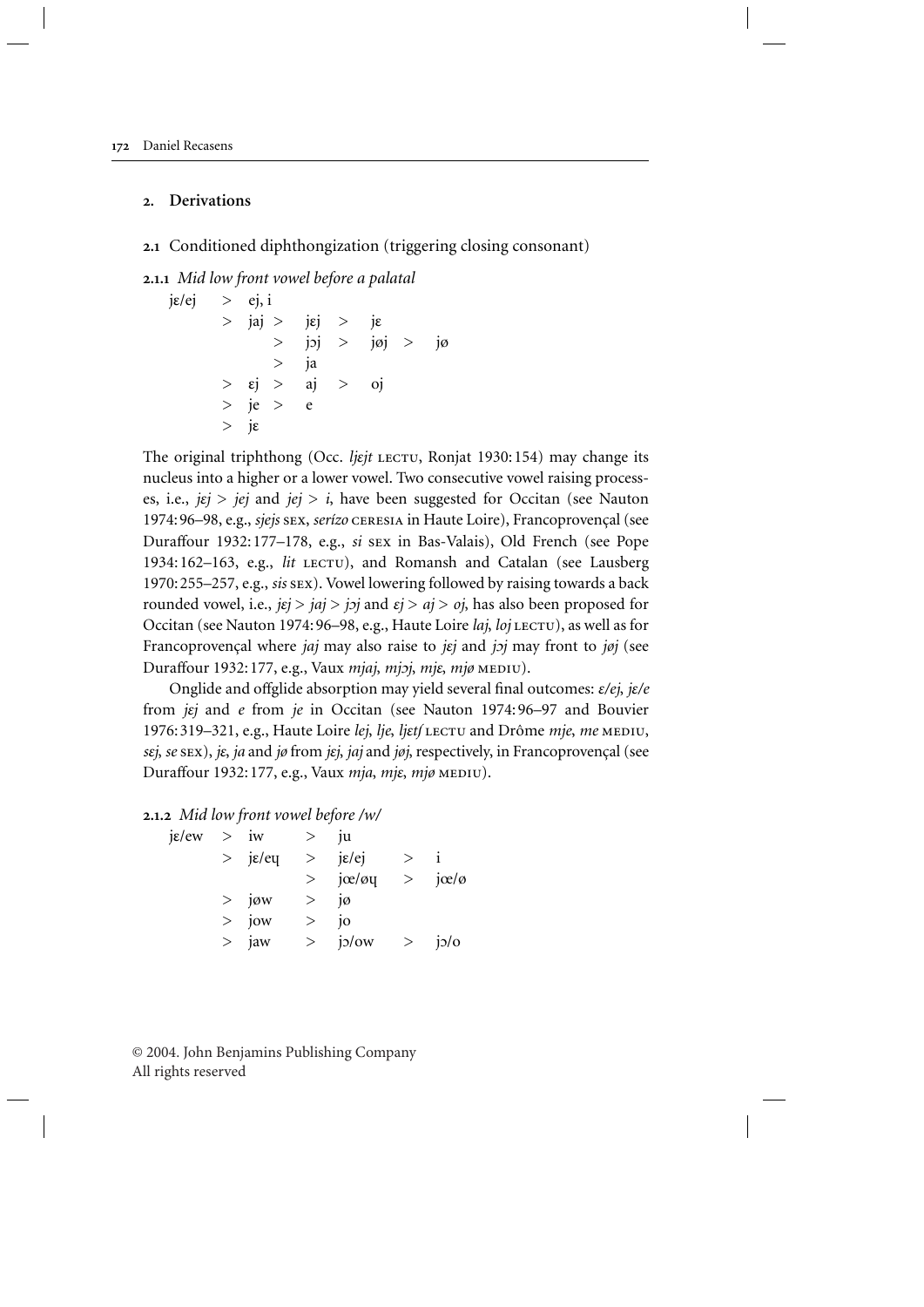Literature sources document the raising, rounding and lowering of the vowel nucleus in the original triphthong *<sup>j</sup>7<sup>w</sup>* (Drôme *mj7<sup>w</sup>* meu, Bouvier 1976:313).

Vowel raising yields *jew* (Occ., Gasc. *mjew* meu, Lausberg 1970:250, Rohlfs 1970:118). An additional raising process may cause *jew* to become *iw*, *ju* in Occitan (see Nauton 1974:83 and Bouvier 1976:313, e.g., *diw*, *dju* DEU) and Sutselvan Romansh (see Luzi 1904, e.g., *miw* meu, *ju* ego), and *iw* in N. French and Gascon (see Pope 1934:488, Goosen 1970:55–57, Rohlfs 1970:118). Otherwise, there may be offglide fronting (e.g., Basse Auvergne  $j \epsilon y > j \epsilon j$  ego, Dauzat 1938:90) followed by vowel nucleus raising and triphthong simplification into *i* (see Nauton 1974: 83–84, as in Haute Loire  $djej > d^j i$  deu).

Mid front vowel rounding and subsequent offglide absorption may occur after offglide fronting in Occitan, i.e.,  $j\epsilon/ew > j\epsilon/ey > j\alpha/\omega$  /  $j\alpha/\omega$  (see Nauton 1974:84 and Ronjat 1930:373 as for *jøy* EGO in Ambertois, and Dauzat 1938:89–90 as for  $d^{i}$  $\alpha$  $\beta$  peu in Vinzelles and  $j\alpha$  ego in Puy-de-Dôme). In French, however, mid front vowel rounding appears to have taken place through the evolution  $jew > j\omega$  is (see Pope 1934:201, e.g.,  $dj\omega$  DEU). Moreover, in Basse Auvergne, the mid front vowel has undergone backing/ rounding and thus yielded a mid back rounded vowel along the route *jew* > *jow* > *jo* (see Dauzat 1938:89, e.g., *jow*, *jo* ego).

The vowel lowering process  $jew > jaw$  appears to have taken place in Sutselvan Romansh (see Luzi 1904, e.g., *jaw* EGO) as well as in Occitan where the resulting triphthong *jaw* may have been affected by vowel rounding and offglide absorption later (see Ronjat 1930:371–377, e.g., *djaw*, *djf<sup>w</sup>* deu, *mjf/o* meu).

## 2.1.3 *Mid low back vowel before a palatal*

| $\frac{w}{q}$ $>$ $\frac{w}{q}$ |   |              | >      | yj            | >      | $\mathbf{y}$        |   |                 |
|---------------------------------|---|--------------|--------|---------------|--------|---------------------|---|-----------------|
|                                 |   |              | >      | u             |        |                     |   |                 |
|                                 |   | $> 9$ /oj    | $\,>$  | $\frac{1}{2}$ |        |                     |   |                 |
|                                 |   |              | >      | øj            | >      | Ø                   |   |                 |
|                                 | > | $w_0$        | $\,>$  | $\frac{1}{2}$ |        |                     |   |                 |
|                                 |   |              | $\,>$  | $q_0$         | >      | ЧØ                  | > | Ø               |
|                                 |   |              |        |               | >      | j                   |   |                 |
|                                 |   | $>$ waj      | $\geq$ | wεj           | >      | εj                  |   |                 |
|                                 |   |              |        |               | $\geq$ | $w\varepsilon/e$    | > | wi              |
|                                 |   |              | >      | wa, aj        |        |                     |   |                 |
|                                 | > | we/ej > we/e |        |               | >      | $\varepsilon$ /e    |   |                 |
|                                 |   |              |        |               | $\geq$ | $w\alpha/\emptyset$ | > | $\alpha/\alpha$ |
|                                 |   |              |        |               |        |                     |   |                 |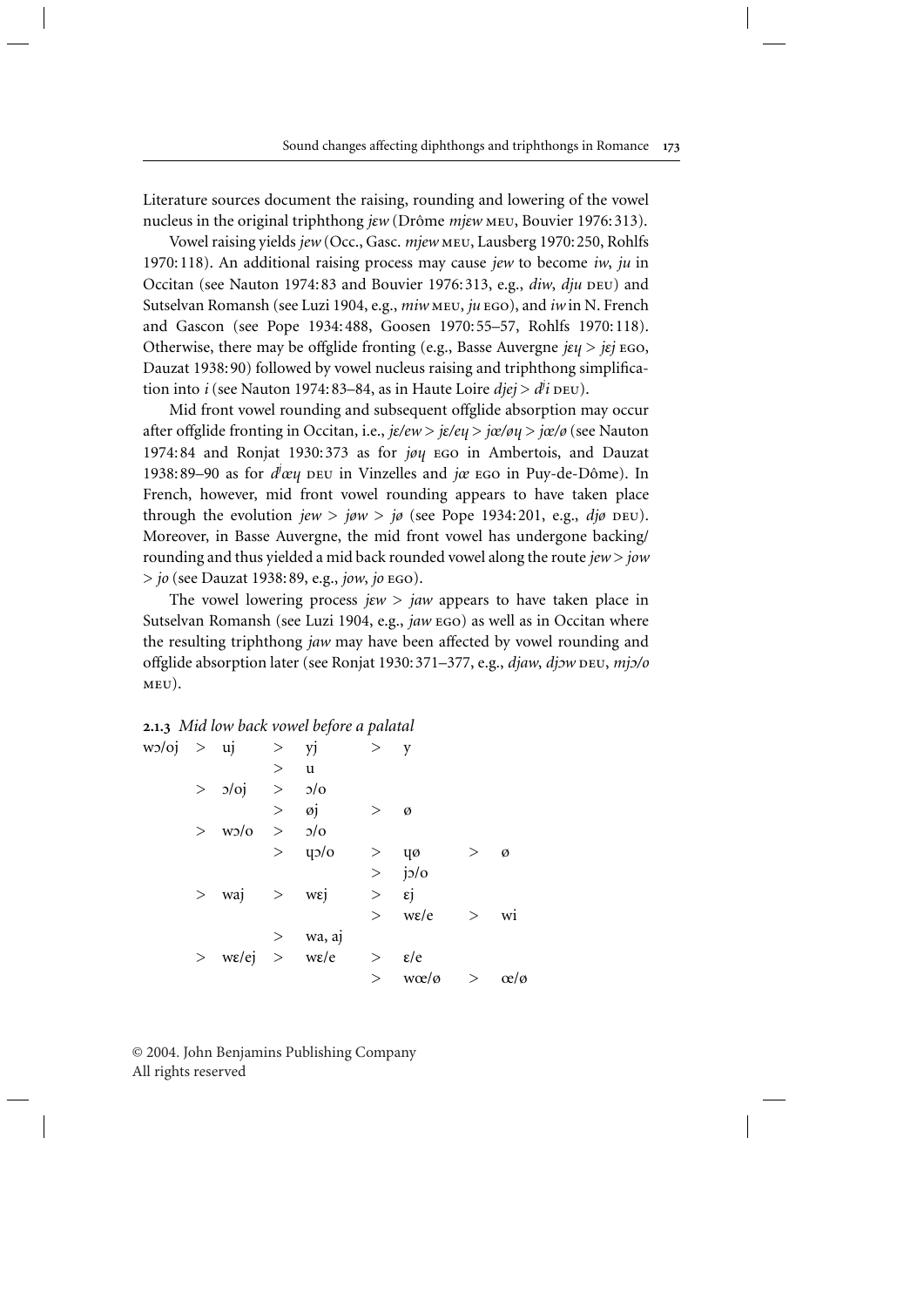$$
\begin{array}{rcl}\n >> & \varepsilon/ej > & \varepsilon/e \\
 <> & \varepsilon/ej > & \varepsilon/e \\
 >> & \varepsilon/ej, \, \varepsilon(e) > & \varepsilon/e \\
 >> & \varepsilon/ej, \, \varepsilon(e) > & \varepsilon/e \\
 >> & \varepsilon(ej) > & \varepsilon(ej) > \varepsilon(ej) > \varepsilon(ej) > \varepsilon(ej) \\
 >> & \varepsilon(ej, \, \varepsilon(ej) > & \varepsilon(ej, \, \varepsilon(ej) > \varepsilon(ej, \, \varepsilon(ej) > \varepsilon(ej, \, \varepsilon(ej, \, \varepsilon(ej, \, \varepsilon(ej, \, \varepsilon(ej, \, \varepsilon(ej, \, \varepsilon(ej, \, \varepsilon(ej, \, \varepsilon(ej, \, \varepsilon(ej, \, \varepsilon(ej, \, \varepsilon(ej, \, \varepsilon(ej, \, \varepsilon(ej, \, \varepsilon(ej, \, \varepsilon(ej, \, \varepsilon(ej, \, \varepsilon(ej, \, \varepsilon(ej, \, \varepsilon(ej, \, \varepsilon(ej, \, \varepsilon(ej, \, \varepsilon(ej, \, \varepsilon(ej, \, \varepsilon(ej, \, \varepsilon(ej, \, \varepsilon(ej, \, \varepsilon(ej, \, \varepsilon(ej, \, \varepsilon(ej, \, \varepsilon(ej, \, \varepsilon(ej, \, \varepsilon(ej, \, \varepsilon(ej, \, \varepsilon(ej, \, \varepsilon(ej, \, \varepsilon(ej, \, \varepsilon(ej, \, \varepsilon(ej, \, \varepsilon(ej, \, \varepsilon(ej, \, \varepsilon(ej, \, \varepsilon(ej, \, \varepsilon(ej, \, \varepsilon(ej, \, \varepsilon(ej, \, \varepsilon(ej, \, \varepsilon(ej, \, \varepsilon(ej, \, \varepsilon(ej, \, \varepsilon(ej, \, \varepsilon(ej, \, \varepsilon(ej, \, \varepsilon(ej, \, \varepsilon(ej, \, \varepsilon(ej,
$$

The original sequence *<sup>w</sup>f<sup>j</sup>* is still maintained in Occitan and the variant *woj* is documented in Gascon (Leng. *trwfjf* \*troia, Gasc. *gwojt* octo, Ronjat 1930:173, 178). In Gascon, *woj* may have raised and possibly fronted its vowel nucleus followed by offglide elision or absorption, i.e.,  $woj > uj > u$ ,  $y(j)$  (see Coromines 1990:22–23, Rohlfs 1970:120–121, e.g., *trújo*, *trýje* troia, *hýˆ<sup>e</sup>* folia, *kuˆ* colligit). Vowel raising to *uj*, *<sup>u</sup>* has also taken place in Catalan (see Coromines 1974:249, e.g., *bujt* vocitu, *fúla* FOLIA) and Sutselvan Romansh (see Luzi 1904:787, e.g., *kújsa* coxa).

Another possible change involves the simplification of the triphthongs *<sup>w</sup>f<sup>j</sup>* and *woj* through onglide absorption or offglide elision. Onglide absorption has applied to diphthongs with a palatal offglide in Occitan and Francoprovençal (see Bouvier 1976:327–329 and Gardette 1941:243–244, as for Occ. *plfjo*, *plo* ploia, Francoprov. *<sup>n</sup>fj*, *<sup>n</sup>f<sup>e</sup>* nocte). Subsequently, the assimilatory action of the offglide may have caused the resulting vowel to front (see Pignon 1960:151–161, e.g., Poitevin *nø* NOCTE). Offglide elision, on the other hand, appears to have taken place before a palatal consonant (Gasc. *hwó/e* FOLIA, Ronjat 1930:178) and may precede other replacements: onglide absorption in Occitan and Fassa Ladin (see Bouvier 1976:325–329 and Elwert 1943:48–49, e.g., Occ. *<sup>f</sup>f/óˆ<sup>o</sup>* folia, Lad. *fwója*, *fó(j)a* folia); onglide fronting followed by either *y* unrounding (see Ronjat 1930: 171–172 and Rohlfs 1966: 139, as for Occ.  $f<sub>i</sub>$ <sup>2</sup> $\alpha$ <sup>*b*</sup> folia, *nj*<sup>2</sup> nocte, Liguria *kjótu* coctu) or else vowel fronting and *u* absorption in dialects of N. Italy and in French (see Parry 1997:238, Rohlfs 1966:13, 140 and Pope 1934:202, e.g., Piedmont *øt* octo, Old Fr. *føˆ6* folia).

Francoprovençal shows the dissimilatory process *<sup>w</sup>f<sup>j</sup>* <sup>&</sup>gt; *waj*, and subsequent vowel nucleus raising and glide deletion or absorption (see Gardette 1941:243–244, and Duraffour 1932:67, 164, 168). Illustrative examples are *kwf/aj*, *kw7/e* coctu, *pa/7<sup>j</sup>* podiu (Gardette), *wa*, *waj* hodie, *fwaj*, *fwe*, *fwi* FOLIU (Duraffour).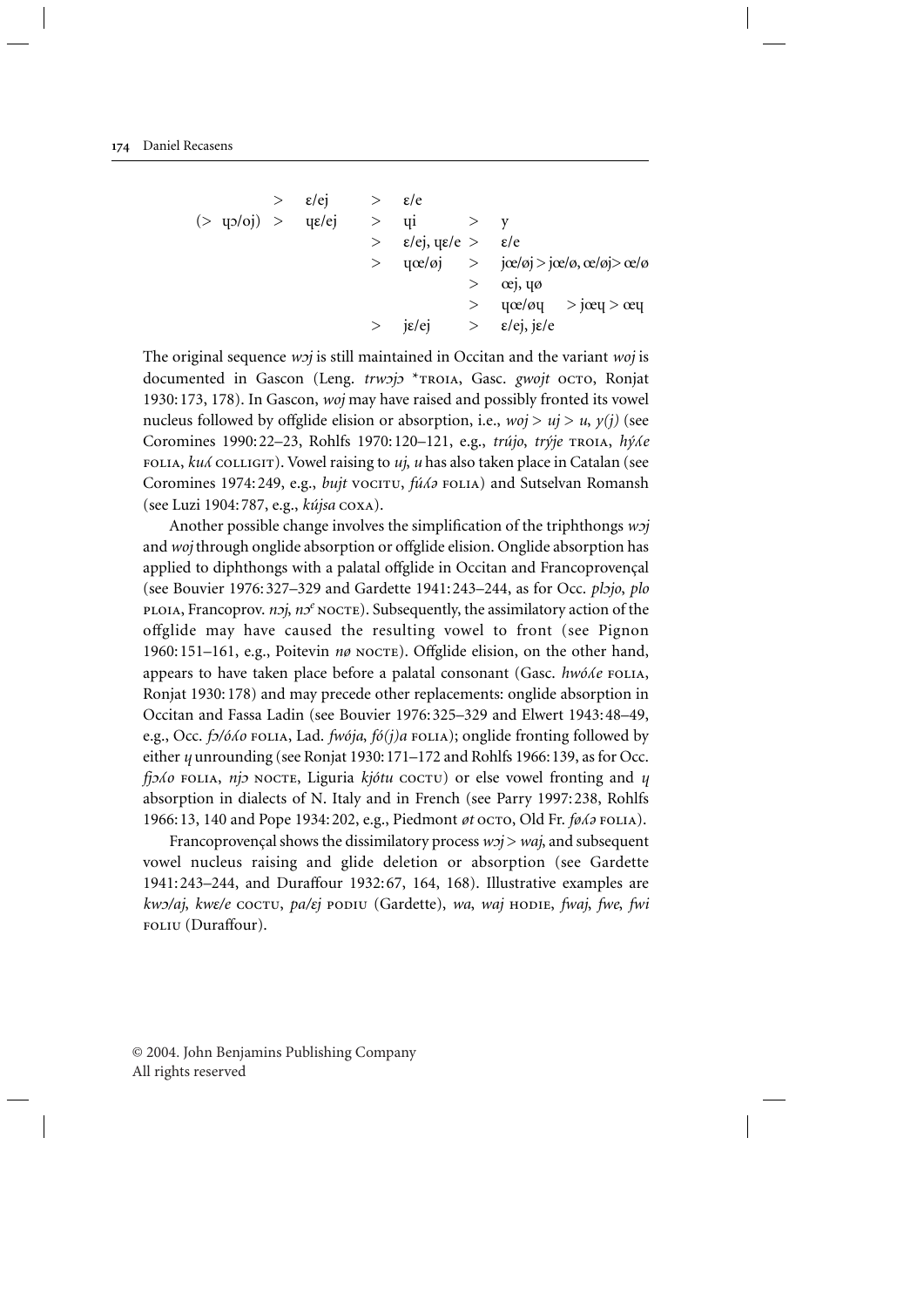The original triphthong may also undergo vowel fronting/unrounding (Rosh. *kwéjsa* coxa, Old Fr. *fwéˆ6* folia, Guarnerio 1918: 249, Pope 1934:162).<sup>4</sup> This process may have been followed by onglide elision either through  $w\epsilon/ej > w\epsilon/e > \epsilon/e$  in Occitan and Gascon (see Bouvier 1976:328–329, Rohlfs 1970: 120-121 and Ronjat 1930: 177, e.g., Occ. *kwesa* coxa, *pleva* PLOIA, Gasc. *trw7jo* troia, *plwéjo* ploia, *7ˆ*, *weˆ* oculu, *nw7t*, *<sup>n</sup>7/et* nocte, *wet*, *wejt* octo), or through  $w\epsilon/ej > \epsilon/ej > \epsilon/e$  in Gascon and Poitevin (see Millardet 1910:204–205, Rohlfs 1970:120–121, Bec 1968:107 and Pignon 1960:161, as in Gasc. *n*e/ejt NOCTE, *kejso* COXA). The back rounded glide may also cause vowel rounding to occur in Ladin and Romansh along the path  $w\epsilon/\epsilon > w\alpha/\varnothing > \alpha/\varnothing$ after which the output rounded vowel may unround again (see Elwert 1943:48, Gartner 1910:174 and Haiman & Benincà 1992:50–52, e.g., *fw7ja*, *fø/œa*, *féja*, *fi/eˆ* folia).

A final series of changes affects the triphthong *ye/ej* (Occ. *plyejo* \*ploia, *<sup>k</sup>Céjso* coxa, Bouvier 1976:323, 328) evolved from *<sup>w</sup>f/oj* through the developments  $w$ *j* $\frac{1}{2}$   $\frac{1}{2}$   $\frac{1}{2}$   $\frac{1}{2}$   $\frac{1}{2}$   $\frac{1}{2}$   $\frac{1}{2}$  or  $w$ <sup>*j* $\frac{1}{2}$  >  $w$ <sub>*i*</sub> $\frac{1}{2}$   $\frac{1}{2}$   $\frac{1}{2}$   $\frac{1}{2}$   $\frac{1}{2}$   $\frac{1}{2}$   $\frac{1}{2}$   $\frac{1}{2}$   $\frac{1}{2}$   $\frac{1}{2}$   $\frac{1}{2}$ </sup> (1930:184) and Bouvier (1976:328), respectively. They may be summarized as follows:

- a. Vowel raising to  $\psi$ *i* in Old French (see Pope 1934:163, e.g., *n* $\psi$ *it* nocte) as well as in Occitan where  $\psi$ *i* may have yielded  $\psi$  through stress shift (see Bouvier 1976:323, e.g., *vyi*, *vy* ocro). Other derivations have been proposed for French, e.g.,  $w$ *j* >  $u$ *j* >  $y$ *j* >  $u$ *i* (see Posner 1996:289 and Pignon 1960:161).
- b. Glide absorption, which in Occitan accounts for the changes  $\varepsilon/ej > e$  (see Bouvier 1976:325, 328, e.g., Trièves *kejso* coxa, *kej, ke* cocru) and  $\gamma$ *e*/*e* > *<sup>7</sup>/e* (see Ronjat 1930:176, e.g., *<sup>n</sup>C7/e*, *<sup>n</sup>7/e* nocte, *<sup>f</sup>7ˆ<sup>o</sup>* folia).
- c. Vowel nucleus rounding and subsequent substitutions involving one or both glides. Several evolutions of this sort are documented, namely,  $\mu$ *i* >  $C\psi$ *ej* > *œj* in Limousin (see Pignon 1960:161),  $\psi$ *ej* >  $\psi$ *øj* >  $\psi$ *ø* in Vaucluse (*nC<sup>ø</sup>* nocte, Ronjat 1930:176), *C7/ej* <sup>&</sup>gt; *Cœ/øj* <sup>&</sup>gt; *jœ/øj* <sup>&</sup>gt; *jœ/ø*, *œ/øj* <sup>&</sup>gt; *œ/ø* in Drôme and Haute Loire (see Bouvier 1976:323, 328, e.g., *fjœjo* folia, *køso* coxa, and Nauton 1974: 89-90, e.g.,  $n\psi\varphi/\varphi$ jt,  $n\psi\varphi/\varphi$ ,  $n\alpha/\varphi$ j nocte), and  $\psi\varphi$ j <sup>&</sup>gt; *CœC* <sup>&</sup>gt; *jœC* <sup>&</sup>gt; *<sup>œ</sup>C* in Basse Auvergne (see Dauzat 1938:98–99, e.g., Vin-

<sup>4</sup>. It is commonly agreed upon that the mid front vowel has arisen from its mid back round counterpart in this case (Lausberg 1970:250, 255, Grandgent 1905:23). See also Sections II.2.1.4 and II.2.1.5.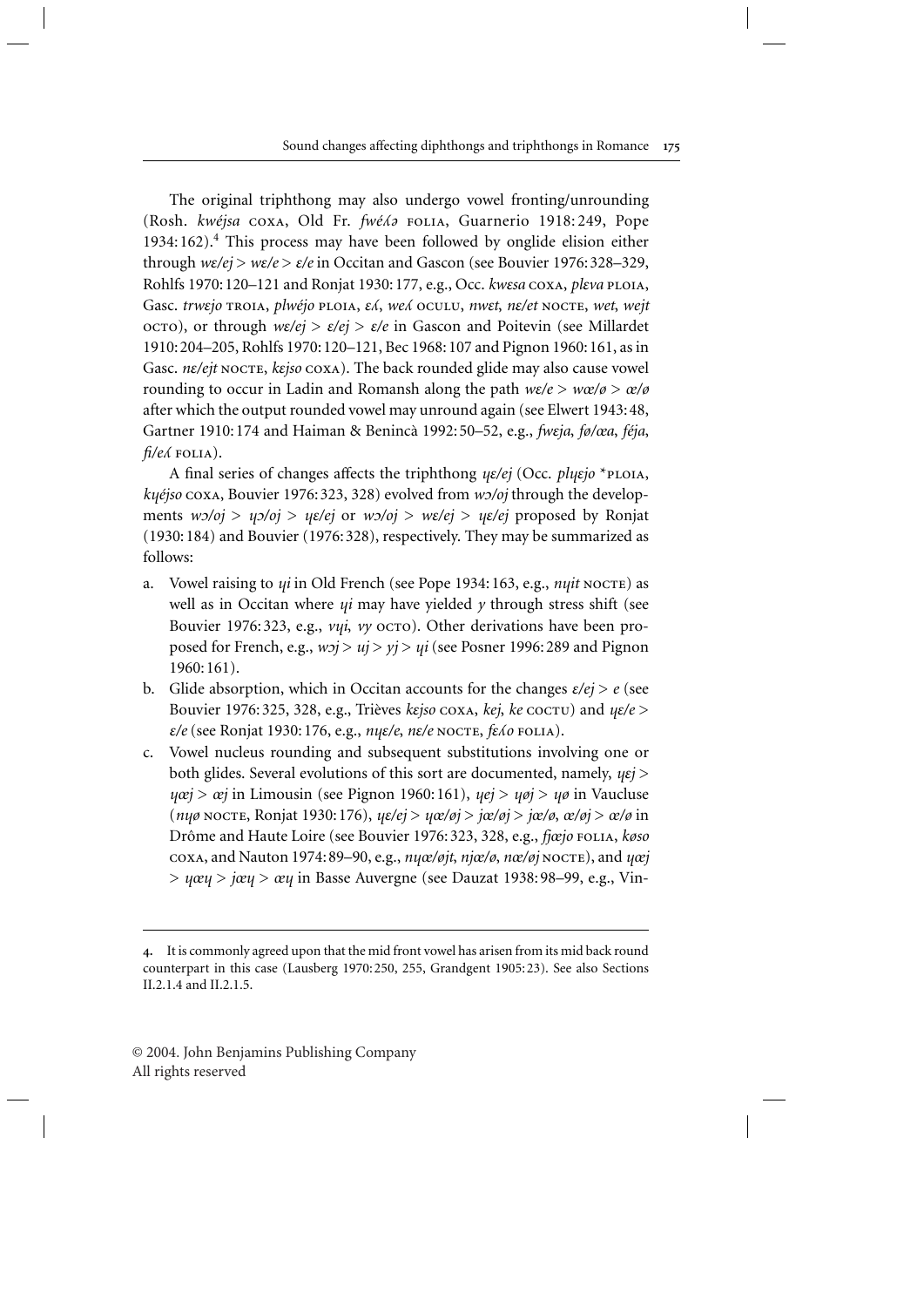zelles *vœy* octo, *dejœy* Fr. "dix-huit"). An analogous evolutionary path appears to have generated lexical forms such as *nø*, *nøj* nocte, *fjøj*, *fœ/øj* folia in Northern France (Bruneau 1913:186, Bloch 1917:9,*ALW* 1953:157).

d. Onglide delabialization followed by glide absorption, i.e.,  $\psi e / e j > j \varepsilon / e$ , *7/ej*, in Occitan (see Nauton 1974:90, e.g., *njejt*, *nje*, *nej* nocte, and Ronjat 1930:175–176, e.g., *<sup>k</sup>7jso* coxa, *fj7jo* folia, *nj7tw* nocte).

```
2.1.4 Mid low back vowel before /w/
```

```
\frac{w}{w}/we/ew >
                                       (wce/ow) > ice/ow> uw > yw
             > 5w > 6<br>> m/ow > m
             > q> q> qu<br>> is \frac{1}{2}> jo/ow > jo/o > ju<br>> yw > jy
                                                               vw >> jaw
            (> \text{tp/ow}) > \text{q}/ew > \text{g/ew}<br>> \text{q}/ew > \text{q}> \varepsilon/eu > œ/øu > œ/ø
                                                                                               > ej
                                                                               > j\varepsilon/eq > joe/øq, j\varepsilonj<br>> iw
                                                       > j\varepsilon/ew >
                                                                               > \varepsilon/\text{ew} > \text{eq} > \varpi \cdot \varpi<br>
> \text{if/} \text{er} \cdot \text{if/} \text{er} \cdot \varpij\epsilon/\text{e}y > j\epsilon/\text{e}j > ji>jœ/øu >jœ/ø
```
In Gascon, the original triphthong may close or front/unround its vowel nucleus (e.g., *gwfw*, *yw*, *<sup>w</sup>7/ew* ovu, *byw* bove, Ronjat 1930:165, Millardet 1910:208, Rohlfs 1970:122). The latter substitution may be followed by onglide elision and unrounding both in sequences with a front unrounded vowel and in those with its rounded counterpart which is the typical realization of stressed /e/ in an area of W. Gascon (see Millardet 1910:208, e.g., *<sup>w</sup>7/ew*, *wœ/øw*, *7/ew* ovu, *bj7/ew*, *bjœ/øw* bove).

In Occitan, *<sup>w</sup>f/ow* may have regressed to a single back rounded vowel through glide absorption (see Bouvier 1976:319, as in *bo* bove). Also, there may have been onglide fronting (*byzw* bove, Ronjat 1930:164, Bouvier 1976:317) followed by other processes: vowel nucleus raising (see Bouvier 1976:317, e.g., byu bove); onglide unrounding and subsequent offglide absorption and changes in vowel height, e.g., *bjf/ow*, *bjf/o*, *bjaw*, *bju*, *byw*, *bjy* bove (see Bouvier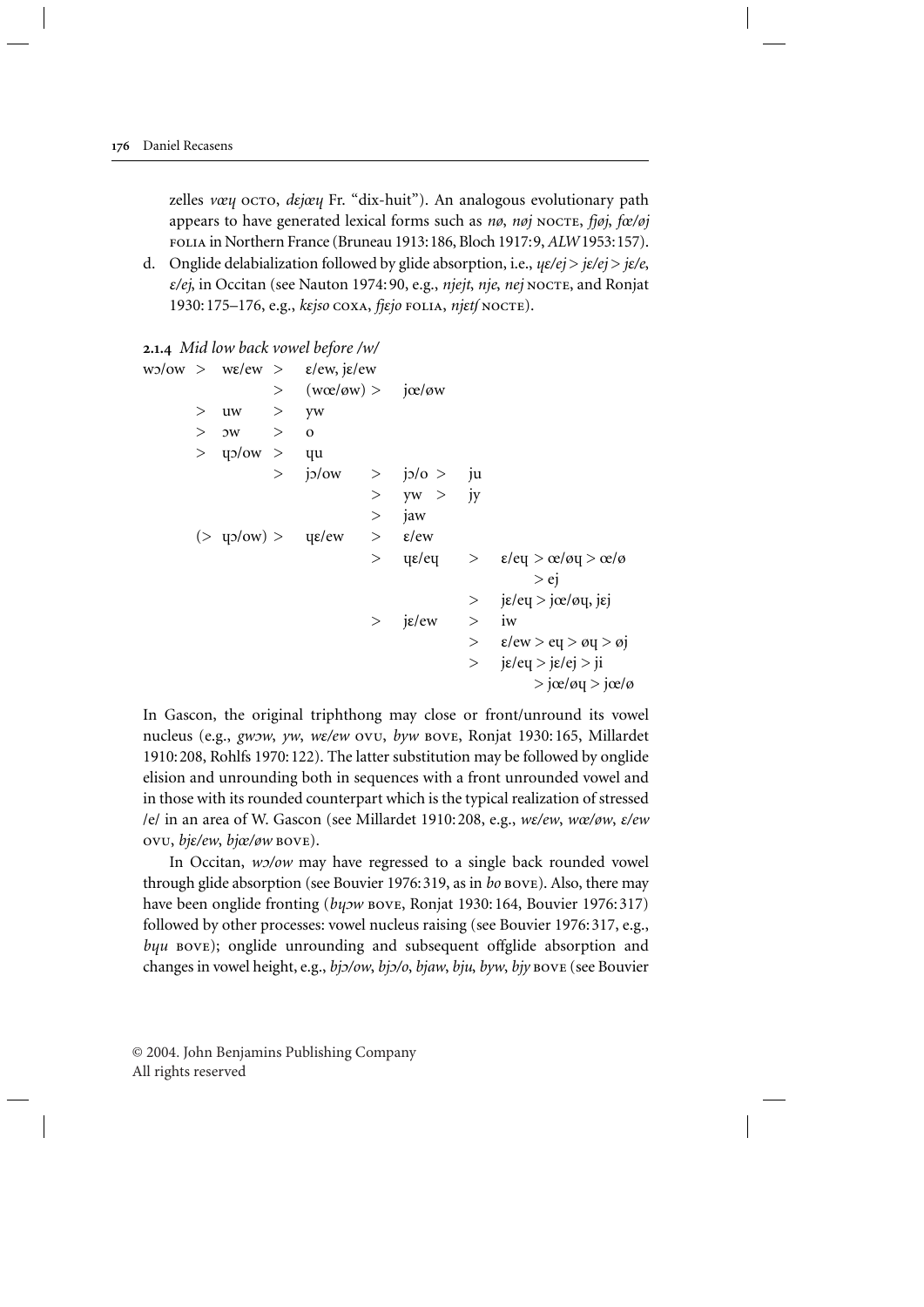#### 1976:319, Ronjat 1930:164, Lafont 1983:30).

Whether it applies before or after onglide fronting (i.e.,  $w$ *z*/*ow* >  $w$ *z*/*ew* > *C7/ew* or *Cf/ow* <sup>&</sup>gt; *C7/ew*), vowel fronting/unrounding may give rise to several substitutions affecting both the glide and the vowel components:

- a. Onglide absorption yielding  $\varepsilon$ /*ew* (see Ronjat 1930:164–165, e.g., Leng. *<sup>b</sup>7/ew*).
- b. Offglide fronting yielding *yε/ey* followed by vowel nucleus rounding and glide absorption or unrounding in Basse Auvergne (see Dauzat 1938:92–94, e.g., *<sup>b</sup>CeC*, *beC*, *bej*, *bœ/øC*, *bœ/ø*, *bjœ/øC*, *bj7<sup>j</sup>* bove).
- c. Onglide unrounding yielding  $\psi \neq \psi \neq \psi$  *j* $\psi$ */ew*, followed by other changes to the vowel and the glide in Haute Loire and in other Occitan zones (see Nauton 1974: 85–86, e.g., *bjew, biw, bew, bøj, bjø, bjøy, bjej, bji,* and Ronjat 1930:164–165, e.g., *bj7w*, *<sup>b</sup>7w*, *bj7j*). This same evolutionary process appears to account for the forms *bjø* in the Vosges region (Bloch 1917:11) and *bjey*, *bjœ* in the Ardennes and Wallon (Bruneau 1913:138, 198, 200, *ALW* 1953:81).

|                     |  |  | 2.1.5 Mid low back vowel before -CU |  |
|---------------------|--|--|-------------------------------------|--|
| $m\lambda_0 \sim m$ |  |  |                                     |  |

| W <sub>2</sub> /Q             | >      | u                 |          |                                 |        |                                                                       |                       |                                  |
|-------------------------------|--------|-------------------|----------|---------------------------------|--------|-----------------------------------------------------------------------|-----------------------|----------------------------------|
|                               | >      | q                 | >        | $j_0$                           | >      | ju                                                                    |                       |                                  |
|                               | $\geq$ | $w\varepsilon/e$  | >        | WØ                              | >      | Ø                                                                     |                       |                                  |
|                               |        | (yq)              | $\rm{>}$ | $\eta \varepsilon/e$            | >      | чi                                                                    | >                     | y                                |
|                               |        |                   |          |                                 | >      | $\text{q}\alpha/\alpha$ > $\text{j}\alpha, \text{\alpha}/\alpha$      |                       |                                  |
|                               |        |                   |          |                                 | $\geq$ | $\varepsilon$ /e                                                      |                       |                                  |
| $\text{w}$ <sup>o</sup> wo/cw |        | $w\epsilon$ /ew   | $\geq$   |                                 |        |                                                                       |                       |                                  |
|                               |        | $($ $>$ yo/cy $>$ |          | $\text{u}\varepsilon/\text{ew}$ | >      | $\varepsilon$ /ew                                                     | $>\alpha/\varnothing$ |                                  |
|                               |        |                   |          |                                 | >      | $\text{q}\alpha/\text{ow}$ > $\text{j}\text{ow}$ > $\text{j}\text{a}$ |                       | $>$ yoe/øy $>$ oe/øy $>$ oe/ø(j) |
|                               |        |                   |          |                                 | >      | jew                                                                   |                       | $>$ iw, ew, ju                   |
|                               |        |                   |          |                                 | >      | yiw                                                                   | > y                   |                                  |
|                               |        |                   |          |                                 |        |                                                                       |                       |                                  |

The original diphthong is found in Occitan (*Šwf<sup>k</sup>* iocu, Ronjat 1930:169) and may undergo vowel raising in Gascon through an intermediate mid high back rounded vowel realization (*fuk*, Coromines 1990:24). Onglide fronting gives rise to a front rounded glide which may then unround and cause the vowel nucleus to raise to *u* (see Ronjat 1930:169–170 and Bouvier 1976:317–319, e.g., *fusk*, *fuo*, *fis/o*, *fiu*). Another option is vowel fronting/unrounding (Gasc. *hw7/ek*, Rohlfs 1970:121), after which the vowel nucleus may round in Ladin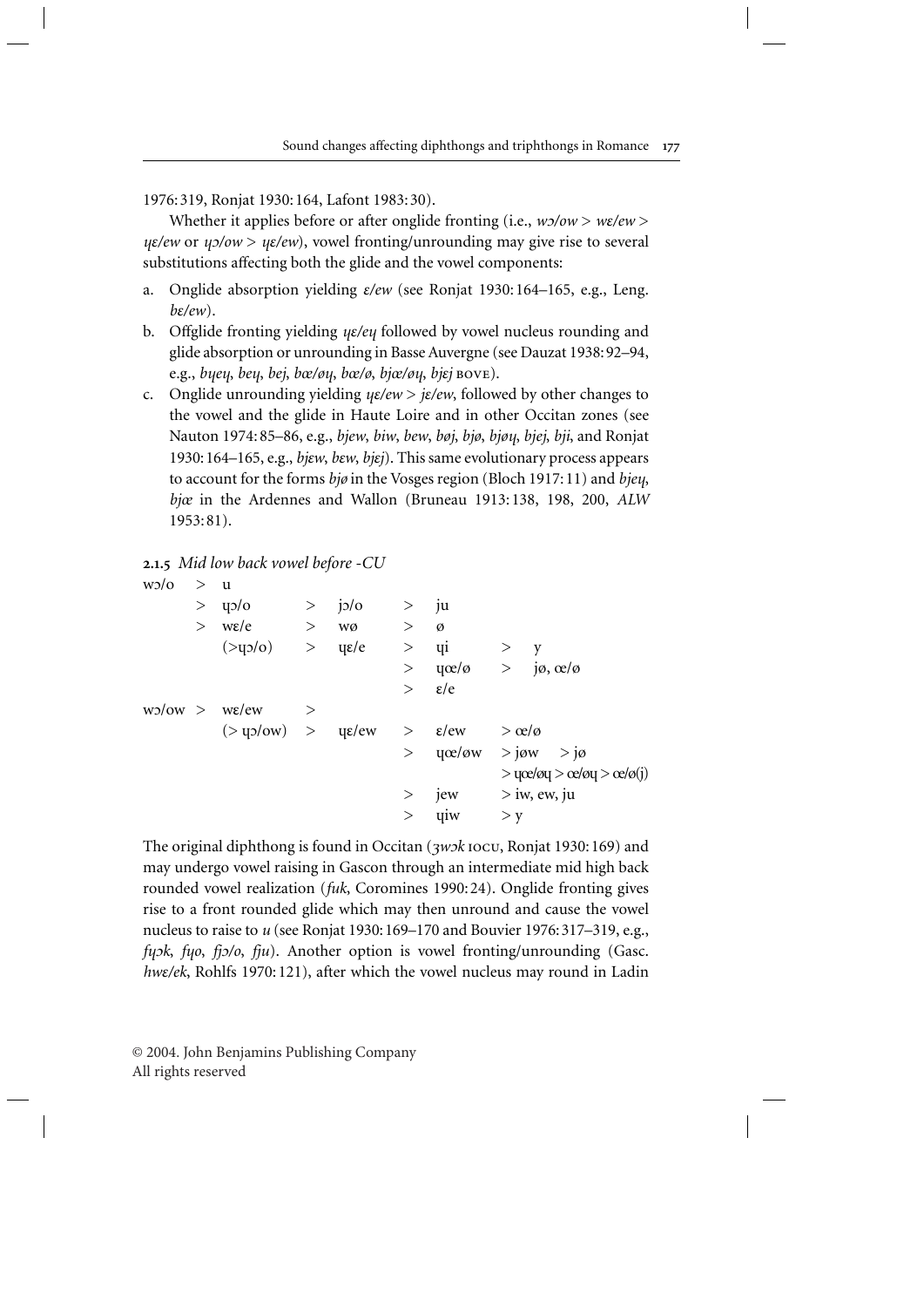(see Haiman & Benincà 1992:50 and Elwert 1943:48, e.g., *føk*, *fek*, *fy*) and the onglide may front in Occitan (see Pignon 1960:165 and Meyer-Lübke 1974:191, e.g., *fwe, fye*). The outcome  $\psi$ */e* may be followed by changes affecting the glide and the vowel nucleus: vowel raising in Gascon presumably through  $\psi$ *i* (*hyk* Focu, *d*<sub>3</sub> $\psi$ *ik* iocu, Coromines 1990:24, Rohlfs 1970:121, Ronjat 1930:169–170), onglide absorption in Occitan (see Meyer-Lübke 1974:191, Bouvier 1976:317, e.g., *f* $\varepsilon$ /*e* Focu), vowel rounding and subsequent onglide unrounding or absorption in Occitan and Poitevin (*fœ*, *fyœk* Focu, *d*3œ, *jyøk*, *<sup>d</sup>Šjø* iocu in Ronjat 1930:169–170, *fjø*, *fø* in Pignon 1960:163).

According to Pope (1934: 204), Goosen (1970: 78) and Guarnerio (1918:250), French underwent the changes  $wew > yew > ew > \emptyset$  (fø,  $\gamma \emptyset$  focu, iocu) or else *wew* > *yew* > *yøw* > *jøw* > *jø* (*ljø* Locu). Phonetic derivations in N. French, i.e.,  $wew > yew > jew > iw$ , *ew*, *ju* or else  $wew > yew > yiw > y$ , involve essentially vowel raising (see Pope 1934:204 and Goosen 1970:78 for *liw* locu, *few* focu in Old Picard, and Bruneau 1913:206 for *fy*, *fœ* focu, *ljy* locu in the Ardennes). The former evolution also accounts for several outcomes of focu in Romansh, i.e., *fjewk*, *fewk*, *fiwk*, *fjuk* (Guarnerio 1918:251, Meyer-Lübke 1974:191–192, Haiman & Benincà 1992:50–52). On the other hand, the phonetic variants *fœ/ø*, *fœ/øj* in the Vosges region must have been preceded by the intermediate form  $\psi \propto \psi/\psi \psi$  through offglide fronting (see Bloch 1917:11).

#### 2.2 Spontaneous diphthongization

|              | 2.2.1 High offset (front vowels) |                   |   |                          |                        |              |       |       |        |             |   |              |         |
|--------------|----------------------------------|-------------------|---|--------------------------|------------------------|--------------|-------|-------|--------|-------------|---|--------------|---------|
| $\mathbf{i}$ | $>$ ij                           |                   |   | $>$ ej                   | $\geq$                 | e            |       |       |        |             |   |              |         |
|              |                                  |                   |   |                          | $\,>$                  | εj           | >     | j, aj |        |             |   |              |         |
|              |                                  |                   |   |                          | >                      | $\sigma$     | $\ge$ | uj >  |        | yj          | > | $\mathbf{y}$ |         |
|              |                                  |                   |   |                          | >                      | øj           | >     | Ø     |        |             |   |              |         |
| e            | >                                | $\varepsilon$ /ej |   | $>$ $\circ$ j            | $\geq$                 | Ø            |       |       |        |             |   |              |         |
|              |                                  |                   |   | $>$ $\varepsilon$ , e, i |                        |              |       |       |        |             |   |              |         |
|              |                                  |                   | > | $\alpha j >$             |                        | œ            |       |       |        |             |   |              |         |
|              |                                  |                   | > | aj                       | $\geq$                 | <sub>a</sub> |       |       |        |             |   |              |         |
|              |                                  |                   | > |                          | $\langle$ oj $\rangle$ | $\log$ >     |       | wε    | $\geq$ | wa >        |   | W2 >         | $\circ$ |
|              |                                  |                   |   |                          |                        |              |       |       | >      | wo >        |   | o, u         |         |
|              |                                  |                   |   |                          |                        |              |       |       | >      | $w\omega >$ |   | Ø            |         |
|              |                                  |                   |   |                          |                        |              |       |       | $\geq$ | ε           |   |              |         |
|              |                                  |                   |   |                          |                        | $\mathbf{O}$ |       |       |        |             |   |              |         |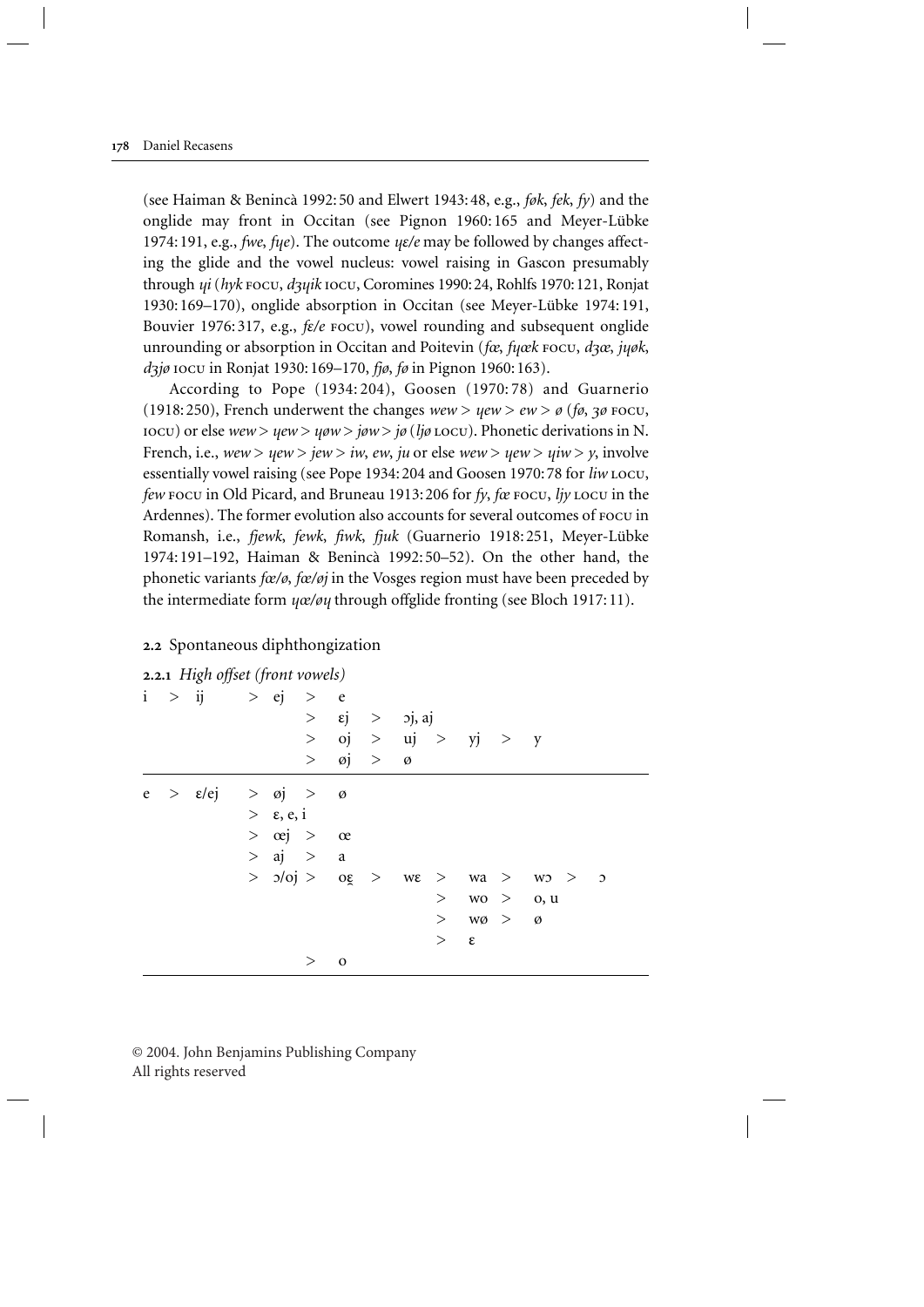$\epsilon$  >  $\epsilon$  > aj > aj > a<br>>  $\epsilon$  > aj > a  $\omega$ j >  $>$  oj<br> $>$  oj

The front vowels *i*,  $e$  and  $\epsilon$  in falling diphthongs with a palatal offglide may lower through the stages *ej*, *εj* and *aj*, e.g., S.E.It. *faréjn* FARINA, *fejlu* FILU, *marájt6* maritu, *pr7/ájt6* petra, N. It. *kandéjla* candela, *st7jla* \*stela, *pajl* pilu (see Papa 1981:85, Rohlfs 1966:54, 79, 130). This evolution applies not only to dialects of Italy but also to Francoprovençal, Romansh and Vegliote (see Meyer-Lübke 1974:61, 94, Haiman & Benincà 1992:43–46).

Mid front vowel realizations of different origins may have undergone rounding or backing/rounding (see Papa 1981:85, 139, Meyer-Lübke 1974:61, 102). This has been so for *ej* derived from /i, e, ε/ and for *εj* derived from /e/, e.g., S. It. *vó/øjt6* vita, *døt6* digitu, *fo/øjl6* fidele, Romagnol *<sup>t</sup>fjla* tela, Rosh. *durmójr* dormire, *<sup>n</sup>fjf* nive, *<sup>f</sup>f<sup>j</sup>* fide (Rohlfs 1966:54, 79, 130, Papa 1981:235, Guarnerio 1918:140, Lutta 1923:65, 88). Vowel raising may apply to *ej*(Lad. *pil* pilu, E. Francoprov. *kri* from *krej* CREDIT, Meyer-Lübke 1974:101-102, Jeanjaquet 1931:40) and accounts for the outcome *y* of /i/ though the stages *ej* > *oj* > *uj* in Matera (see Rohlfs 1966:54–55, e.g., *amýk* amicu).

Other changes affect the glide component and, more specifically, involve absorption or elision of the offglide *j*. Those processes may have operated on Friulian *ej* (*nef* nive, Guarnerio 1918:194, Iliescu 1972:40–41), Francoprovençal  $\epsilon$ *j*, *aj*(*n* $\epsilon$ NIGRU, *kra* cREDIT, *fávra* FEBRE, Meyer-Lübke 1974: 100–101, Jeanjaquet 1931:40), S. Italian *aj*, *øj*, *yj*(*tsára* cira, *døt6* digitu, *amýk* amicu, Papa 1981:235, Rohlfs 1966:55, Meyer-Lübke 1974:94), Picard *oj*(*fro* frigidu, Goosen 1970:67), Vosges *oj, aj* (*s*<sup>2</sup> site, *dra* directu, Bloch 1917:90-91), and Wallon *œj, oj* and Ardenne *aj*(*sœ*, *so* siti, *da* digitu, *ALW* 1953:255, Bruneau 1913:141).

The falling diphthong *ej* derived from /e/ has also changed to *wz* through the dissimilated variant  $oj$  (Wal. *setwel* \* STELA, Franche Comté *dwe* DIGITU, *swe* sITE, ALW 1953:255, Bloch 1917:92). Later on, we may have given rise to other realizations involving vowel nucleus lowering, rounding or backing/rounding and subsequent onglide elision or absorption, i.e., wa,  $\varepsilon$  in French (*vwar* videre, *mon7* moneta, see Lausberg 1970:224–225), *7*, *<sup>ø</sup>* in N. and N.E. France (Vosges, Ardenne *<sup>s</sup>7* site, Franche Comté *etør* \*stela, Bloch 1917:90, Bruneau 1913:141, Dondaine 1972:287) and *f*, *wa*, *<sup>o</sup>*, *<sup>u</sup>*, *<sup>ø</sup>* in the Ardennes and Wallon (see Bruneau 1913:141, 229, e.g., *<sup>t</sup>fl*, *twal* tela, *do*, *du*, *dø* digitu).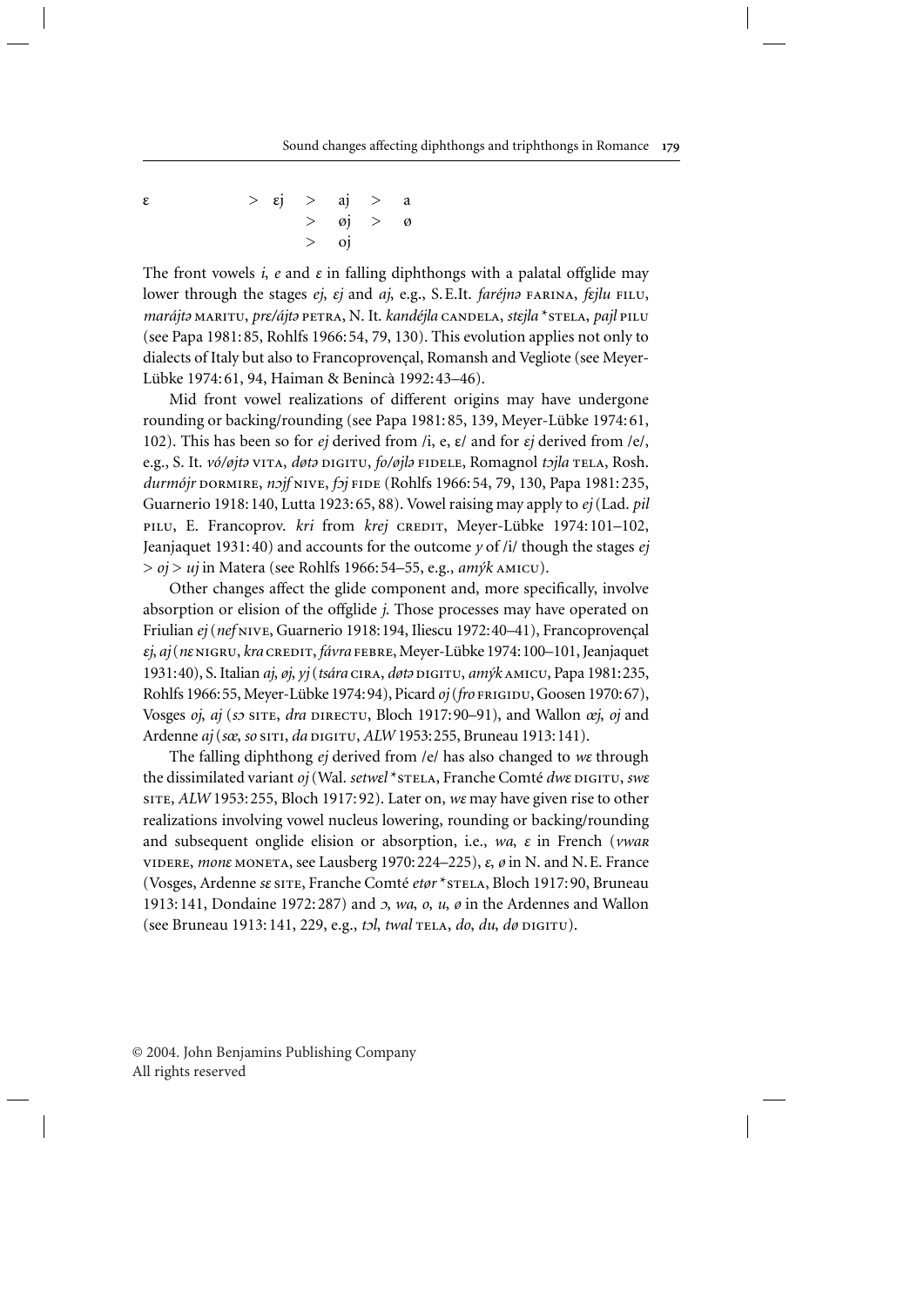|               | 2.2.2 High offset (back vowels) |                       |   |                     |                               |              |                   |                                    |   |               |     |      |  |
|---------------|---------------------------------|-----------------------|---|---------------------|-------------------------------|--------------|-------------------|------------------------------------|---|---------------|-----|------|--|
| a             |                                 |                       | > | e e                 |                               | $>$ ej $>$   |                   | $\varepsilon$ j                    | > | <sub>aj</sub> |     |      |  |
| $\mathcal{D}$ |                                 |                       | > | <b>OW</b>           | >                             | $\mathbf{o}$ |                   |                                    |   |               |     |      |  |
|               |                                 |                       |   |                     | >                             | εw           |                   |                                    |   |               |     |      |  |
|               |                                 |                       |   |                     | >                             | aw >         |                   | a a                                |   |               |     |      |  |
| $\mathbf 0$   |                                 |                       | > | <b>OW</b>           | >                             | u            |                   |                                    |   |               |     |      |  |
|               |                                 |                       |   |                     | >                             |              |                   | $\text{ow} > \text{aw} > \text{a}$ |   |               |     |      |  |
|               |                                 |                       |   |                     | >                             |              |                   | ew > gw > 0                        |   |               |     |      |  |
| u             |                                 |                       |   | $>$ uw $>$ o/ $>$ w | $>$ $\varepsilon$ /ew, øw, aw |              |                   |                                    |   |               |     |      |  |
|               |                                 |                       |   | yw                  | $>$ iw $>$ ju $>$ jy          |              |                   |                                    |   |               | $>$ | y, i |  |
|               |                                 | $> y > \varnothing j$ |   |                     | $>$                           | oj           | $\qquad \qquad >$ | $\overline{O}$                     |   |               |     |      |  |

> y > øj > oj > o Mid back vowels in falling diphthongs with the offglide *w* may undergo raising, e.g., *ow* derived from /o/ in N. Italian (see Rohlfs 1966:93–94, e.g., *fjur* flore) and E. Francoprovençal (ówra, úra **HORA, Jeanjaquet 1931:40)**. The change  $\alpha w$ 

 $>$  *ow* followed by later replacements may occur in sequences with original /ɔ/ in S. Italian zones such as Abruzzo where the two mid back vowels merge into a mid high realization (Rohlfs 1966:156).

Dissimilatory vowel lowering may apply to word-final diphthongs with a mid front vowel derived from /a/ in Ardenne, i.e., *nej* NASU yields *nej* and then *naj* (Bruneau 1913:110, 132–133). Diphthongs derived from /u/ and /o/ may also undergo vowel lowering in dialects of Italy through the stages *ow*, *yw* and *aw*, e.g., C. It. *<sup>s</sup>fwlo* sole, S. It. *fáwrnu* furnu, *fó/áws6*, *<sup>f</sup>fwse* fusu (see Papa 1981:85, Rohlfs 1966:62, 93, 97, Grassi, Sobrero & Telmon 1997:103). A similar evolution affects  $\frac{1}{2}$  in S. Italian regions where this vowel has merged with  $\frac{1}{0}$ (see Rohlfs 1966:156, e.g., *<sup>b</sup>fwn6* bona, *váwv6* bove), as well as /y/ in Vegliote where the front rounded vowel has yielded *oj* presumably through *øj* (e.g., *zojn* unu, Lausberg 1970:236, Sánchez Miret 1998:153). Lowering of *ow* (/o/) is also found in Francoprovençal zones (*áw/yra* нова; Meyer-Lübke 1974:136).

Other vowel substitutions involve rounding. Fronting/unrounding affects mid back rounded vowels in falling diphthongs whether derived from /o/ (Francoprov. from Val Soana *vews* voce, S. It. *séwl6* sole, Guarnerio 1918:211, Rohlfs 1966:99), /ɔ/ (S. It. *v* $\epsilon$ *wna* bona, Friul. from Erto *n* $\epsilon$ *wf* novu, Rohlfs 1966:156, Papa 1981:220, 225, Haiman & Benincà 1992:49) or /u/ (S. It. *féws6* fusu, *<sup>m</sup>7wl6* mula; Rohlfs 1966:62, Papa 1981:85, 132). It may also apply to *uw* which arose from /u/ and which has yielded *iw*, *jy*, *i* or *y* presumably through *yw*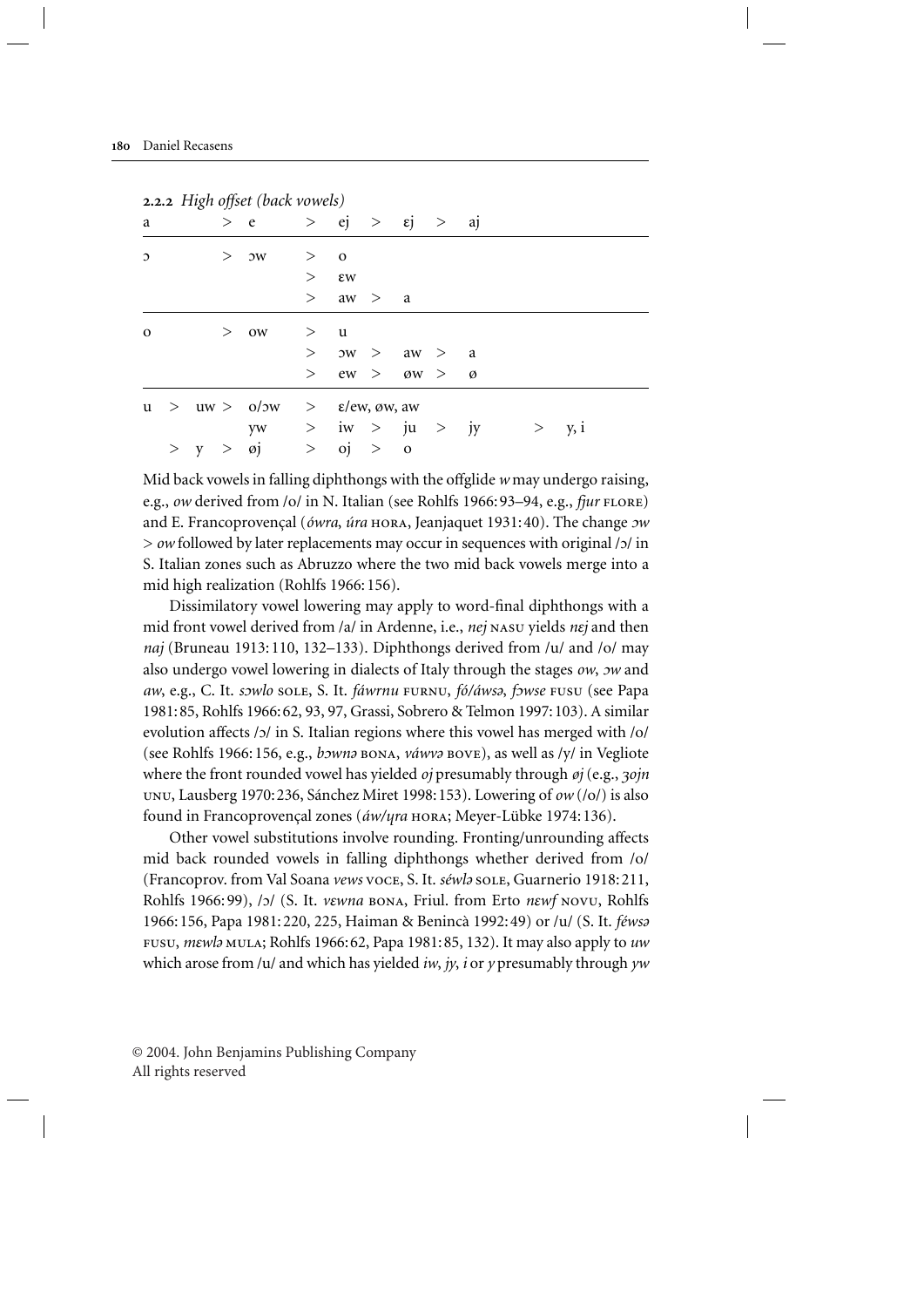in Matera and other S. Italian areas (see Meyer-Lübke 1974:78–79, Guarnerio 1918:273, Rohlfs 1966:61-63, Papa 1981:230, e.g., *fýwma* FUMU, *fíwsa* FUSU, *lína* LUNA, *venjúte*, *viníyt* VENUTU, *njyd* NULLU). Whether derived from /o/ or /u/, mid high front*e* may also undergo assimilatory rounding in the diphthong *ew*, i.e., *ew* <sup>&</sup>gt; *øw* (Old Fr. *søl* solu, S. It. *føws6* fusu, Pope 1934:201, Rohlfs 1966:62).

Other changes affect the glide component. Thus, glides may drop or be absorbed by the vowel nucleus in diphthongs derived from  $/$  (Lad. *so* soror, Tagliavini 1926:40–41), /o/ (Francoprov. *ára* hora in Guarnerio 1918:211, as well as Old Fr. *søl* solu reported above) and /u/ (Vegl. *t*/*ol* culu in Lausberg 1970: 236, and S. It. *lina* LUNA mentioned above).

#### 2.2.3 *High onset*

|  | $\varepsilon$ > j $\varepsilon/e$ | $>$ $\varepsilon$ , e, i, ja |  |
|--|-----------------------------------|------------------------------|--|
|  |                                   |                              |  |

|  | 2 > w <sub>2</sub> /o > u |          |            |  |                                                           |
|--|---------------------------|----------|------------|--|-----------------------------------------------------------|
|  |                           | $>$ yo   | $>$ 10     |  |                                                           |
|  |                           |          |            |  | $>$ $\mu \varnothing >$ $\mu \varnothing$ , $\varnothing$ |
|  |                           | $>$ we/e | $>$ wø $>$ |  | Ø                                                         |
|  |                           | $>$ wa   |            |  |                                                           |

The rising diphthongs *j* $\epsilon$  and *wj* generated spontaneously from / $\epsilon$ / and / $\epsilon$ / (e.g., Tuscan *mjele* MELE, It. *nwovo* NOVU, Rohlfs 1966: 104, 133) may undergo raising to *je*, *wo* (e.g., Drôme *pje* pede, Bouvier 1976:309). The mid high version of this rising diphthong is also found in Spanish, French, Friulian and N. Italian (/ $\varepsilon$ /), and in Old Spanish and Old French  $(1/2)$ . Further raising of the vowel nucleus through a progressive assimilatory action yields the vowel outcomes *i*, *u*, e.g., N. It., Wal. *pi* pede, Friul. *pi˜<sup>t</sup>* pede, *pru˜<sup>f</sup>* prope, Vegl. *pítra* petra, *nuf* novu, S. It. *kur* chor (Rohlfs 1966:116–117, 147, *ALW* 1953:219, Bruneau 1913:137, Haiman & Benincà 1992:48, Lausberg 1970:226–232). In the light of these data, it seems to us that the changes  $e(|\varepsilon|) > i$  and  $o(|\varepsilon|) > u$  do not need to be implemented through intermediate falling diphthongs with an open glide (Duraffour 1932:79, 97–98, Pope 1934:488, Sánchez Miret 1998) or through more complex derivations (i.e., *jeː* > *jej* > *jaj* > *iz* and *weː* > *wew* > *waw* > *uz* in Friulian, according to Francescato 1966:136).

Changes affecting *je* and *w*<sub>2</sub> involve other mechanisms. Those vowel sequences may undergo onglide absorption (e.g.,  $j\epsilon$  >  $\epsilon$  after a palatal consonant in the case of Italian *tfelo* CAELU, Sánchez Miret 1998:78) and vowel lowering yielding *ja* and *wa* (Francoprov. *pja* pede, Vegl. *fjásta* festa, *dwármi* dormit, Occ. *kwa*, *kwf<sup>l</sup>* collu, Duraffour 1932:72, Lausberg 1970:226–231, Bouvier 1976:508). Also,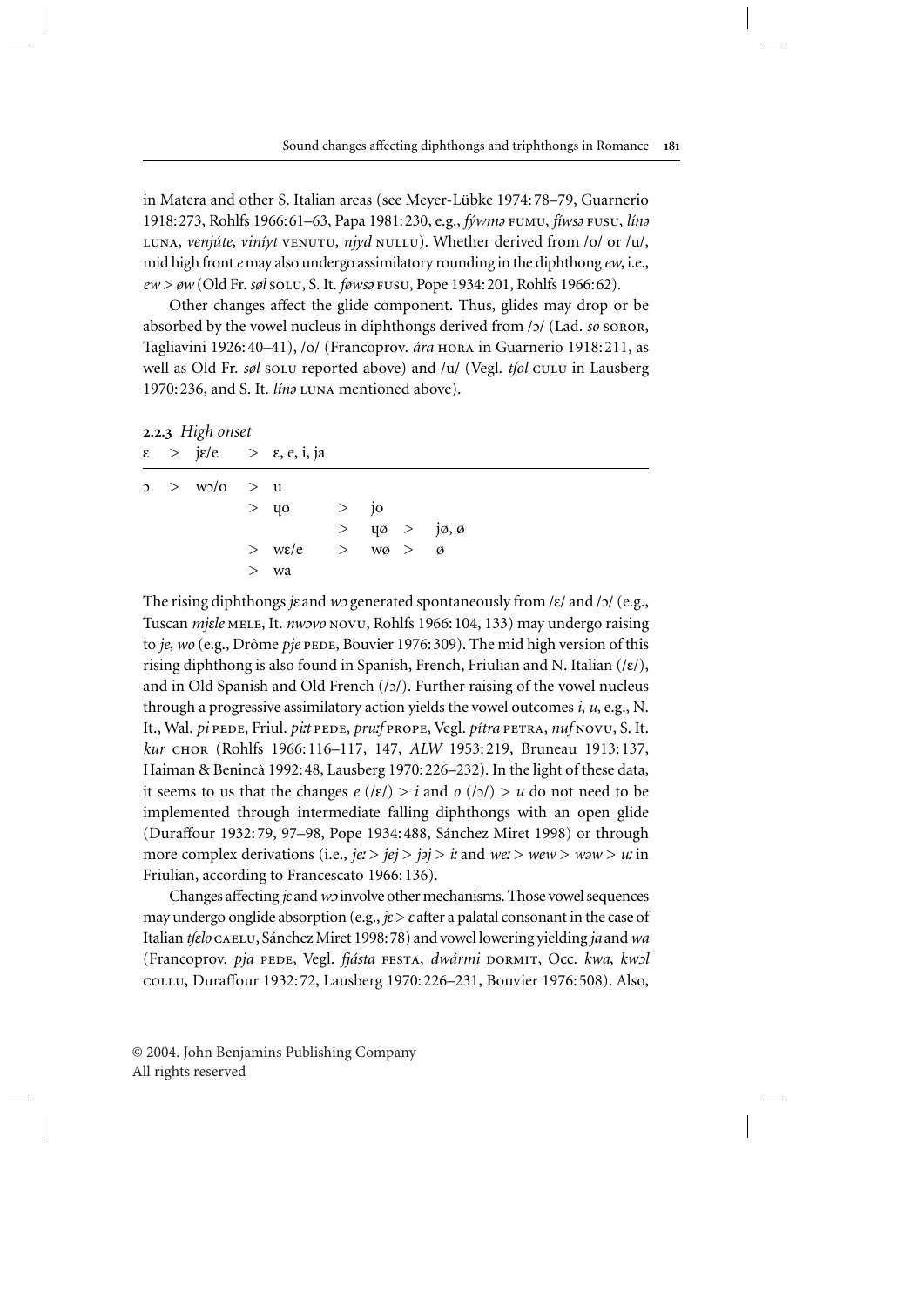the output *<sup>ø</sup>* may derive from *<sup>w</sup>f/o* by two different evolutions: onglide fronting followed by assimilatory vowel fronting and onglide unrounding and absorption (see Rohlfs 1966:139–140 for N. It. *skjóra* schola, *prøva* prova, and Gardette 1941:226 and Duraffour 1932:98-99 for Francoprov. *sy/jø* soror, *nø* novu), vowel fronting/unrounding followed by vowel labialization and onglide absorption (Friul. *rwéde* rota, Sp. *nwéö<sup>o</sup>* novu, Leonés *pwørta* porta, Fr. *pø* potet, Lad. *swe*, *sø* soror, Haiman & Benincà 1992:52, Zamora Vicente 1989:91–92, Menéndez Pidal 1986:126, Pope 1934:202, Tagliavini 1926:40–41).

#### III. Discussion

#### 1. Vowel height

#### 1.1 General trends

(a) The derivations presented in Section II.2 show that the vowel nuclei in Romance diphthongs and triphthongs with /j/ and /w/ (also / $\eta$ /) may undergo twoway changes along the height dimension, i.e., they may lower if high ( $i > e$ ;  $u > o$ ;  $y > \emptyset$ , raise if low  $(a > \varepsilon, 2)$ , and lower or raise if mid  $(e, 0 > \varepsilon, 2 > a; \varepsilon, 2 > e, 0$  $>$   $u$ ,  $i$ ). These substitutions conform to two basic patterns, i.e., vowel lowering is basically dissimilatory while vowel raising is assimilatory. Also, Middle English diphthongs with a high glide favor dissimilatory vowel lowering (*ii* >  $e/\partial i$  >  $\epsilon$ *j* > *aj*; *uw* >  $o/\partial w$  >  $\partial w$  >  $a w$  and assimilatory vowel raising ( $i$  $a$  >  $j$  $\epsilon$  >  $j$  $e/\partial w$  $> ju$ ; *wa*  $> w\epsilon$ ; *aw*  $> \epsilon w$ ) (Ogura 1990). Therefore, there appears to be a trend to avoid two successive segments when they are high, and to assimilate a lower segment to a higher one rather than viceversa. This causes a decrease rather than a gain in vowel perceptibility in all cases. Both strategies are consistent with the notion that high vowels are specified for stricter tongue dorsum requirements and more coarticulatory resistance than low vowels, and may thus be accounted for by the DAC model.

The fact that changes along the height dimension affect the vowel nucleus rather than the glides (see also Donegan 1978) also support a productionbased interpretation. Indeed, F2 coarticulation data in the literature show that both /j/ and /w/ allow little V-to-C coarticulation while exerting much C-to-V coarticulation, e.g., /j/ on low and back vowels and /w/ on front vowels (see *Introduction*). Data on jaw coarticulation also reveal that consonants involving a high jaw such as /j/ are least affected by jaw position for the adjacent vowels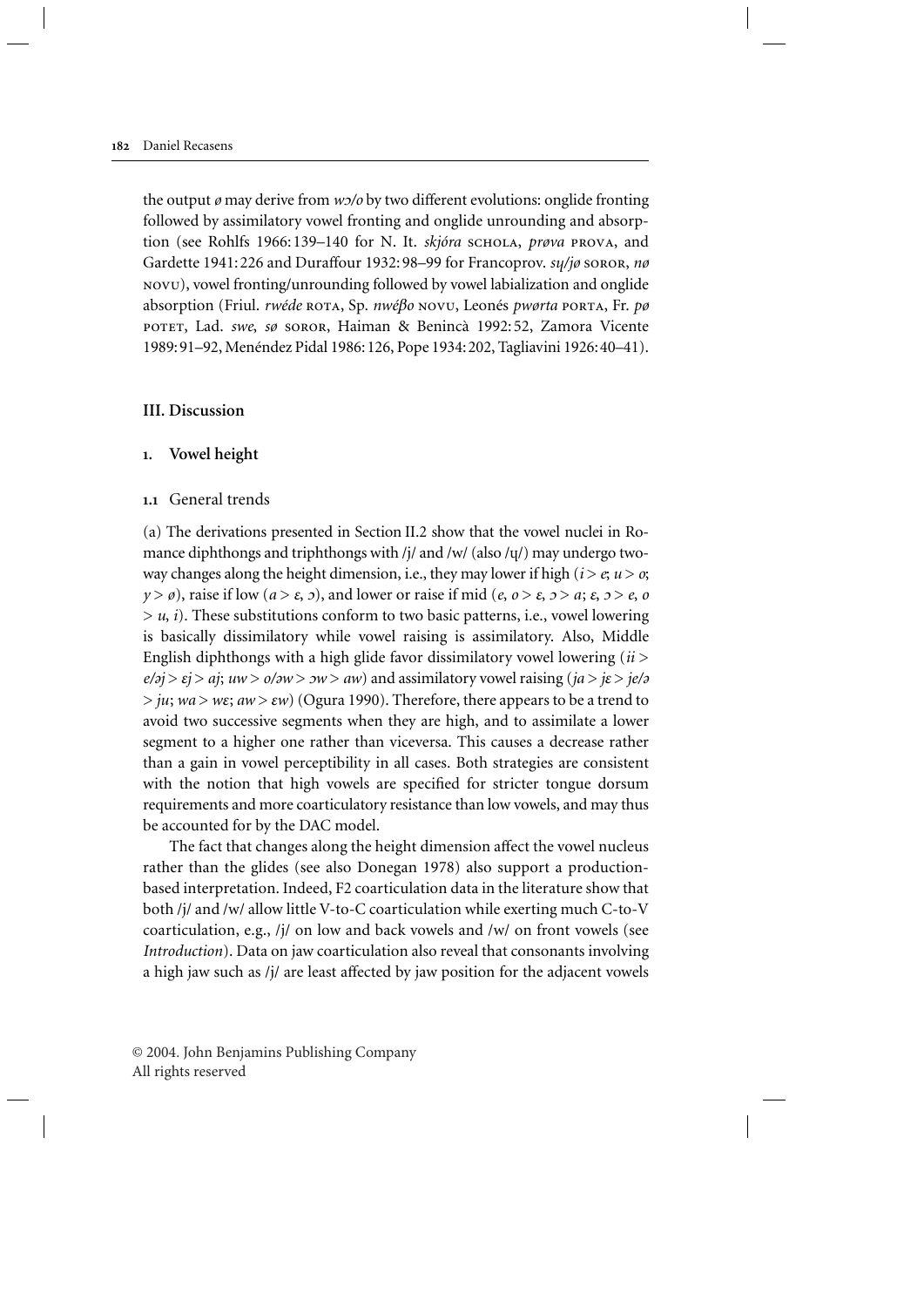(Keating et al. 1994); moreover, vowel-dependent effects in jaw height on /w/ should have little perceptual salience since this glide is produced with a fixed labial constriction irrespective of vowel context.

#### 1.2 Assimilation

#### 1.2.1 *Diphthongs*

a. According to data in Section II.2, assimilatory vowel raising takes place in diphthongs with a low or a mid vowel nucleus as a function of /j/, /w/ and the onglide / $\psi$ , and may be regressive ( $\epsilon j > \epsilon j > i$ ; *aj* > *oj* > *oj* > *uj*; *ow* > *u*) and progressive  $(j/w/\psi \ge j/w/\psi \ge (j)/w/\psi$ ; *wa* > *w*<sub>j</sub>; *w*/*j*<sub>2</sub> > *w*/*j*<sub>0</sub> >  $(w)/ju$ ).<sup>5</sup>

Both the mandibular subsystem and the tongue and the lips can be made responsible for vowel raising in those diphthongs in which the glide and the vowel nucleus are homorganic, i.e., in vocalic sequences with /j/ and front vowels and in those with /w/ and back rounded vowels. This should be so since tongue dorsum height and lip constriction narrowing are to a large extent correlated with jaw height for the production of front vowels and of back rounded vowels; namely, raising the lower jaw causes tongue dorsum raising and lip constriction narrowing to occur. It is however the case that the vowel and the glide are not required to be homorganic for assimilatory raising to take place, i.e., rising and falling diphthongs may undergo front vowel raising adjacent to /w/ and back rounded vowel raising adjacent to /j/. This finding suggests that vowel height in diphthongs is largely ruled by jaw height and therefore that changes in F1 associated with oral opening degree probably play a crucial role in diphthong perception (see *Introduction*).

The summary presented above also suggests that height assimilations as a function of /w/ are more prone to affect mid vowels than low vowels perhaps since lip rounding for the glide is less prominent in the adjacency of the latter vs. the former (again, see also Donegan 1978). Indeed, assimilatory changes in the derivations of Section II.2 do not include the vowel shifts  $w/\mu$ *a* >  $w/\mu$ *c* (though *wa* may raise to *w*<sub>2</sub>, see II.2.2.1),  $aj > \varepsilon j$  and  $aw > \varepsilon w$ . Some of these substitutions may take place in vowel sequences of a different origin, e.g., *wa* <sup>&</sup>gt; *<sup>w</sup>f* (Abruzzo

<sup>5</sup>. These strings of phonetic forms do not correspond necessarily to true derivations but may represent series of consecutive changes as they appear in Section II.2. Thus, for example, while the string  $\epsilon j > \epsilon j > i$  does not show up in Section II.2, the partial changes  $\epsilon j > \epsilon j$  and  $\epsilon j$  $>$  *i* may be found in Section II.2.2.1. In some cases the entire string may operate all at once, e.g.,  $j\epsilon$  >  $j\epsilon$  >  $(j)i$  in the derivation of Section II.2.2.3.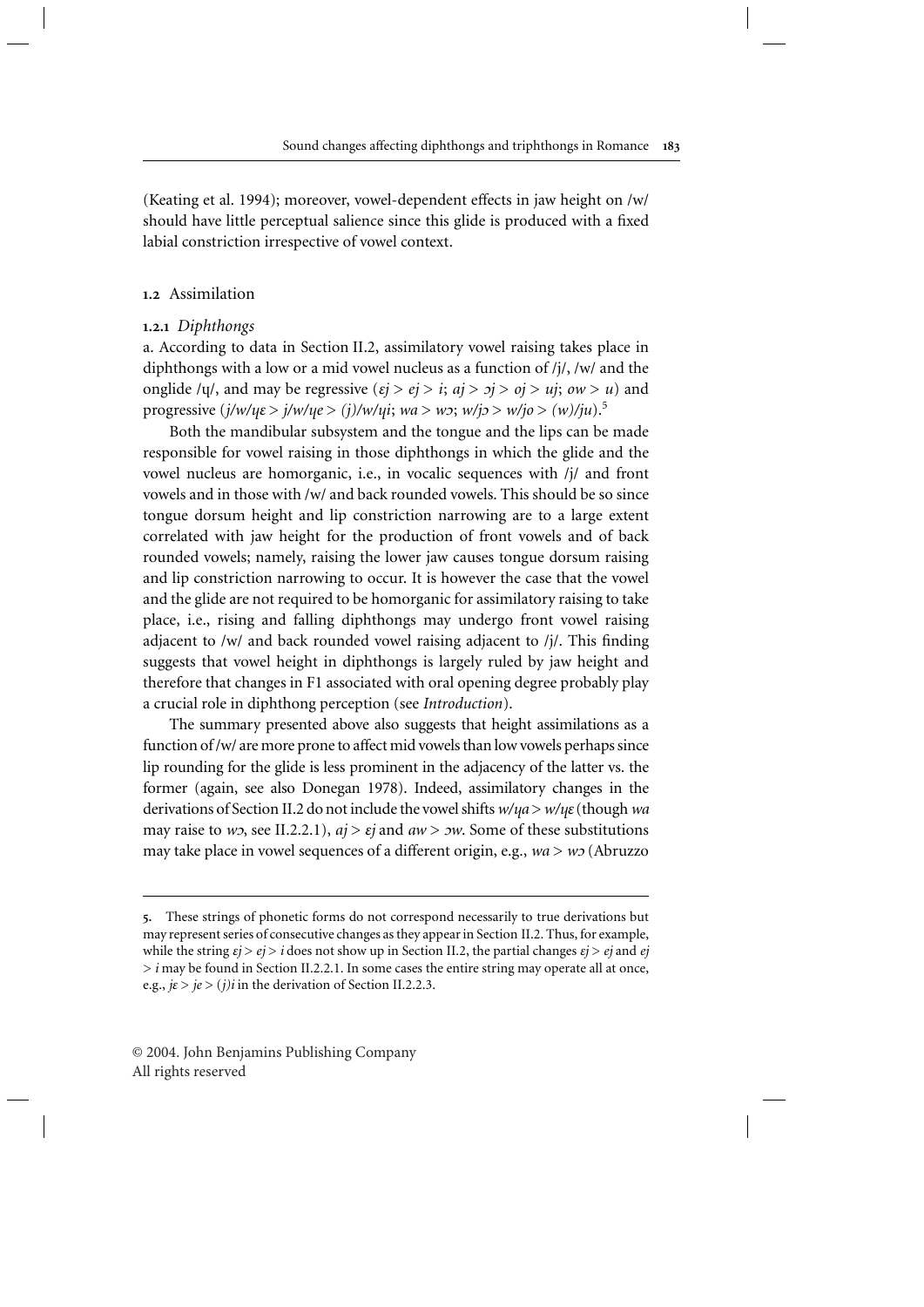*ru kwón6* '*il cane*', Tuttle 1985), *aj* <sup>&</sup>gt; *7<sup>j</sup>* (Sp. *merino* majorinu, Menéndez Pidal 1968:68), *aw* <sup>&</sup>gt; *f<sup>w</sup>* (Fr. *autre* alteru, Cat. *poc* paucu, Lausberg 1970:264, 277).

b. As indicated above, it appears that assimilatory vowel height in diphthongs may occur in both regressive and progressive directions. Vocalic sequences which did not arise from vowel diphthongization may also allow assimilatory raising along the two directions, i.e., regressive in the case of  $\frac{\varepsilon}{a/2} > \frac{e}{\varepsilon}$  /*oj* (e.g., Sp. *seis* sex, *mesón* masione, Port. *noite* nocte, Menéndez Pidal 1968:58, 68, Williams 1938:36) and *7/f<sup>w</sup>* <sup>&</sup>gt; *e/ow* (e.g., Gasc. *hew* fel, Fr. *moudre* mulgere, Ronjat 1930:149, Pope 1934:202), and progressive in the case of  $je > i$  (e.g., Sp. *castillo* CASTELLU, *víspera* VESPERA possibly with the assistance of the following palatal or palatalizing consonant, Lloyd 1987:505) and *ia* > *ie*, *ua* > *ue* (e.g., Mirandés *die*, *rue* for *día*, *rua*, Zamora Vicente 1989:116).

If changes in vowel height in diphthongs are associated with mandibular variation, the directionality trends in assimilatory direction just described should conform to the existence of prominent C-to-V carryover and anticipatory effects in jaw height. Though scarce, available data on jaw and F1 coarticulation do not disconfirm this possibility (see *Introduction*). Regarding /j/, those patterns in assimilatory directionality are also consistent with the role of the tongue dorsum given that effects in tongue dorsum raising/fronting turn out to be prominent at the anticipatory and carryover levels. In principle, the fact that assimilatory vowel rounding in vocalic sequences with /w/ also takes place in both regressive and progressive directions is not in agreement with data on lip rounding coarticulation in the literature suggesting that carryover effects are shorter and more variable than anticipatory effects (see *Introduction*). Evidence from other sound changes is however in support of the progressive action of labial consonants and vowels and suggests that highly constricted realizations of /w/ may indeed exert prominent carryover effects, i.e., glide insertions (Judeo-Spanish *pwádre* PATRE, N. Port. from Sátão *vwĩno* vinu, Zamora Vicente 1989:357, Leite 1987:83), vowel assimilations (Rom. *fát6* feta, Calabrese *fuscella* for *fiscella*, Lausberg 1970:275, Rohlfs 1966:169), and consonant insertions and absorptions (dial. Cat. *ków/va* caupa, *pow/v/* $\beta$ *ál* puteale, *awrí* for *awörí* operire, Recasens 1996:199, 201, 302).

#### 1.2.2 *Triphthongs*

Assimilatory raising also affects triphthongs with mid vowels independently of whether the two glides agree in fronting with the vowel nucleus or just one of them does. Regarding the former group, we find both changes  $j/\gamma\epsilon j > j/\gamma\epsilon j > j/\gamma i$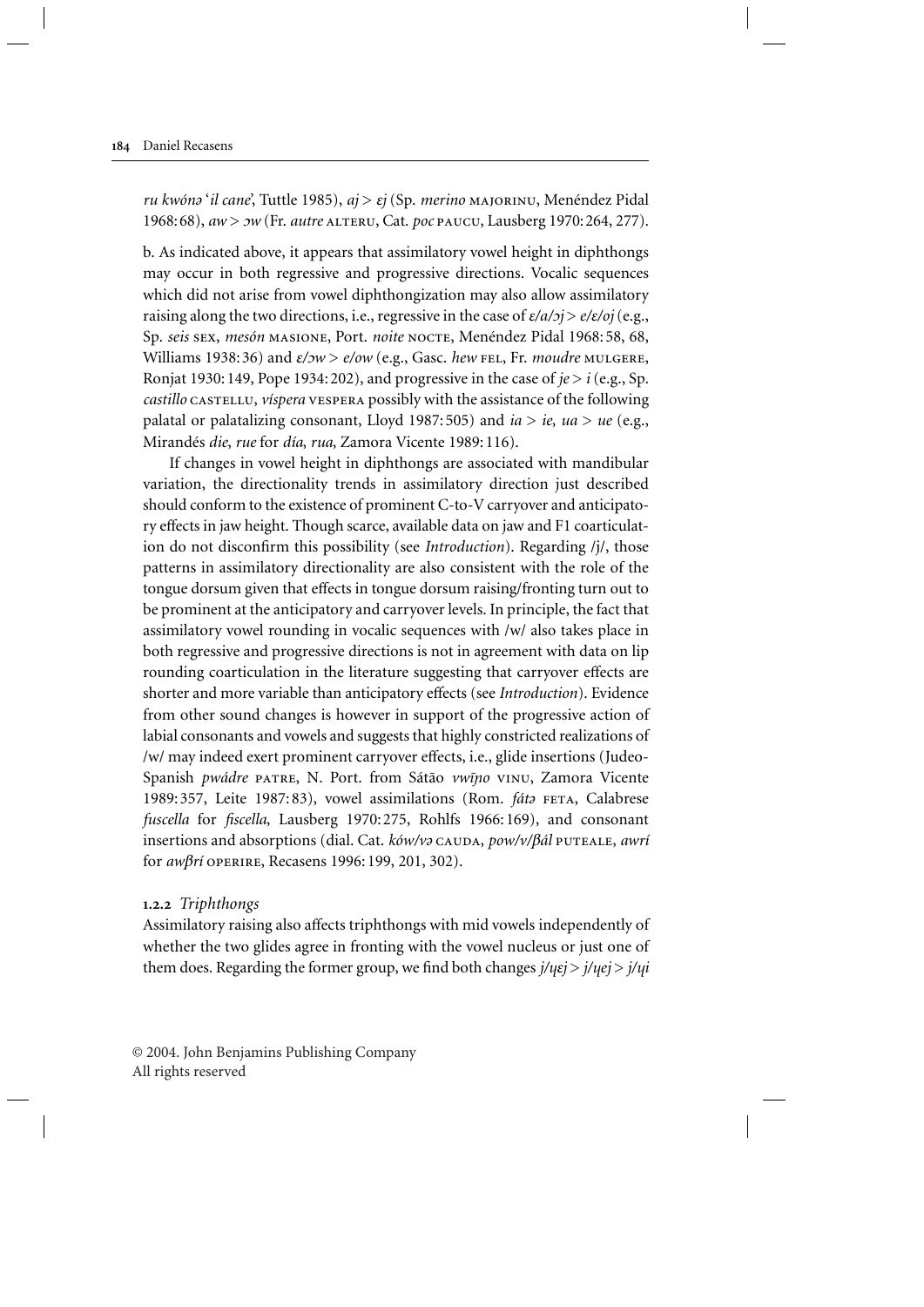and *<sup>w</sup>f<sup>w</sup>* <sup>&</sup>gt; *wow* <sup>&</sup>gt; *wu*. Regarding the latter, raising affects triphthongs with a front onglide (*j* $dw$  > *jow* > *yw*;  $\psi$ *yw* >  $\psi$  $\psi$  >  $\psi$ *u*;  $\psi$  $\psi$  $\psi$  >  $\psi$  $\psi$  $\psi$  /  $\psi$  /  $\psi$  /  $\psi$  /  $\psi$  /  $\psi$  /  $\psi$  /  $\psi$  /  $\psi$  /  $\psi$  /  $\psi$  /  $\psi$  /  $\psi$  /  $\psi$  /  $\psi$  /  $\psi$  /  $\psi$  /  $\psi$  /  $\psi$ than those with a back onglide ( $w$ *j* >  $w$ *j* >  $u$ *j* only). Triphthongs with a low vowel nucleus undergo raising if the vowel is flanked exclusively by /j/  $(jai > j\epsilon j, j$ *j* $j$ *j*) and in the case of *jaw* (*jaw* > *j* $>$ *j* $w$ ).

These patterns of assimilatory raising appear to be mostly associated with a homorganic onglide. Data show that vowel raising occurs mostly after /j/ and  $/y/$  in triphthongs with mid front and low vowels in line with the salience of the carryover component associated with tongue dorsum and jaw raising for front glides, and after /w/ in triphthongs with mid back vowels in line with prominent carryover effects associated with a highly constricted lip rounding gesture (see Section III.1.2.1). Assimilatory raising is not prone to occur in triphthongs in which the mid front vowel is preceded by an antagonistic glide, i.e., in sequences in which two distant gestures need to be executed in a short period of time, namely, predorsum fronting/raising with possible unrounding just after the formation of /w/ or backing/rounding after /j/ (*we/7/ø/œw*, *we/7/ø/œj*, *jo/fj*, *uo/j*, though *jo/yw* and *yo/yw* may undergo raising). Vowel raising does not take place in formations starting with  $j\phi/\alpha$ ,  $\psi/\alpha$  and wa either (see Section III.1.2.1 regarding arguments as to why raising does not easily apply to *wa*).

Mid vowel raising in rising triphthongs and diphthongs with  $/\varepsilon$ / and  $/$ o/ and the homorganic glides /j/ and /w/ may be seen as a two-step process yielding a mid high vowel in the first place and a high vowel later on, e.g.,  $j\epsilon j > j\epsilon j > (j)i$ (analogously to Fr.  $g\hat{i}t < *j\hat{i}$ *eist* IACET, Lausberg 1970:263),  $w$ *zw* >  $w$ *ow* >  $(w)u$ ,  $j\epsilon$  >  $j\epsilon$  >  $(j)i$  and  $w$ *j* >  $w$  $\delta$  >  $(w)u$ . Raising may also apply to the falling diphthongs  $ej$  and  $ow$ , but less so to  $ej$  and  $zw$  which do not undergo the two-step raising evolutions  $\epsilon j > \epsilon j > i$  and  $\epsilon j > \epsilon w > w$  while allowing the dissimilatory vowel changes  $\varepsilon j > a j$  and  $\sigma w > a w$  to occur (see Sections II.2.2.1 and II.2.2.2). These data are in agreement with the relevance of the carryover coarticulatory effects associated with  $/j/$  and  $/w/$ , and endorse the claim that  $/\varepsilon/$  and  $/j/$ changed into *i* and *u* in Old Catalan forms such as *pit* PECTU and *fúla* FOLIA through the conditioned diphthongization processes  $j\epsilon j > j\epsilon j > i$  and  $w \rightarrow w \rightarrow w \rightarrow w$  $> u$  rather than through the evolutions  $\epsilon j > \epsilon j > i$  and  $\epsilon j > v \leq u$  (see Coromines 1974 and Badia 1951, for the two opposing views).<sup>6</sup>

<sup>6.</sup> To our knowledge, the complete evolution  $\sqrt{\varepsilon}$  *i* > *ej* > *i* is not documented in Romance. Thus, / $\varepsilon$ / before a palatal glide may raise to *e* but not to *i* in Wallon and in the Ardennes, e.g.,  $k(j)$  lectu >  $l(e(j))$  in addition to  $l(e(j)) > laj > l_2$ */oj* (*ALW* 1953:183, Bruneau 1913:128).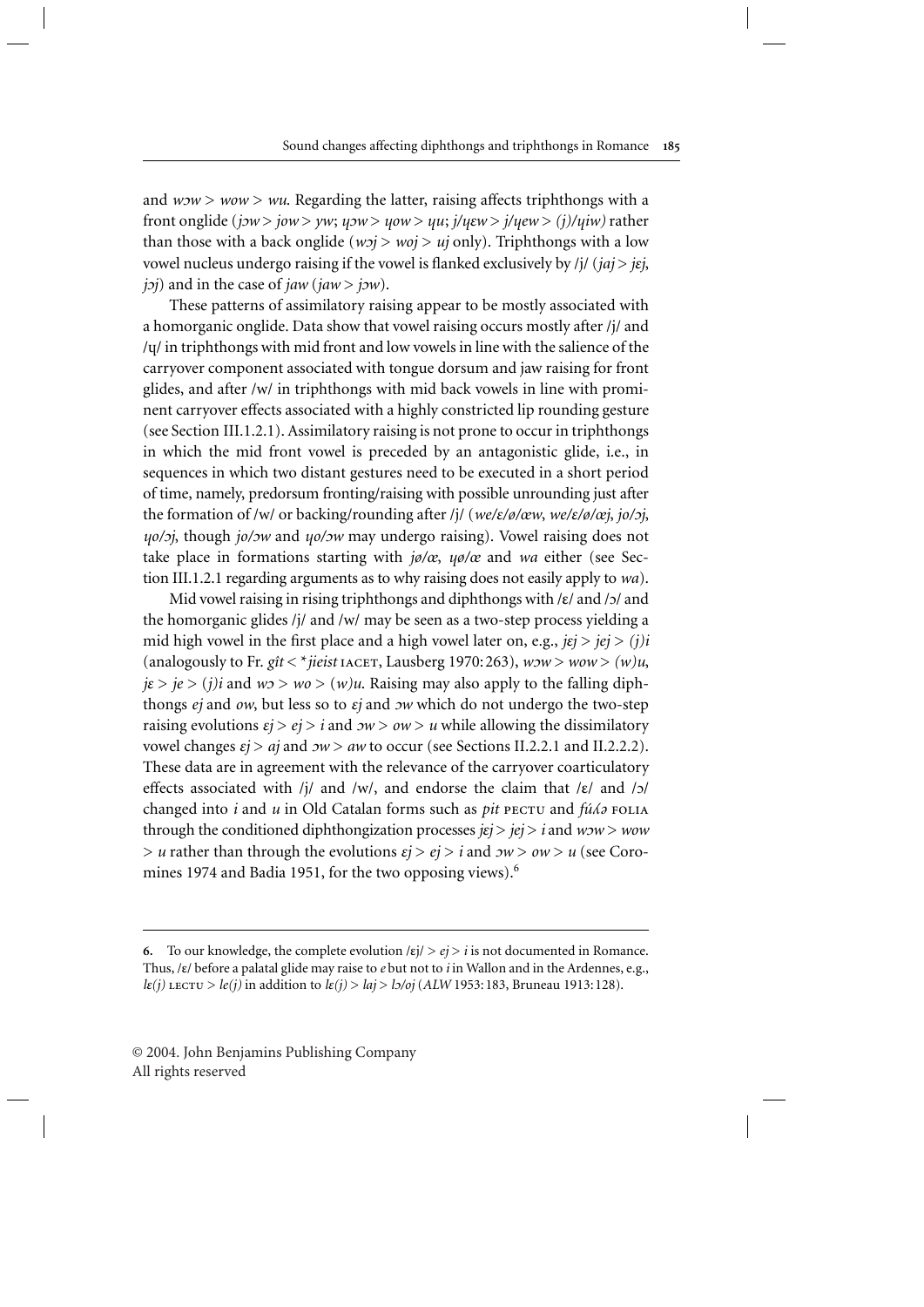#### 1.3 Dissimilation

a. While assimilatory raising applies to most diphthongs, derivations in Section II reveal that vowel dissimilatory lowering is subject to important restrictions. The process in question has been found to apply to homorganic diphthongs with front and back glides except for rising diphthongs exhibiting a (mid) high vowel nucleus, and may thus be regressive rather than progressive. Indeed, dissimilatory lowering accounts for the changes  $i j > e j > e j > a j$ ,  $u w >$  $ow > 2w > aw$ ,  $yj > \emptyset j$  and  $j\epsilon > ja$ , and does not operate on the sequences  $j/4j$ , *j/ye* and *wu/o/2*. Regarding heterorganic diphthongs, dissimilatory lowering may apply to the rising sequence  $w\epsilon$  ( $w\epsilon$  >  $wa$ ) while there appear to be no instances of the dissimilatory developments  $wi > we > w\epsilon$ ,  $iw > ew > ew > aw$ ,  $j/\mu$  $\nu > j/\mu$  $\circ$   $\frac{1}{\mu}$  $\circ$   $\frac{1}{\mu}$  $\circ$   $\frac{1}{\mu}$   $\circ$   $\frac{1}{\mu}$  $\circ$   $\frac{1}{\mu}$  $\circ$   $\frac{1}{\mu}$  $\circ$   $\frac{1}{\mu}$ 

Two aspects of these dissimilatory changes deserve mention. In the first place, the fact that dissimilatory lowering operates better on homorganic sequences than on heterorganic sequences. This is compatible with a production-based account of dissimilation. In the second place, vowel dissimilation is not prone to be implemented in rising diphthongs with (mid) high front vowels. Theories attributing dissimilation to a need to increase the perceptibility degree may easily account for the implementation of vowel dissimilation in Romance falling diphthongs (also if these vocalic sequences have not been the result of vowel diphthongization, e.g., *EW* stays rather than closing to the expected outcome *ew* in Piedmontese *<sup>l</sup>7wra* lepore and *f<sup>w</sup>* may become *aw* in dial. Cat. *aw* ovu, Rohlfs 1966:113, Recasens 1996:132). The failure of rising diphthongs with high and mid high front vowels to undergo dissimilatory lowering is however problematic for these theories, since the acoustic similarity between the vowel and the glides should render these vocalic sequences especially favorable to differentiation. Instead, the sound change patterns reported in Section II.2 suggest strongly that mid high vowels tend to raise and mid low vowels tend to lower adjacent to /j/ and /w/, recalling Donegan's statement that vowels which are more susceptible to increase of a given property are the ones already possessing that property to a higher degree (Donegan 1978).<sup>7</sup>

<sup>7</sup>. The change *je* <sup>&</sup>gt; *<sup>j</sup>7* in words like *hier*, *fiel*, *piege* and *siege* in Middle French is not exceptional in this respect. Indeed, this specific instance of vowel lowering appears to have been contextually conditioned by the opening influence of the following consonant and by the presence of a following free syllable in the same word (Pope 1934:187, 192, 210, Lausberg 1970:238).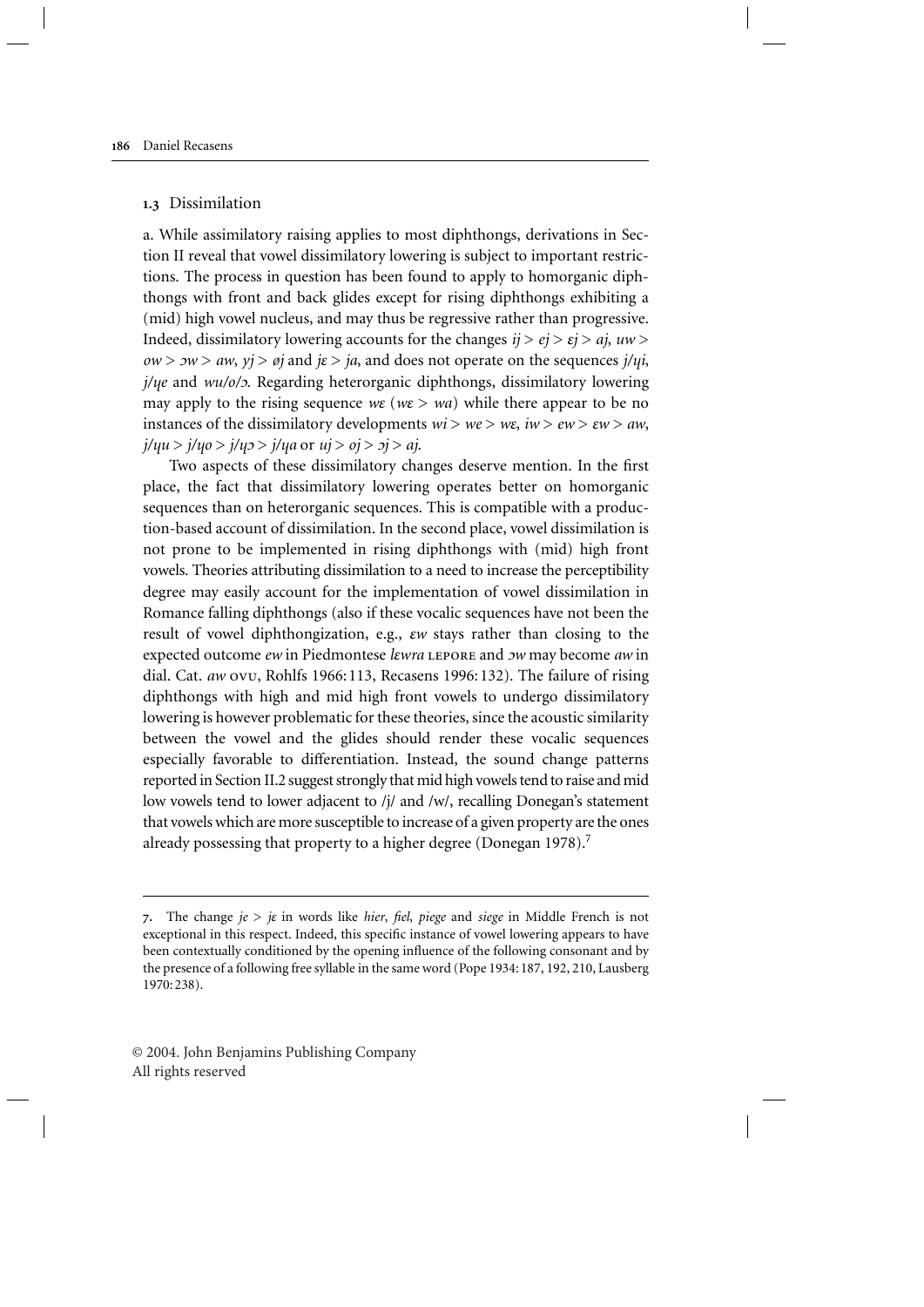Within the framework of the present investigation, the failure of rising diphthongs with (mid) high vowels to lower may be interpreted in terms of coarticulatory resistance. Stricter articulatory requirements for rising vs. falling diphthongs with those vowels may account for why dissimilation is more prone to apply regressively than progressively. Regarding rising diphthongs with /j/ and front vowels, high articulatory requirements for /e/ may be related to the prominence of the carryover effects associated with tongue dorsum and jaw raising for /j/ and to articulatory overshoot in strings composed of two consecutive palatal segments (see *Introduction*). Production requirements also appear to play a relevant role in sequences composed of the onglide /w/ and back rounded vowels, i.e., the fact that lip protrusion and jaw height for highly constricted /w/ may be more salient in rising diphthongs than in falling diphthongs may explain why dissimilatory lowering takes place in the former class of diphthongs rather than in the latter.

b. Trends in dissimilatory lowering for triphthongs parallel those operating on diphthongs to a large extent, i.e., lowering applies to the mid low vowel nucleus of *<sup>j</sup>7j*, *<sup>j</sup>7/f<sup>w</sup>* and *<sup>w</sup>f<sup>j</sup>* thus yielding *jaj*, *jaw* and *waj*, respectively (but not so to the triphthongs *<sup>j</sup>fj*, *<sup>w</sup>7/f<sup>w</sup>* and *<sup>w</sup>7j*). On the other hand, triphthongs with mid high vowels (i.e., *wej/w*, *woj/w*, *jej/w*, *jo/jw*) are not affected by the process at hand while most of them may undergo assimilatory raising (all but for the strings *wew* and *joj* composed of vowels and glides involving antagonistic articulatory gestures). As pointed out for the diphthong formations in Section III.1.3 (a), this finding is consistent with predictions of the DAC model rather than with theories that base dissimilation on perceptual optimization.

#### 2. Vowel nucleus fronting and rounding

a. According to our database, mid vowel nuclei in Romance diphthongs and triphthongs may undergo two-way changes along the fronting/rounding dimension, i.e., they may both back/round ( $e$ ,  $\varepsilon$  >  $o$ ,  $\sigma$ ) and, less often, front/ unround ( $o$ ,  $\rho$  >  $e$ ,  $\varepsilon$ ). High vowels do not undergo backing/rounding ( $i > u$ ) or fronting/unrounding  $(u > i)$  which is in accordance with their high degree of coarticulatory resistance. Changes involving separate fronting or rounding do not appear to be reversible: while front unrounded and, less so, back rounded vowels may yield front rounded realizations ( $i/u$ ,  $e/o$ ,  $\varepsilon/2 > y$ ,  $\varnothing$ ,  $\varnothing$ ), front rounded vowels do not usually unround or back  $(y > i; \varrho > o)$ .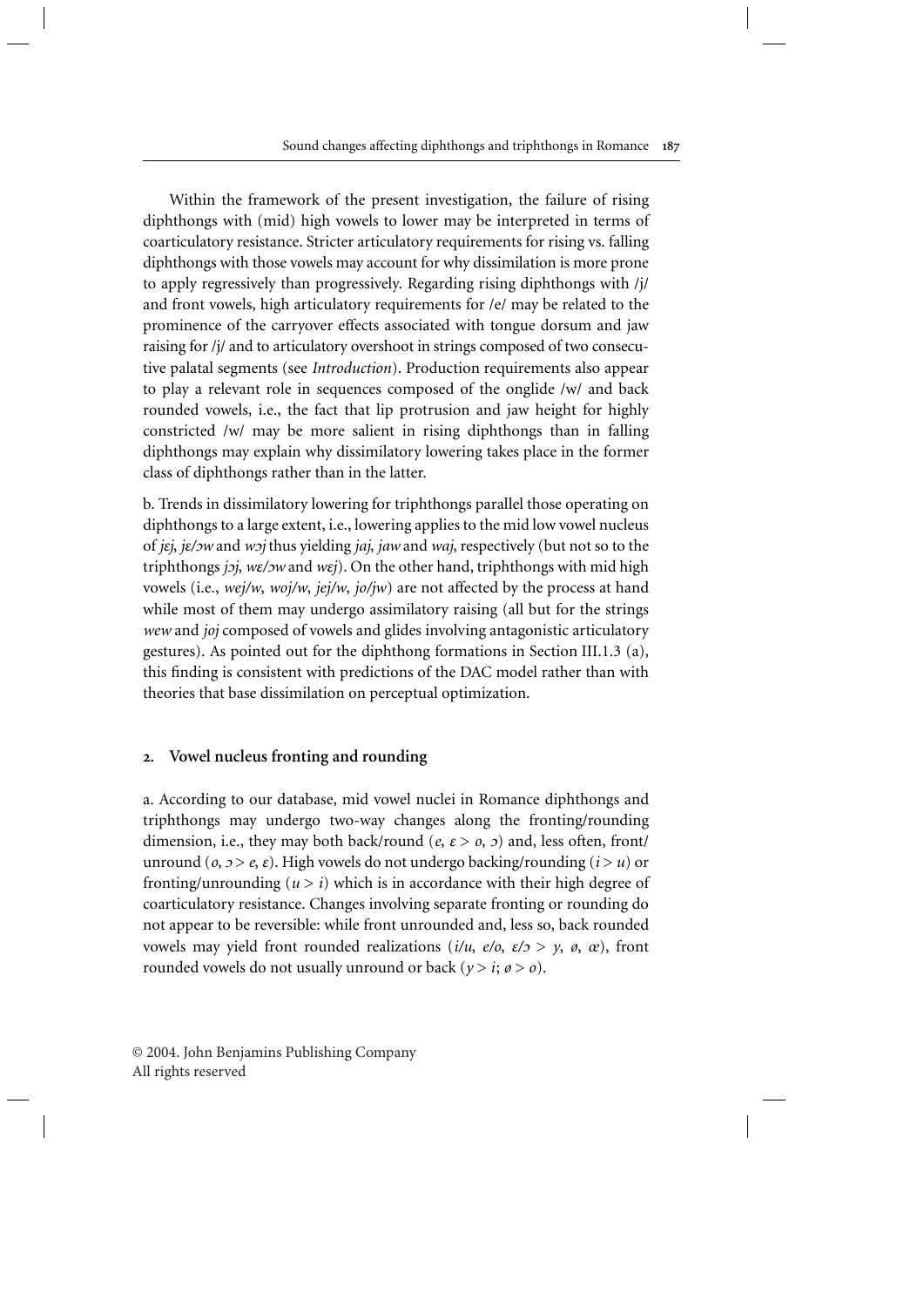b. Vowel changes along the fronting and rounding dimensions may be assimilatory and dissimilatory, and conform to specific directionality patterns. Regarding diphthongs, front vowel rounding may be regressive or progressive if resulting from the assimilatory action of the adjacent glide (i.e.,  $\frac{ew}{y} > \frac{dw}{y}$ ;  $we/\varepsilon$  > *wø*;  $\psi/|\varepsilon| \leq \psi/|\phi| \leq \varepsilon$  and, less so, regressive if developed by a dissimilatory action ( $e/\epsilon j > \varrho/\alpha q$ ). According to our database, front vowel unrounding occurs only for  $yw > iw$  (through regressive dissimilation) and perhaps  $jy > (j)i$ (through progressive assimilation). On the other hand, while back vowel fronting/unrounding is essentially dissimilatory and may proceed in either a regressive or progressive direction ( $o/ow > e/ew$ ;  $wo/2 > we/e$ ), front vowel backing/rounding may be implemented through a regressive dissimilatory process rather than through progressive assimilation ( $w\epsilon > w\sigma$ ;  $e/\epsilon j > o/(\epsilon j)$ ). Finally, back vowel fronting may be associated with a regressive or progressive assimilation ( $o/2/uj > o/yi$ ;  $ju > jy$ ;  $\psi/2/u > \psi/2$  and, less so, with a regressive dissimilation ( $uw$  >  $yw$ ), while the only instance of front vowel backing in our database is dissimilatory and regressive (i.e., *øj* > *oj*).

While some of the dissimilatory sound changes presented so far may contribute to improving the perceptual salience of the vocalic sequence (e.g., vowel fronting/unrounding in the case of substitutions such as *ow* > *ew* and *wo* > *we*), other vowel quality changes are better accounted for with reference to the articulatory constraints involved in diphthong production. Thus, the fact that changes along the fronting and rounding dimensions do not favor the regressive or progressive direction is in support of the salience of the anticipatory and carryover components associated with tongue dorsum raising and fronting for /j/ and with the lip rounding gesture for labial glides. Analogous changes induced by /w/ in vocalic sequences of a different origin may favor the regressive direction which is in line with the prominence of the lip rounding anticipatory component, namely, assimilatory vowel rounding (e.g., *ew* > *øw*, *<sup>j</sup>7<sup>w</sup>* <sup>&</sup>gt; *<sup>j</sup>fw*, as in Fr. *cheveux* capillos, Occ. *riou* rivu, Pope 1934:201, Ronjat 1930:373) and dissimilatory vowel fronting/unrounding (e.g., *o/yw* > *e/iw*, as in Cat. *veu* voce, Gasc. líwa LUNA, Coromines 1974: 251, Millardet 1910: 60).

c. Analogous to the diphthongs, the front vowel rounding process  $e, \varepsilon > \varrho, \alpha$  in triphthongs is mostly assimilatory and does not appear to favor any specific direction in asymmetrical sequences (symmetrical sequences: *we/εw > wø/œw*, regressive direction:  $j\epsilon/\epsilon\gamma > j\omega/\alpha\gamma$ ,  $j\epsilon/\epsilon w > j\omega w$ ; progressive direction:  $\gamma i/\epsilon/\epsilon w > j\omega w$  $\frac{dy}{\theta x}$ ,  $\frac{y}{\theta y}$  =  $\frac{y}{\theta y}$  =  $\frac{y}{\theta y}$ . On the other hand, back vowel fronting may be associated with a dissimilatory action (*wo/f<sup>w</sup>* <sup>&</sup>gt; *we/7w*), an assimilatory action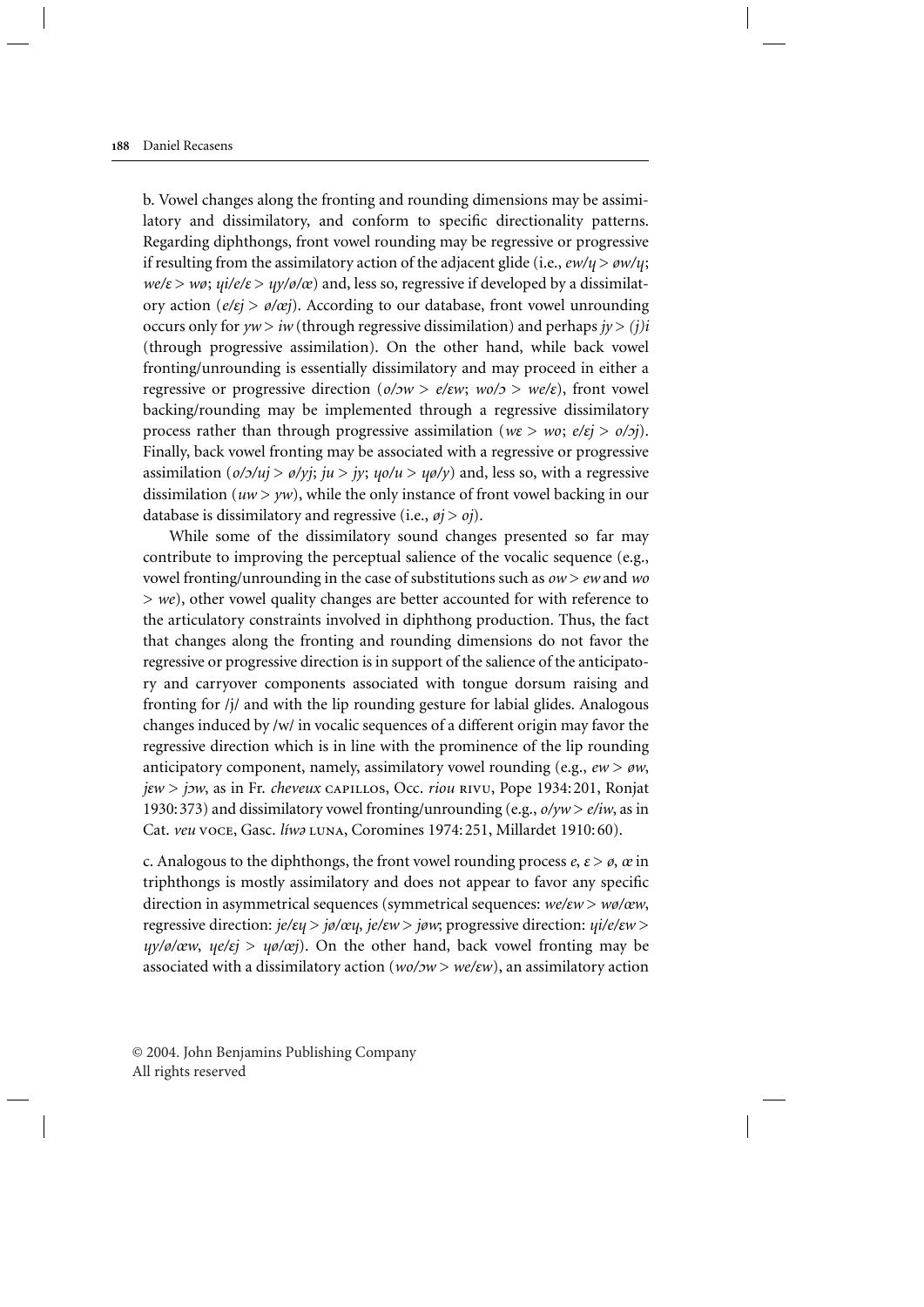$(jo/j > jø/æj)$  or both  $(yo/sw > ye/ew; wo/j > we/\epsilon j; yo/j > ye/\epsilon j)$ . Analogous to changes in vowel height, large articulatory differences between the front palatal glide and back rounded vowels may account for the absence of the replacements *joj* > *jej* (assimilatory) and *jej* > *joj* (dissimaltory).

#### 3. Other changes

a. Glide substitutions affect rounded glides rather than /j/ presumably in line with differences in articulatory complexity between the two sets of segments, and cause *w* to front (>  $\gamma$ ) and  $\gamma$  to unround (>  $\gamma$ ). Changes affect onglides in diphthongs and triphthongs ( $we/e/o/2 > \frac{1}{2}$ */* $e/e/o/2$ */* $\frac{1}{2}$ / $\frac{1}{2}$ */* $\frac{1}{2}$ */* $\frac{1}{2}$ */* $\frac{1}{2}$ */* $\frac{1}{2}$ */* $\frac{1}{2}$ */* $\frac{1}{2}$ */* $\frac{1}{2}$ */* $\frac{1}{2}$ */* $\frac{1}{2}$ */* $\frac{1}{2}$ */* $\frac{1}{2}$ */* $\frac{1}{2}$ */* $\frac{1}{2}$ */* $\frac{1}{2}$ */\frac{* and, less often, offglides (*e/ε/ø/œw > e/ε/ø/œy*; *e/ε/ø/œy > e/ε/ø/œj*). When conditioned by the following vowel and thus regressive, those glide changes may be dissimilatory ( $w > y$  before  $\frac{\partial}{\partial y}$  and  $y > j$  before  $\frac{\partial}{\partial y}$  and, less often, assimilatory ( $w > y$  and  $y > j$  before  $e/\varepsilon$ ). When taking place progressively, they are assimilatory rather than dissimilatory and mostly associated with a mid front unrounded vowel.

Other glide replacements are  $\varphi/\alpha$ *j* >  $\varphi/\alpha$ *y* (rounding), *we/* $\epsilon/\varphi/\alpha$  >  $j\epsilon/\epsilon/\varphi/\alpha$ (fronting/unrounding),  $o/2j > o \epsilon$  (lowering) and  $o \epsilon > w \epsilon$  (raising).

b. Glide absorption in diphthongs or triphthongs is associated with a vowel nucleus sharing analogous articulatory characteristics. The absorption of front glides by a front vowel is mostly regressive in the case of / $\frac{q}{q}$ / $\frac{q}{r}$ / $\frac{e}{\epsilon}$ / $\frac{a}{q}$  >  $\frac{y}{\epsilon}$ / $\epsilon$ /  $\varphi/\alpha$ , though  $\varphi/\alpha$ *q* is also possible) and progressive but also regressive in the case of /j/  $(y/e/\epsilon/\alpha/\delta) > y/e/\epsilon/\delta/\alpha$ ;  $\frac{1}{\gamma}/\epsilon/\epsilon/\delta/\alpha > y/e/\epsilon/\delta/\alpha$ . On the other hand, the absorption of /w/ by a rounded vowel may be both regressive and progres $sive$  (*o*/*p*/*øw* > *o*/*p*/*ø*;  $wo/2/\phi/\alpha$  >  $o/2/\phi/\alpha$ ).

The fact that the absorption of /w/ favors the regressive and progressive directions is consistent with the prominence of the anticipatory and carryover coarticulatory effects associated with lip rounding for the rounded vowel nucleus. Moreover, the finding that /j/ absorption may favor the progressive direction is related presumably to prominent carryover effects associated with tongue dorsum raising and fronting for the front vowel nucleus. Sound changes occurring in vocalic sequences not resulting from vowel diphthongization reveal that *w* insertion and absorption may also be regressive and progressive (dial. Cat. *<sup>s</sup>6wó* satione, *ków6* cauda, S. Sard. *máu* <sup>&</sup>lt; *máwu* malu, Fr. *flør* <sup>&</sup>lt; *fløwr* < \**flewr* < \**flowr* flore, Recasens 1996:302, Contini 1987:422, Pope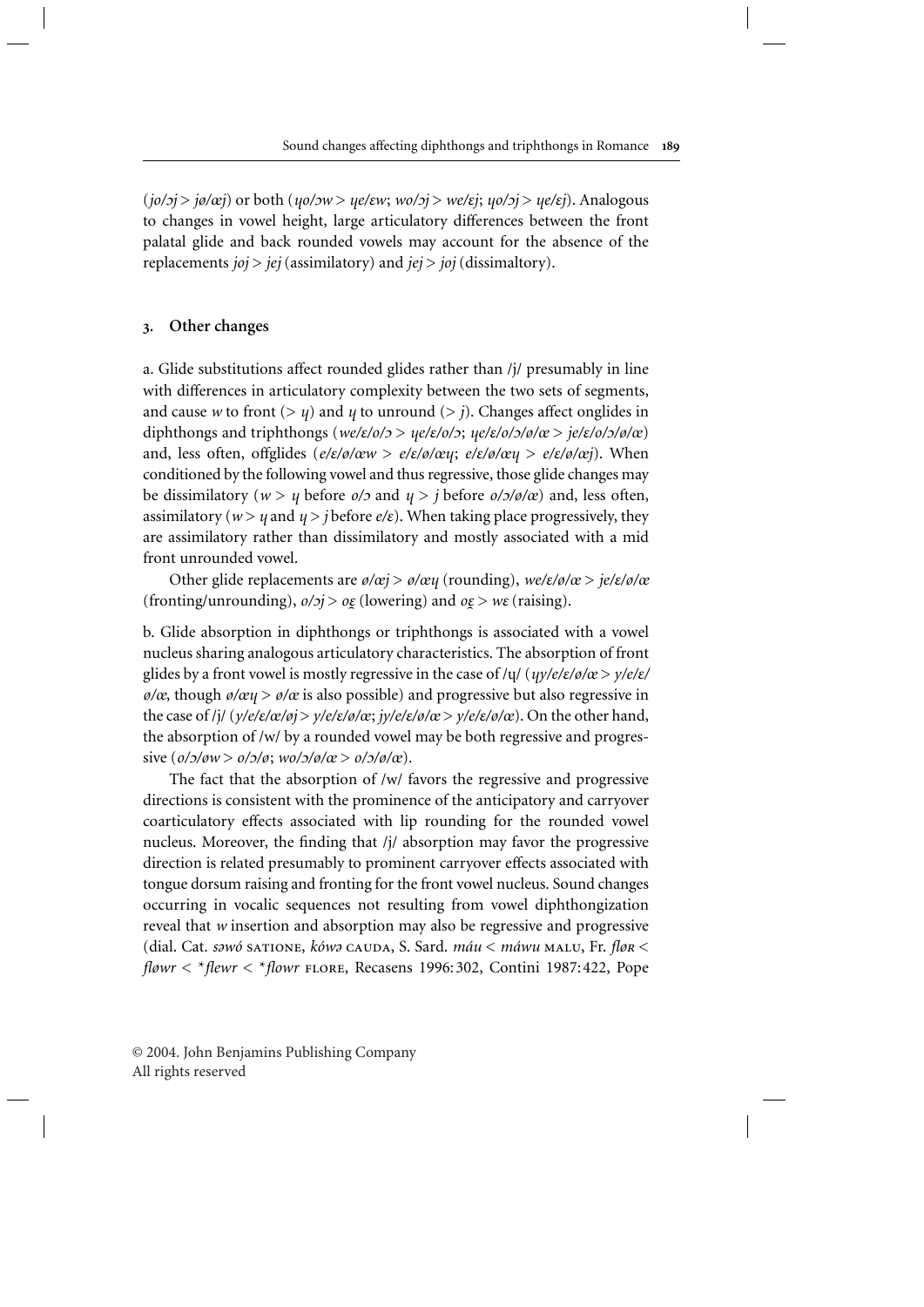1934:201), while *j* insertion happens to be mostly progressive and *j* absorption may be both regressive and progressive (Cat. *pajé/a* PATELLA, *ideja* IDEA, Sp. *maéstro* magistru, *peór* peior, Recasens 1996:300, Menéndez Pidal 1968:133).

c. Glide elision occurs mostly in falling diphthongs in accordance with consonants undergoing syllable-final undershoot. Our data show that, while this is exclusively so for /j/ after low and back vowels, the elision of /w/ also takes place syllable initially before a front vowel (i.e.,  $we/\varepsilon > e/\varepsilon$  in addition to  $wa > a$  and  $aw > a$ ). The elision of /w/ in rising diphthongs or triphthongs with a front vowel nucleus appears to be due to the same factor preventing vowel height assimilation from taking place, i.e., the difficulty in fronting the tongue and unrounding the lips just after the formation of the antagonistic lingual and labial gestures for /w/ (Sections III.1.2 and III.1.3). The same rationale would explain why the Old Catalan lexical form *nujt* has yielded *nit* NOCTE presumably through *nwít* (Coromines 1974:250).

d. The instability of vocalic sequences composed of two high elements explains why these formations may undergo changes driving towards articulatory simplification in a good number of cases, i.e., replacement of falling diphthongs by rising diphthongs ( $yw > jy$ ;  $iw > ju$ ), vowel assimilation involving fronting, rounding or unrounding  $(uj > yj; ju(w) > jy(w); uj(w) > yy(w); yu > yy; jy >$  $(j)i$ , vowel dissimilation involving fronting or unrounding ( $uw$  >  $yw$ ;  $yw$  >  $iw$ ), onglide or offglide absorption  $(\psi(w) > \psi(w)); \psi(w > \psi w, \psi)$ , and onglide substitution  $(y \geq jy)$ .

#### IV. Conclusions

Data presented and reviewed in this paper provide evidence in support of the notion that speakers may use different production strategies in order to avoid complex or highly constrained segmental combinations. In doing so, they appear to reject vocalic sequences imposing high articulatory requirements and thus, a high articulatory cost. The need to avoid articulatory complexity accounts presumably for changes in fronting and rounding in the case of labial onglides and front rounded vowels ( $w > y$ ;  $y > j$ ;  $\phi$ ,  $\alpha > \epsilon$ ,  $\epsilon$ ), and for the interruption of longlasting lip rounding through dissimilatory fronting/ unrounding ( $o/$ *zw* >  $e/$  $\varepsilon$ *w*;  $wo/$ *z* >  $we/$  $\varepsilon$ ). Articulatory incompatibility could also account for a trend to avoid the diphthong *wa* (i.e., *wo/f* lowering is not favored in our database), for /w/ to delete before front vowels, and for vowels not to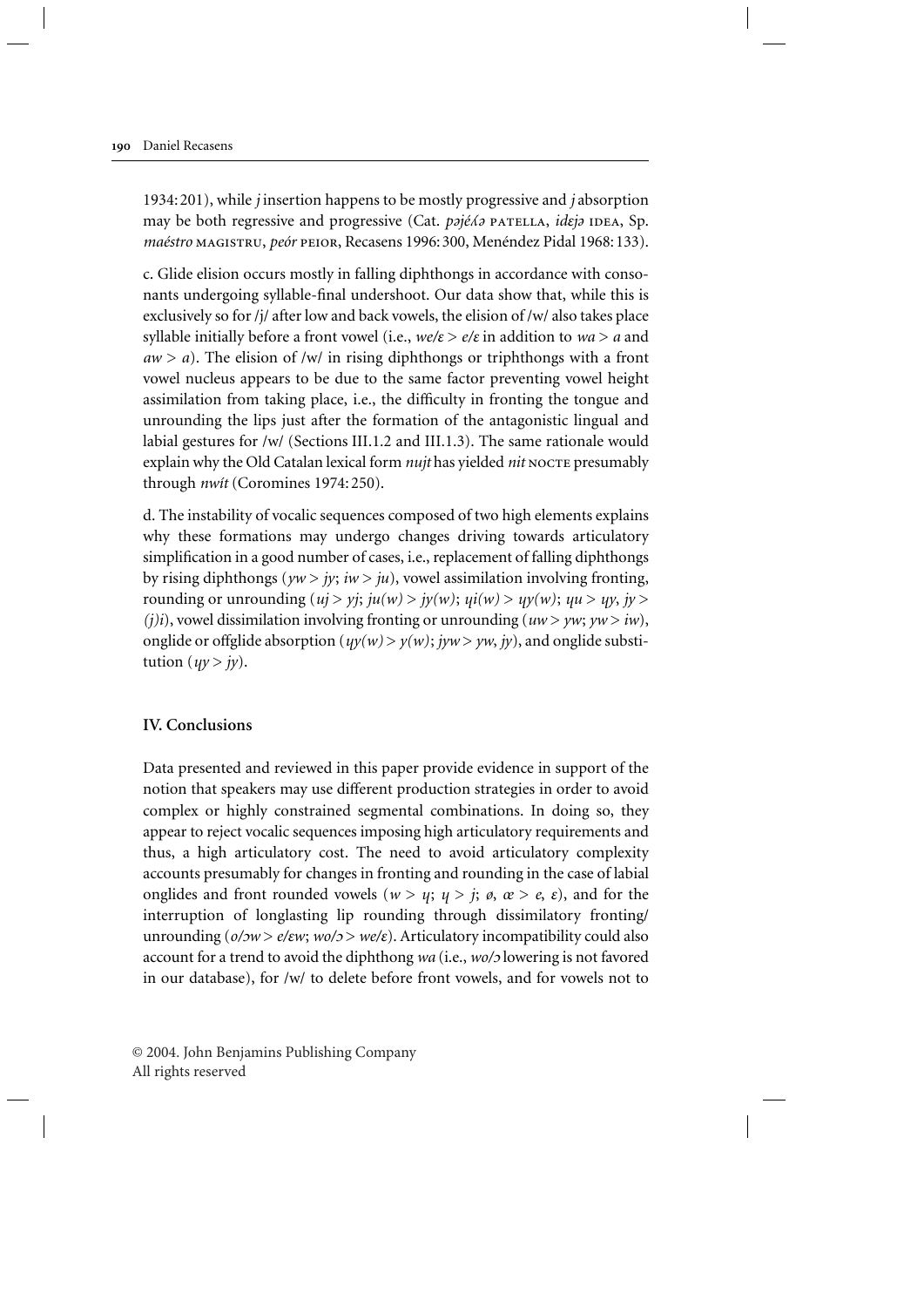raise in specific triphthongs (i.e., if front after /w/ and if back rounded after /j/) and not to undergo quality changes yielding antagonistic segmental combinations (e.g., the change *jej* > *joj* is not documented in our derivations). Articulatory reduction accounts for the elision of /j/ after any nonfront vowel.

Assimilatory vowel raising effects in diphthongs could be attributed to variation in jaw height, as suggested by the action of /j/ on back rounded vowels and of /w/ on palatal vowels. However, the fact that those effects in triphthongs and diphthongs are mostly progressive and require homorganicity between the onglide and the vowel nucleus appears to be more in accordance with the role of the tongue and the lips than with that of the jaw.

Dissimilatory changes are based on perceptual factors (i.e., speakers trying to avoid contiguous vocalic elements from being too similar) but do seem to depend on articulatory requirements as well. Dissimilatory lowering in diphthongs was found to occur in homorganic vocalic sequences rather than in heterorganic ones and the same constraint applies to the initial CV component of triphthongs. Moreover, this action appears to be blocked by mid high vowels, if highly constrained by the progressive action of preceding /j/ and /w/. This latter finding could also be accounted for on acoustic and perceptual grounds; indeed, Schwartz et al. (1997) report a discrimination experiment in which patterns of greatest high formants convergence in the /e/ region were found to be more stable in short-term memory than those with less formant convergence.

To a large extent, the direction of sound change processes in vocalic sequences reported in the present paper are consistent with the DAC model of coarticulation. Prominent anticipatory and carryover effects for highly constricted /j/ and /w/ and for palatal and labial vowels may explain why several processes favor both the regressive and progressive directions, namely, assimilatory vowel raising as a function of both glides (e.g., *ej*, *je* > *i*), assimilatory front vowel rounding and dissimilatory back vowel fronting/unrounding as a function of  $w$  (*ew* >  $\omega$ *w*;  $we$  >  $w\omega$ *; ow* >  $ew$ ;  $wo$  >  $we$ ), assimilatory back vowel fronting as a function of  $j(\omega) > \omega j$ ;  $\omega > \omega \omega$ , and absorption of the two glides by a preceding and following vowel (*je*,  $ej > e$ ,  $wo$ ;  $ow > o$ ). Moreover, the relevance of a specific coarticulatory direction may explain why several adaptation processes favor the progressive or regressive component only: the progressive component in the case of assimilatory vowel raising in homorganic rising diphthongs and in triphthongs starting with a homorganic CV sequence (e.g.,  $j\epsilon$  >  $j\epsilon$  >  $i$ ;  $w$  >  $w$  >  $w$  >  $u$ ;  $j\epsilon j/w$  >  $j\epsilon j/w$  >  $j\epsilon j(w)$ ;  $w$ *sw/j* >  $ww/j$  >  $wu$ ,  $uj$ ) and perhaps /j/ absorption after front vowels (*y/e/7/ø/œj* <sup>&</sup>gt; *y/e/7/ø/œ*); the regressive component in the case of dissimilatory vowel lowering and front vowel backing/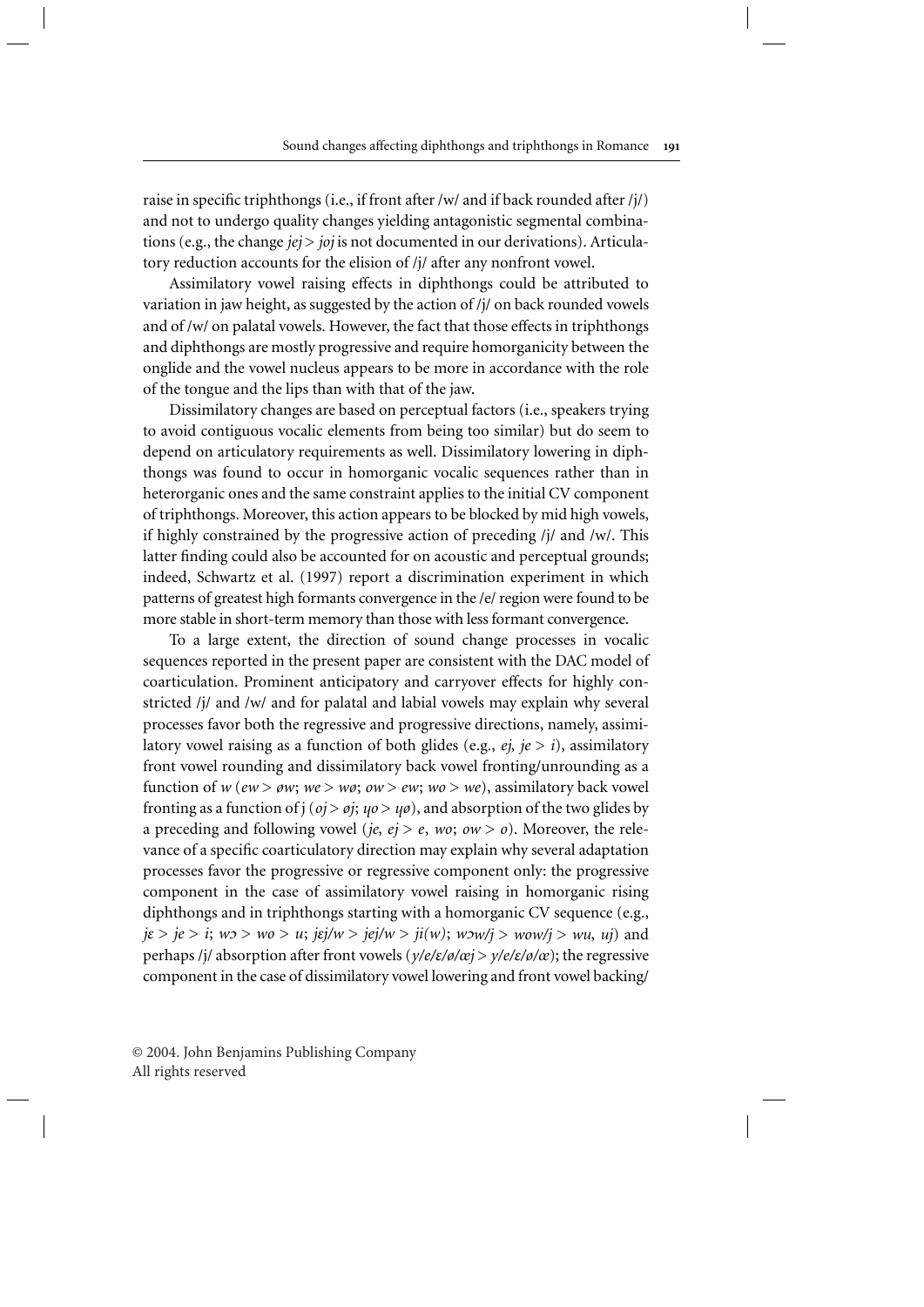rounding in diphthongs ( $\epsilon j > a_j$ ;  $\epsilon w > a_w$ ;  $\epsilon / \epsilon j > \epsilon / o_j$ ), and of assimilatory vowel rounding in triphthongs (*jew* > *jøw*).

Diphthongs made up of high segments may be considered to be unstable in many respects, which explains why they are often undone by any of several strategies (assimilation, dissimilation, simplification). Resistance to contextual changes involving fronting and rounding in high vowel nuclei may be due to the fact that those segments are maximally constrained, whether because they are produced with two coordinated labial and lingual constrictions (for /y/ and /u/) or with a tongue dorsum raising and fronting gesture (for /i/). It has also been suggested in this respect that the acoustic and perceptual stability of the vowels /i/ and /y/ derives from their quantal nature at regions of maximal formant convergence, i.e., F2–F3 for /y/ and F3–F4 for /i/ (Schwartz et al. 1997). This pre-phonetic constraint would account for why languages prefer /y/ to /ø/ and /œ/ (also / $\mu$ / as opposed to /y/ and / $\Lambda$ /, Maddieson 1984) and for why /y/ acts as a true interior vowel while back unrounded /w/ often replaces missing /u/ in languages of the world.

In the course of an analysis of the evolution of diphthongs and triphthongs in Romance, this study has sought to uncover a set of structural patterns occurring in segmental sequences. It is believed that production (as well as perceptual) constraints account for the cooccurrence of certain segmental combinations rather than others in the world's languages, and that theoretical approaches such as the degree of coarticulation model may help to uncover those syntagmatic patterns. Future research could test whether languages outside the Romance domain exhibit analogous patterns of behavior.

#### References

*Atlas Linguistique de la Wallonie*, vol. 1. 1953. Liège: Université de Liège.

Badia, Antonio. 1951. *Gramática Histórica Catalana*. Barcelona: Noguer.

- Bec, Pierre. 1968. *Les interférences linguistiques entre gascon et languedocien dans les parlers du Comminges et du Couserans*. Paris: Presses Universitaires de la France.
- Bloch, Oscar. 1917. *Les parlers des Vosges méridionales*. Paris: Champion.
- Browman, Catherine P. & Louis Goldstein. 1992a. "Articulatory Phonology: An overview". *Phonetica* 49.155–180.
- Browman, Catherine P. & Louis Goldstein. 1992b. "'Targetless' Schwa: An articulatory analysis". *Papers in Laboratory Phonology II: Gesture, segment, prosody* ed. by Gerry J. Docherty & Robert Ladd, 26–56. Cambridge: Cambridge University Press.
- Browman, Catherine P. & Louis Goldstein. 1989. "Articulatory Gestures as Phonological Units". *Phonology* 6.201–251.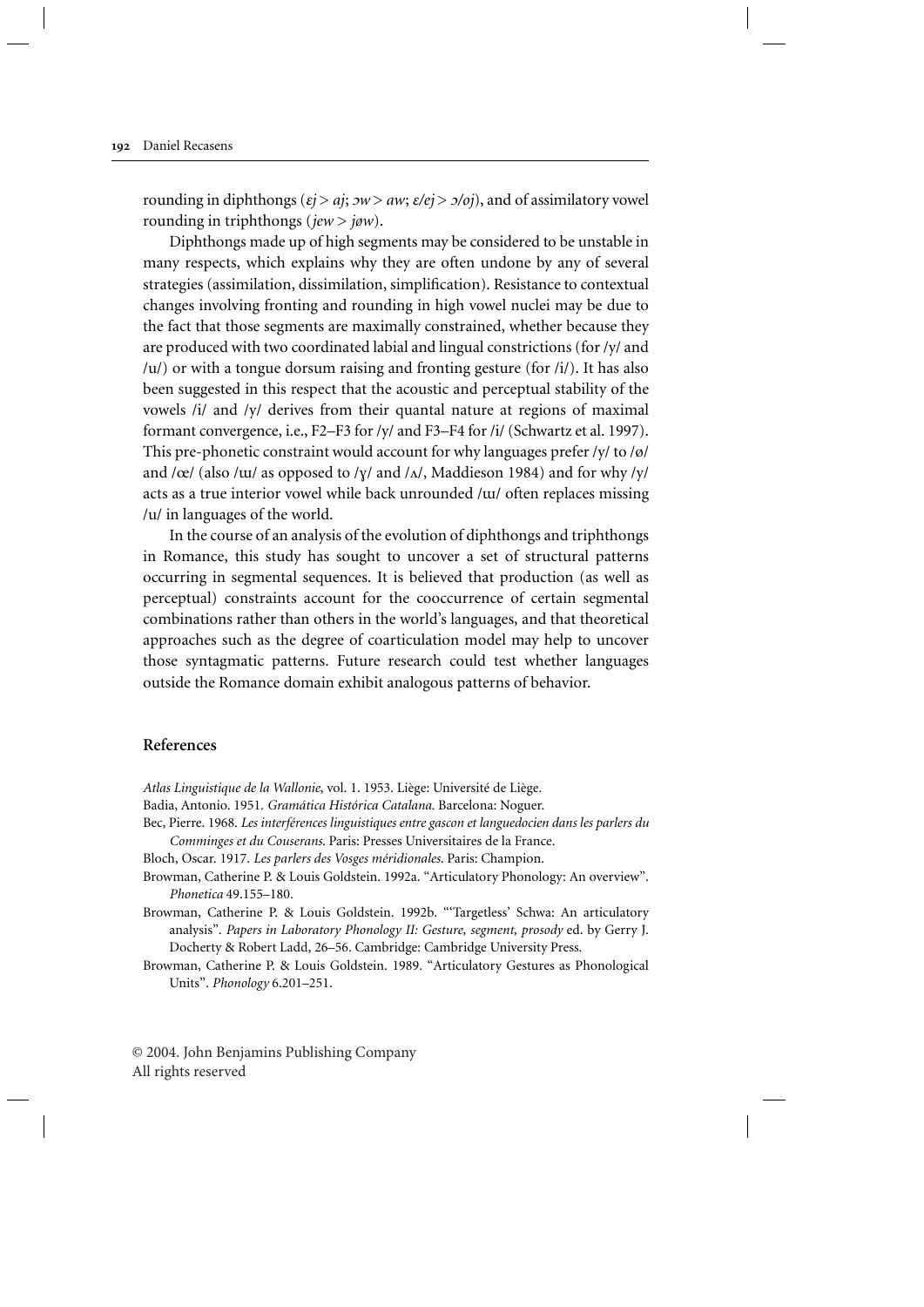Bouvier, Jean-Claude. 1976. *Les parlers provençaux de la Drôme*. Paris: Klincksieck.

- Bruneau, Charles. 1913. *Étude phonétique des patois d'Ardenne*. Paris: Champion.
- Contini, Michel. 1987. *Étude de gographie phonétique et de phonétique instrumentale du sarde*. Torino: Edizioni dell'Orso.
- Coromines, Joan. 1974. *Lleures i converses d'un filòleg*. Barcelona: Club Editor, 2nd ed.
- Coromines, Joan. 1990. *El parlar de la vall d'Aran*. Barcelona: Curial Edicions Catalanes.
- Dauzat, Albert. 1938. "Géographie de la basse Auvergne". *Revue de Liguistique Romane* 24.1–210.
- De Boer, Bart. 2001. *The Origins of Vowel Systems*. Oxford: Oxford University Press.
- Dondaine, Colette. 1972. *Les parlers comtois d'Oïl*. Paris: Klincksieck.
- Donegan, Patricia Jane. 1978. "On the Natural Phonology of Vowels". *Working Papers in Linguistics*, *Ohio State University*, 23.
- Duraffour, Antonin. 1932. "Phénomènes généraux d'évolution phonétique dans les parlers francoprovençaux d'après le parler de Vaux-en-Bugey (Ain)". *Revue de Linguistique Romane* 8.1–280.
- Elwert, Wilhelm Theodor. 1943. *Die Mundart des Fassa-Tals*. Heidelberg: Carl Winter.
- Farnetani, Edda. 1999. "Labial Coarticulation". *Coarticulation* ed. by William J. Hardcastle & Nigel Hewlett, 144–163. Cambridge: Cambridge University Press.
- Fletcher, Janet & Jonathan Harrington. 1999. "Lip and Jaw Coarticulation". *Coarticulation* ed. by William J. Hardcastle & Nigel Hewlett, 164–178. Cambridge: Cambridge University Press.
- Fox, Robert Allen. 1983. "Perceptual Structure of Monophthongs and Diphthongs". *Language and Speech* 26.21–60.
- Francescato, Giuseppe. 1966. *Dialettologia friulana*. Udine: Societa Filologica Friulana.
- Gardette, Pierre. 1941. *Géographie phonétique du Forez*. Macon: Imprimerie Protat Frères.
- Gartner, Theodor. 1910. *Handbuch der Rätoromanischen Sprache und Literatur.* Halle: Max Niemeyer. (Vaduz: Sändig Reprint, 1996).
- Goosen, Charles Theodore. 1970. *Grammaire de l'ancien picard*. Paris: Klincksieck.
- Grandgent, Charles Hall. 1905. *An Outline of the Phonology and Morphology of Old Provençal*. Boston: Heath.
- Grassi, Corrado, Alberto A. Sobrero & Tullio Telmon. 1997. *Fondamenti di dialettologia italiana*. Bari: Editori Laterza.
- Guarnerio, Pio Enea. 1918. *Fonologia Romanza*. Milano: Urico Hoepli.
- Haiman, John & Paola Benincà. 1992. *The Rhaeto-Romance Languages*. London: Routledge.
- Heffner, Roe-Merrill S. 1950. *General Phonetics*. Madison, Wisc.: University of Wisconsin Press.
- Hura, Susan L., Björn Lindblom & Randy L. Diehl. 1992. "On the Role of Perception in Shaping Phonological Assimilation Rules". *Language and Speech* 35.59–72.
- Iliescu, Maria. 1972. *Le frioulan à partir des dialectes parlés en Roumanie*. The Hague: Mouton.
- Jeanjaquet, Jules. 1931. "Les patois valaisans". *Revue de Linguistique Romane* 7.23–51.
- Keating, Patricia A., Björn Lindblom, James Lubker & Jody Kreiman. 1994. "Variability in Jaw Height for Segments in English and Swedish VCVs". *Journal of Phonetics* 22.407–422.
- Labov, William. 1994. *Principles of Linguistic Change*, vol. 1: *Internal factors*. Oxford: Blackwell. Lafont, Robert. 1983. *Éléments de phonétique de l'occitan*. Valderiès: Vent Terral.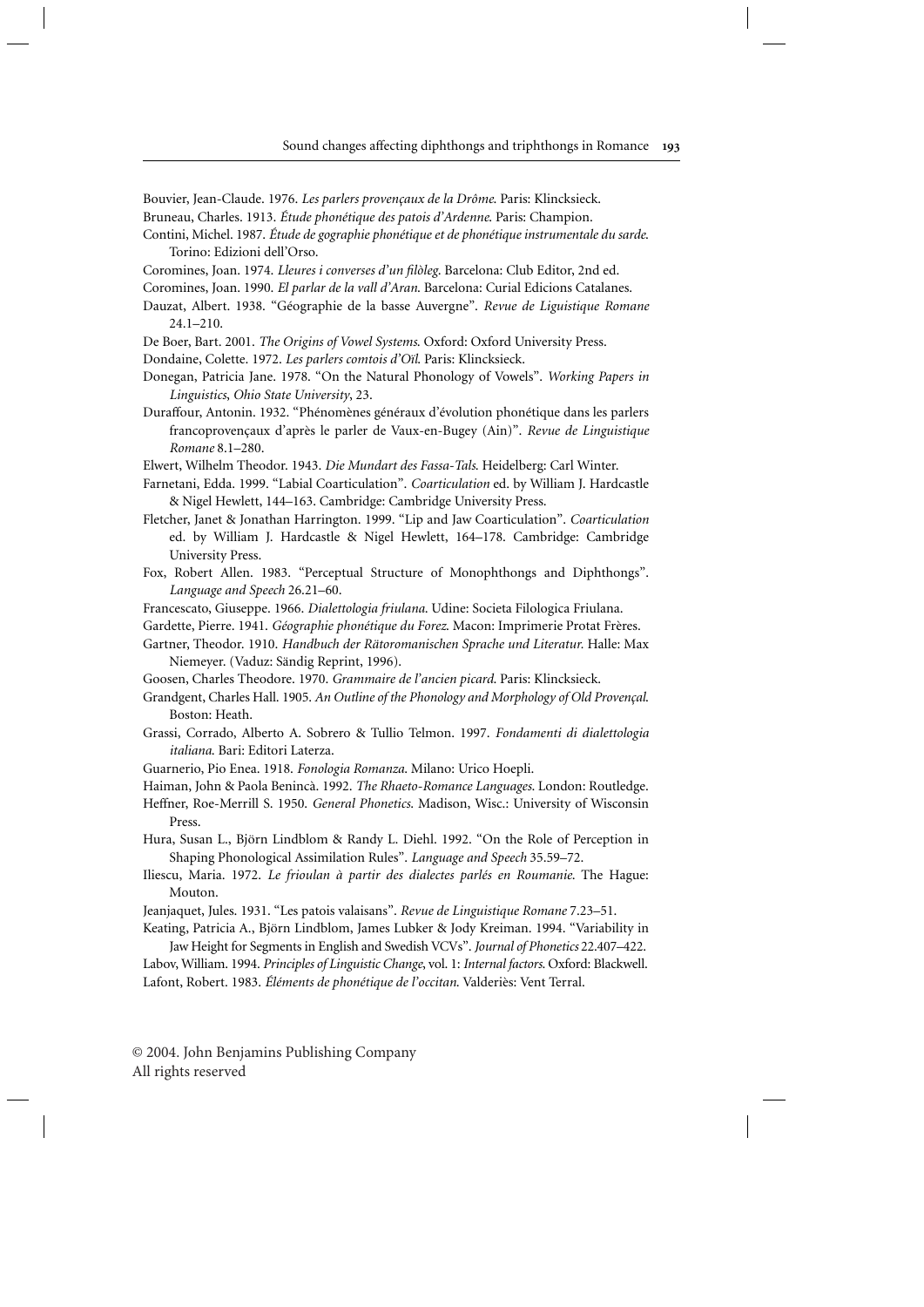Lausberg, Heinrich. 1970. *Lingüística románica*. Madrid: Gredos.

Lehiste, Ilse. 1964. *Some Acoustic Characteristics of Selected English Consonants*. *Folklore and Linguistics (Indiana University Research Center in Anthropology)* 34.10–50.

- Leite de Vasconcellos, José. 1987. *Esquisse d'une dialectologie portugaise*. Lisboa: Instituto Nacional de Investigaçao Científica, 3rd ed.
- Liljencrants, Johan & Björn Lindblom. 1972. "Numerical Simulation of Vowel Quality Systems: The role of perceptual contrast". *Language* 48.839–862.
- Lindblom, Björn. 1986. "Phonetic universals in vowel systems". *Experimental Phonology* ed. by John J. Ohala & Jeri J. Jaeger, 13–42. Orlando: Academic Press.
- Lindblom, Björn. 1983. "Economy of Speech Gestures". *The Production of Speech* ed. by Peter F. MacNeilage, 217–243. New York: Springer Verlag.
- Lindblom, Björn. 1971. "Acoustical Consequences of Lip, Tongue, Jaw, and Larynx Movement". *Journal of the Acoustical Society of America* 50.1166–1179.
- Lindblom, Björn, Susan Guion, Susan Hura, Seung-Jae Moon & Raquel Willerman. 1995. "Is Sound Change Adaptive?". *Rivista di Linguistica* 7.5–37.
- Lindblom, Björn, Peter F. MacNeilage & Michael Studdert-Kennedy. 1983. "Self-organization Processes and the Explanation of Phonological Universals". *Explanations of Linguistic Universals* ed. by B. Butterworth, B. Comrie & O. Dahl, 181–203. Mouton: The Hague.
- Lutta, Conrad Martin. 1923. "Der Dialekt von Bergün und seine Stellung innerhalb der rätoromanischen Mundarten Graubündens". (= *Beiheft zur Zeitschrift für romanische Philologie*, 71.) Halle: Max Niemeyer.
- Luzi, Johann. 1904. "Die sutselvischen Dialekte: Lautlehre". *Romanische Forschungen* 16.757–846.
- Lloyd, Paul M. 1987. *Del latín al español*. Madrid: Gredos.
- Maddieson, Ian. 1984. *Patterns of Sounds*. Cambridge: Cambridge University Press.
- Maiden, Martin. 1995. *A Linguistic History of Italian*. London: Longman.
- Menéndez Pidal, Ramón. 1986. *Orígenes del español*. Madrid: Espasa Calpe, 10th ed.
- Menéndez Pidal, Ramón. 1968. *Manual de gramática histórica española*. Madrid: Espasa Calpe, 13th ed.
- Meyer-Lübke, Wilhelm. 1974. *Grammaire des langues romanes*, vol. 1. Geneva: Slatkine Reprints.
- Millardet, Georges. 1910. *Études de dialectologie landaise*. Toulouse: Privat.
- Nauton, Pierre. 1974. *Géographie phonétique de la Haute-Loire*. Paris: Société d'Édition "Les Belles Lettres".
- Ogura, Mieko. 1990. *Dynamic Dialectology*. Tokyo: Kenkyusha.
- Ohala, John J. 1981. "The Listener as a Source of Sound Change". *Papers from the Paresession on Language and Behavior* ed. by Carrie S. Masek, Roberta A. Hendrick & Mary F. Miller, 178–203. Chicago: Chicago Linguistic Society.
- Papa, Eugene. 1981. *Two Studies in the History of Southern Italian Vocalism*. Ph.D. Dissertation, Indiana University.
- Parry, Mair. 1997. "Piedmont". *The Dialects of Italy* ed. by Martin Maiden & Mair Parry, 237–244. London: Routledge.
- Pignon, Jacques. 1960. *L'évolution phonétique des parlers du Poitou (Vienne et Deux-Sièvres)*. Paris: Editions d'Artrey.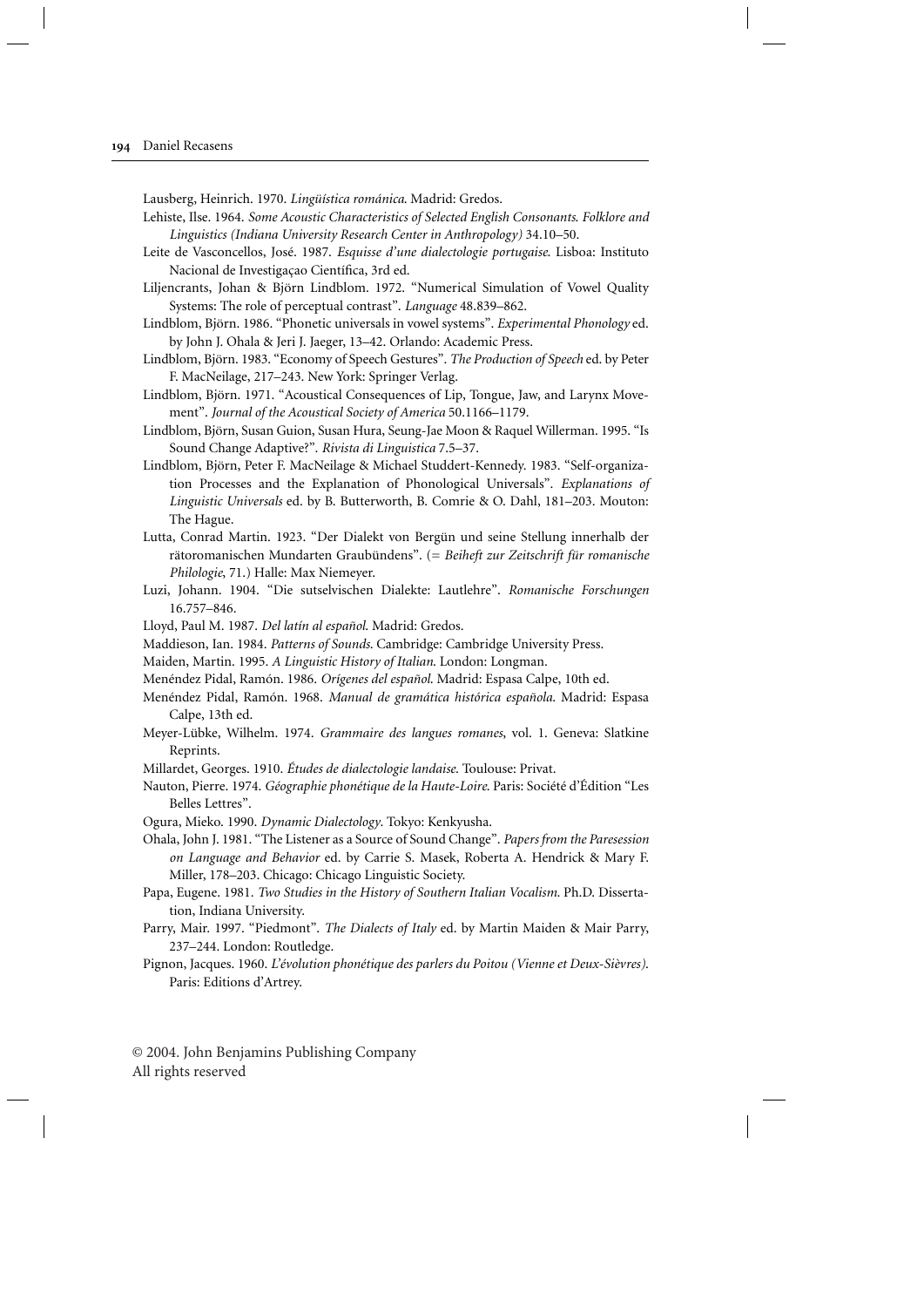- Pope, Mildred K. 1934. *From Latin to Modern French with special consideration of Anglo-Norman*. Manchester: Manchester University Press.
- Posner, Rebecca. 1996. *The Romance Languages*. Cambridge: Cambridge University Press.
- Posner, Rebecca. 1961. *Consonantal Dissimilation in the Romance Languages*. Oxford: Blackwell.
- Recasens, Daniel. 1999. "Lingual Coarticulation". *Coarticulation*, ed. by William J. Hardcastle & Nigel Hewlett, 80–104. Cambridge: Cambridge University Press.
- Recasens, Daniel. 1996. *Fonètica descriptiva del català*. Barcelona: Institut d'Estudis Catalans, 2nd ed.
- Recasens, Daniel. 1985. "Coarticulatory Patterns and Degrees of Coarticulatory Resistance in Catalan CV Sequences". *Language and Speech* 28.97–114.
- Recasens, Daniel. 1984. "V-to-V Coarticulation in Catalan VCV Sequences". *Journal of the Acoustical Society of America* 76.1624–1635.
- Recasens, Daniel & Maria Dolors Pallarès. 2000. "A Study of F1 Coarticulation in VCV Sequences". *Journal of Speech and Hearing Research* 42.501–512.
- Recasens, Daniel, Pallarès, Maria Dolors & Jordi Fontdevila. 1997. "A Model of Lingual Coarticulation Based on Articulatory Constraints". *Journal of the Acoustical Society of America* 102.544–561.
- Ren, Hongmo. 1986. "On Acoustic Structure of Diphthongal Syllables". *UCLA Working Papers in Phonetics* 65.1–100.
- Rohlfs, Gerhard. 1970. *Les gascon. Études de philologie pyrénéenne*. Tübingen: Max Niemeyer.
- Rohlfs, Gerhard. 1966. *Grammatica storica della lingua italiana e dei suoi dialetti*. Fonetica, Torino: Einaudi.
- Ronjat, Jules. 1930. *Grammaire (h)istorique des parlers provençaux modernes*, vol. 1: *Fonétique, voyelles et difthongues*. Montpellier: Société des Langues Romanes.
- Sánchez Miret, Fernando. 1998. *La diptongación en las lenguas románicas*. München: Lincom Europa.
- Schürr, Friedrich. 1970. "La diphthongaison romane". *Revue de Linguistique Romane* 39.296–307.
- Schürr, Friedrich. 1971. *Probleme und Prinzipen romanischer Sprachwissenschaft*. Tübingen: Gunter Narr.
- Schwartz, Jean-Luc, Louis-Jean Boë, Nathalie Vallée & Christian Abry. 1997. "The Dispersion-focalization Theory of Vowel Systems". *Journal of Phonetics* 25.255–286.
- Séguy, Jean. 1954. "À propos de la diphthongaison de È et Ò ouverts". *Annales du Midi* 66.307–311.
- Straka, Georges. 1959. "Durée et timbre vocaliques. Observations de phonétique générale appliquées à la phonétique historique des langues romanes". *Zeitschrift für Phonetik, Sprachwissenschaft und Kommunikationsforschung* 12.276–300.
- Tagliavini, Carlo. 1926. "Il dialetto del Comelico". *Archivum Romanicum* 10.1–200.
- Tuttle, Edward F. 1985. "Assimilazione 'permansiva' negli esiti centro-meridionali di A tonica". *L'Italia dialettale* 48.1–30.
- Zamora Vicente, Alonso. 1989. *Dialectología española*. Madrid: Gredos, 2nd ed.
- Walsh, Thomas J. 1975. *On the Characterization of Certain Sound Changes in Romance*. Bloomington: Indiana University Linguistics Club.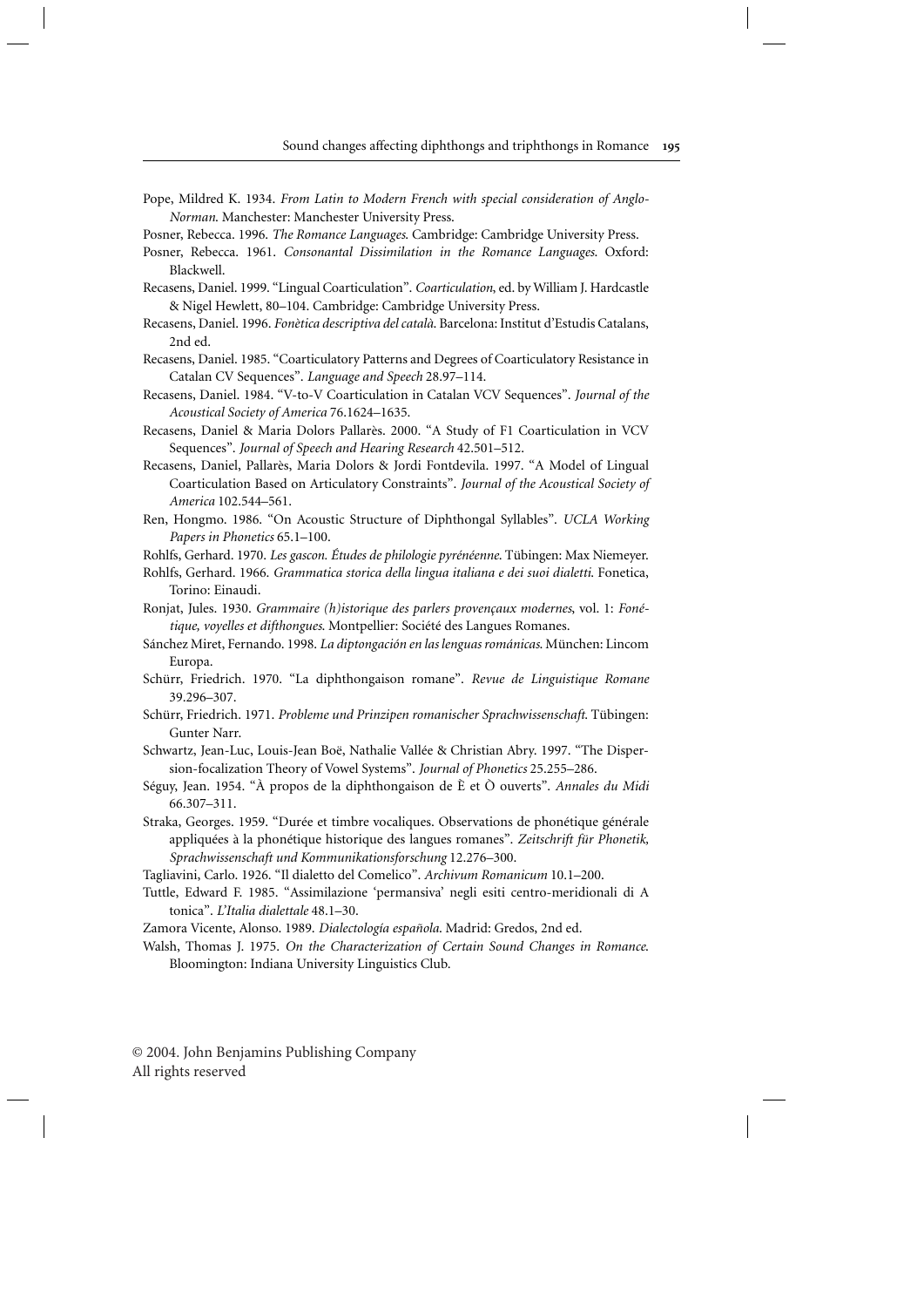Williams, Edwin B. 1938. *From Latin to Portuguese*. Philadelphia: University of Pennsylvania Press.

Wood, Sidney. 1982. *X-ray and Model Studies of Vowel Articulation*. Working Papers, Lund University Department of Linguistics, 23.

#### Résumé

Ce travail étudie les processus de changement phonétique (assimilations, dissimilations, élisions) liés aux diphtongues et aux triphtongues dérivées des voyelles moyennes basses du latin dans le domaine roman. Cette analyse est réalisée dans le cadre du modèle de coarticulation 'degree of articulatory constraint', selon lequel les effets d'adaptation entre segments consécutifs dans la chaîne parlée, ainsi que la direction de ces effets (régressive/progressive), sont conditionnés par les contraintes imposées sur les structures articulatoires dans la production de la parole. Différents résultats apportent une confirmation à ce modèle. Le phénomène assimilatoire d'élévation vocalique dans les diphtongues et dans les triphtongues est facilité par la proéminence des effets de persévération associés aux gestes articulatoires pour /j/ et /w/. Le phénomène dissimilatoire d'abaissement vocalique est peu fréquent dans les diphtongues fermantes avec une voyelle (moyenne) haute antérieure, probablement parce que ces diphtongues exigent un effort articulatoire important.

#### Zusammenfassung

In diesem Beitrag werden die Lautprozesse Assimilation, Dissimilation, Elision untersucht, die den von lateinischen halbtiefen Vokalen abgeleiteten Diphthongen und Triphthongen in romanischen Sprachen entsprechen. Die Analyse erfolgt im Rahmen eines bestimmten Koartikulationsmodells, nämlich des 'Degree of Articulatory Constraint Model' (Modells des Grades der artikulatorischen Einschränkung). Laut diesem Modell werden Anpassungseffekte von aufeinanderfolgenden Äußerungssegmenten (einschließlich ihrer Richtung: progressiv vs. regressiv) durch diejenigen Erfordernisse bestimmt, die die Sprecher den artikularotischen Strukturen unterordnen. Folgende Ergebnisse sind im Einklang mit diesem theoretischen Rahmen: (1) Die assimilatorische Vokalanhebung in Diphthongen und Triphthongen wird durch einen homorganen Anglitt ('onglide') begünstigt, gemäss der Prominenz der perservatorischen Effekte, die mit den artikulatorischen Gesten für /j/ und /w/ verbunden sind. (2) Die dissimilatorische Absenkung des Vokals wird in ansteigenden Diphthongen mit mittelhohen und hohen vorderen Vokalen in der Regel vielleicht deshalb nicht implementiert, weil Sprecher versuchen, vokalische Sequenzen mit hohen artikulatorischen Anforderungen zu vermeiden.